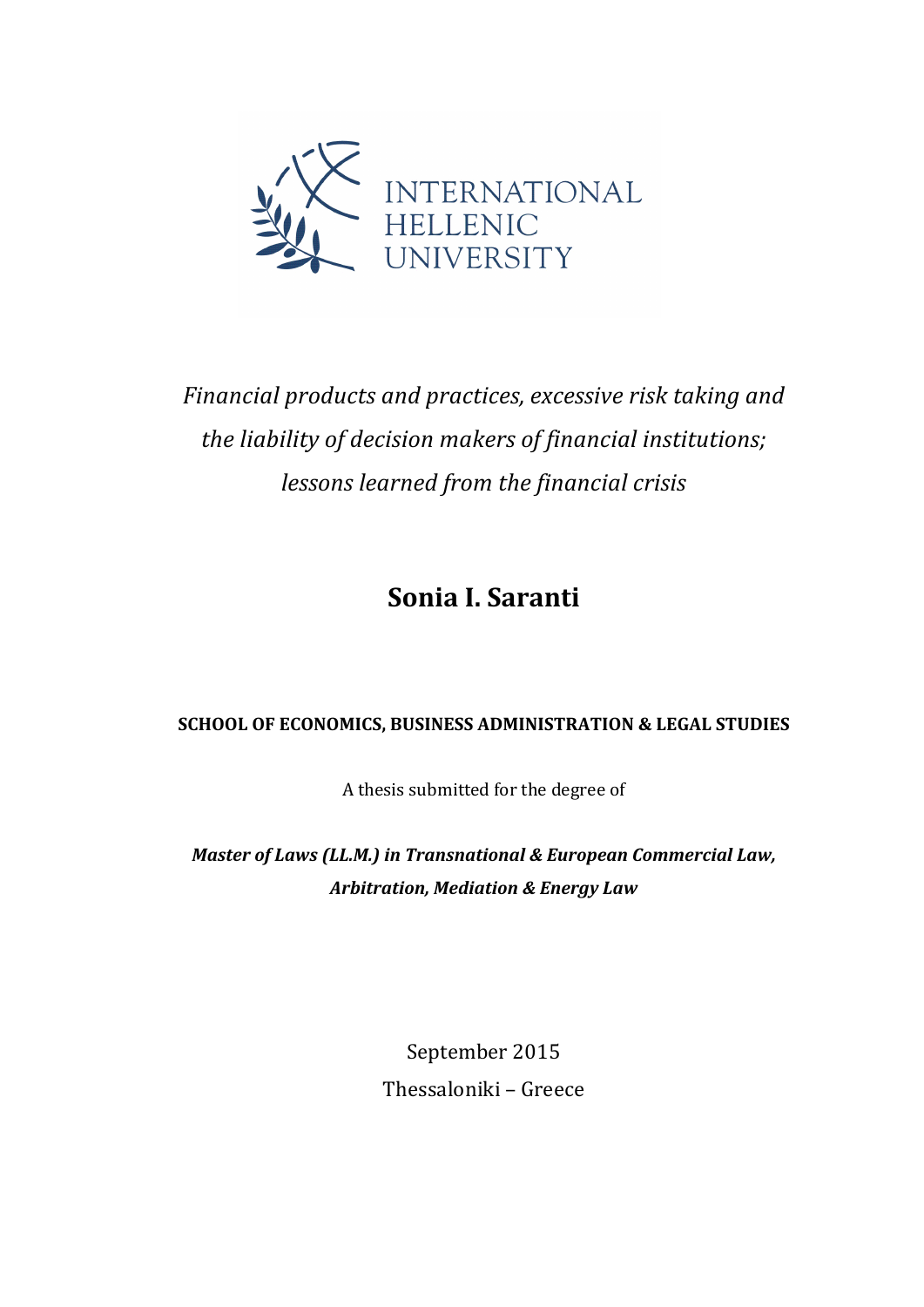St. ID: 1104140043

Student Name: Sonia I Saranti Supervisor: Dr Thomas Keijser

I hereby declare that the work submitted is mine and that where I have made use of another's work, I have attributed the source(s) according to the Regulations set in the Student's Handbook.

> September 2015 Thessaloniki - Greece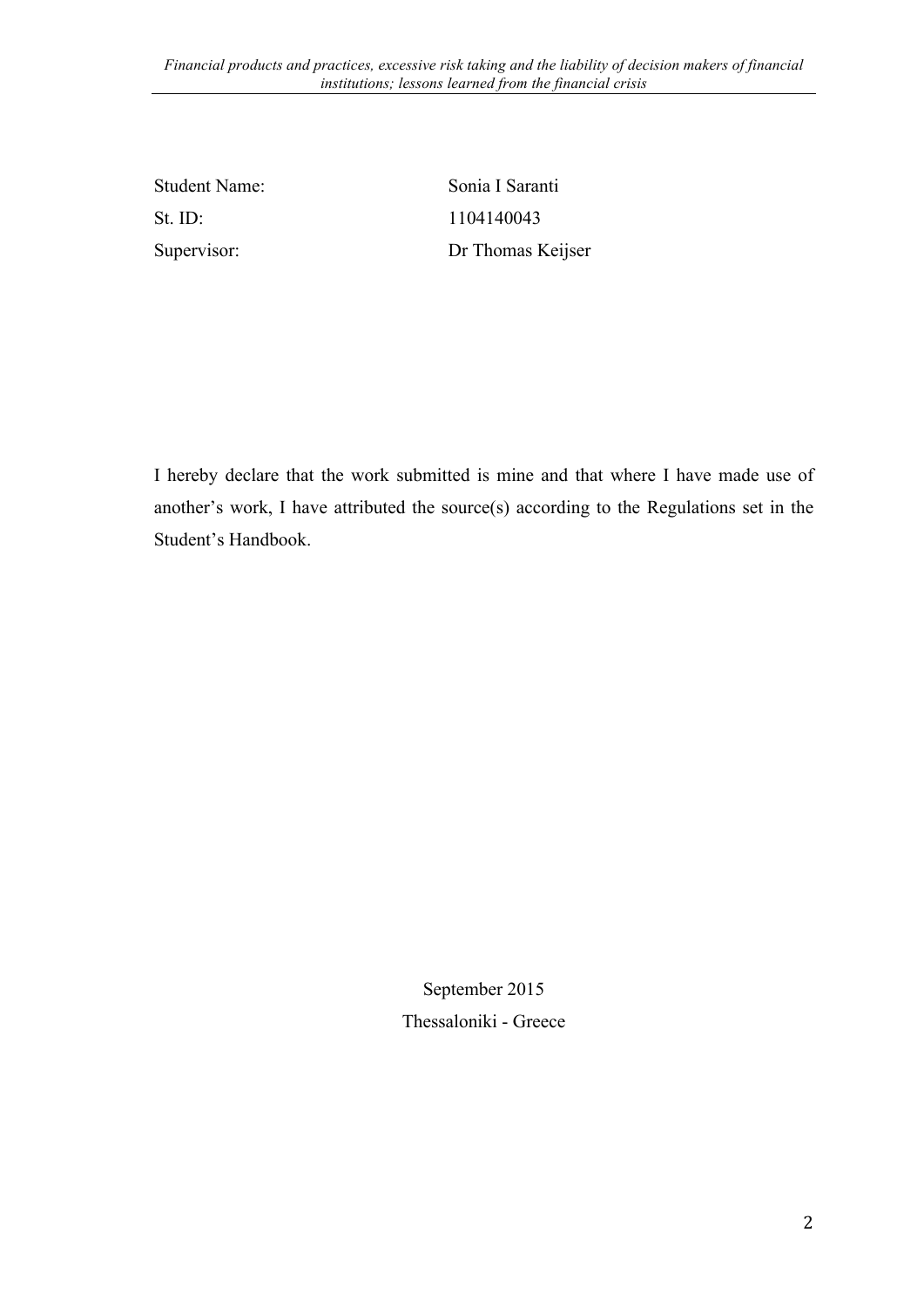### **Acknowledgements**

The support of some people was of fundamental importance for the final result of this thesis, which constitutes a technical and factual analysis of financial and legal concepts combined with the point of view of the writer on how some deficiencies could be tackled.

In this regard, I would like to first and foremost thank my supervisor, Dr Thomas Keijser, for his help and support all the way through and until the very end of this work. Dr Keijser was willing to comment on every issue I dealt with and to spend his time to discuss on how my end work could ameliorate.

I am also grateful to my University and especially to two people, Professor Athanasios Kaissis and Dr Komninos Komnios. They were more than willing to provide me with practical support, without which my end work could not have been the same.

A debt is always owed to a person's parents. I would like to thank them both for their support, patience and encouragement for my effort.

Last, but not – at all – least, I would like to thank Miltos Apostolidis. Miltos was supporting me from the beginning until the end of my effort. He assisted me with crucial comments on financial issues I was until some point lacking necessary understanding and on the proper wording when the whole dissertation was being edited.

> Sonia I. Saranti Thessaloniki, September 2015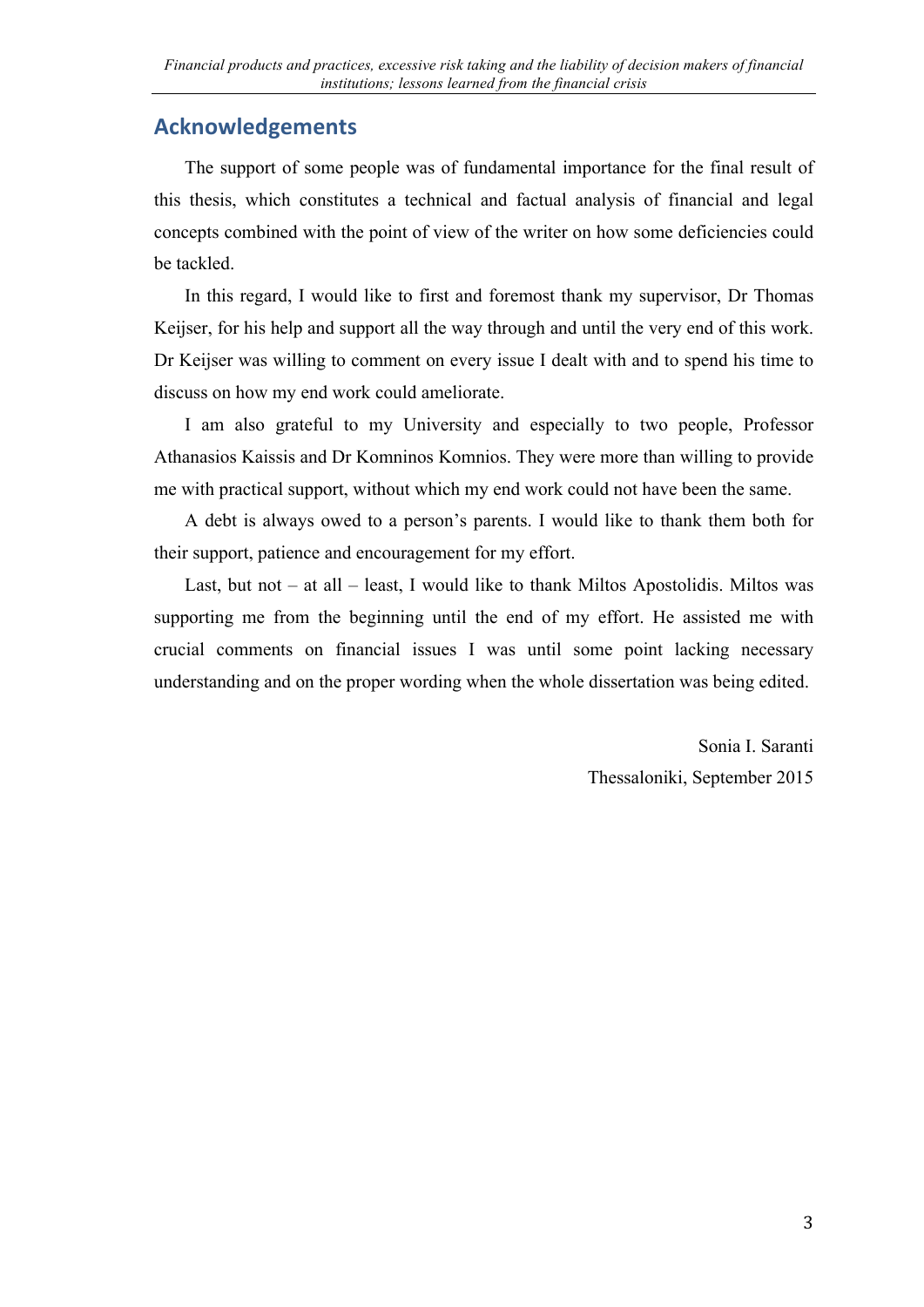## **Abstract**

The present paper constitutes an analysis of a combination of factors, which have contributed to the global financial crisis of 2007. The writer elaborates on, first, an indicative list of financial products associated with problematic results; second, the excessive risk taking from the part of professionals running major financial institutions; third, the threat imposed by excessive risk taking not only to individual financial institutions but also to the financial system as a whole. With this combination of factors in mind, the aim, at the conclusion of this work, is a proposed approach on both a procedural and a substantial framework for the liability of professionals undertaking excessive financial risk.

> Sonia I. Saranti 08.09.2015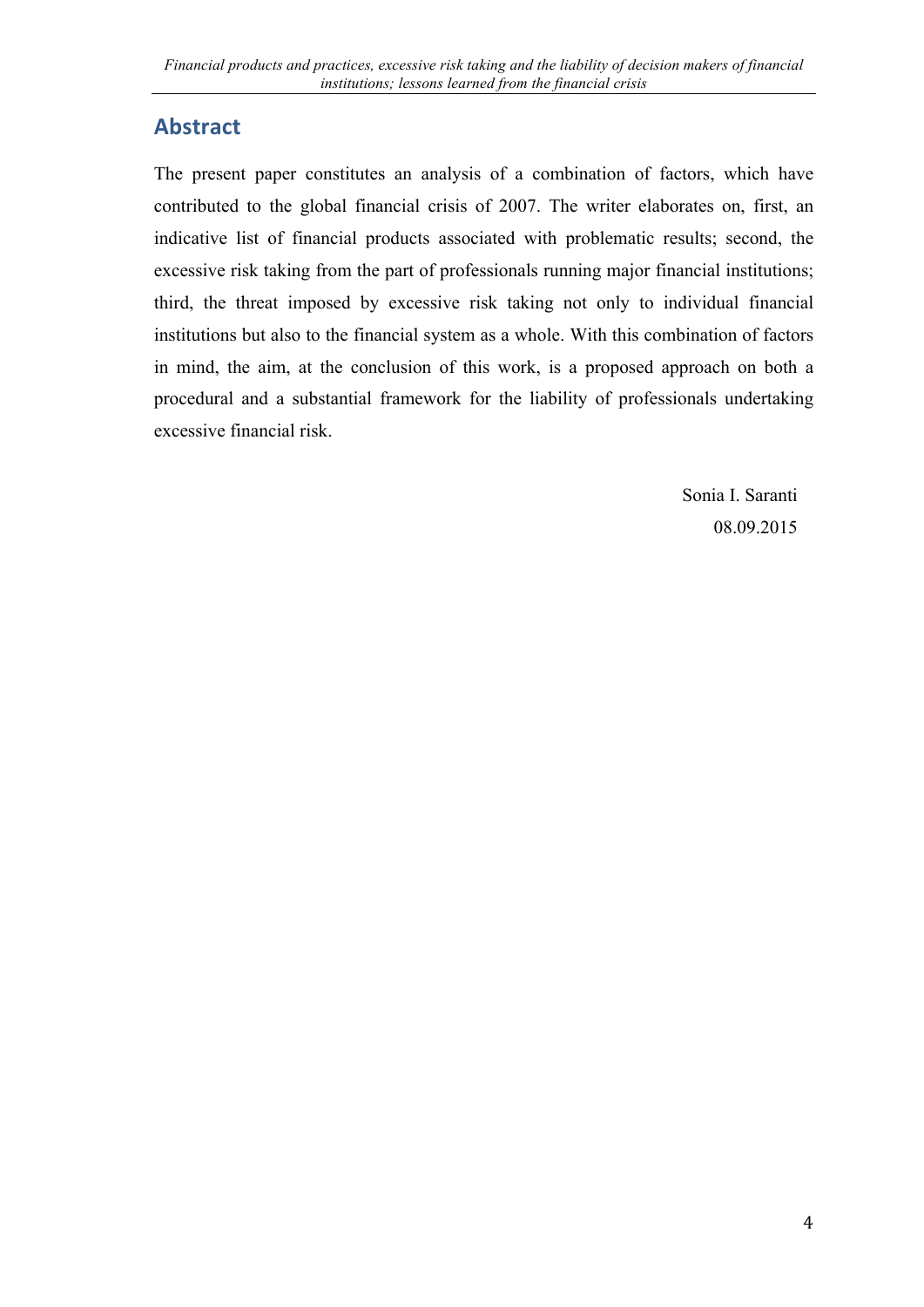*"Liberty not only means that the individual has both the opportunity and the burden of choice; it also means that he must bear the consequences of his actions. Liberty and responsibility are inseparable".*

*Friedrich Hayek (1899-1992)*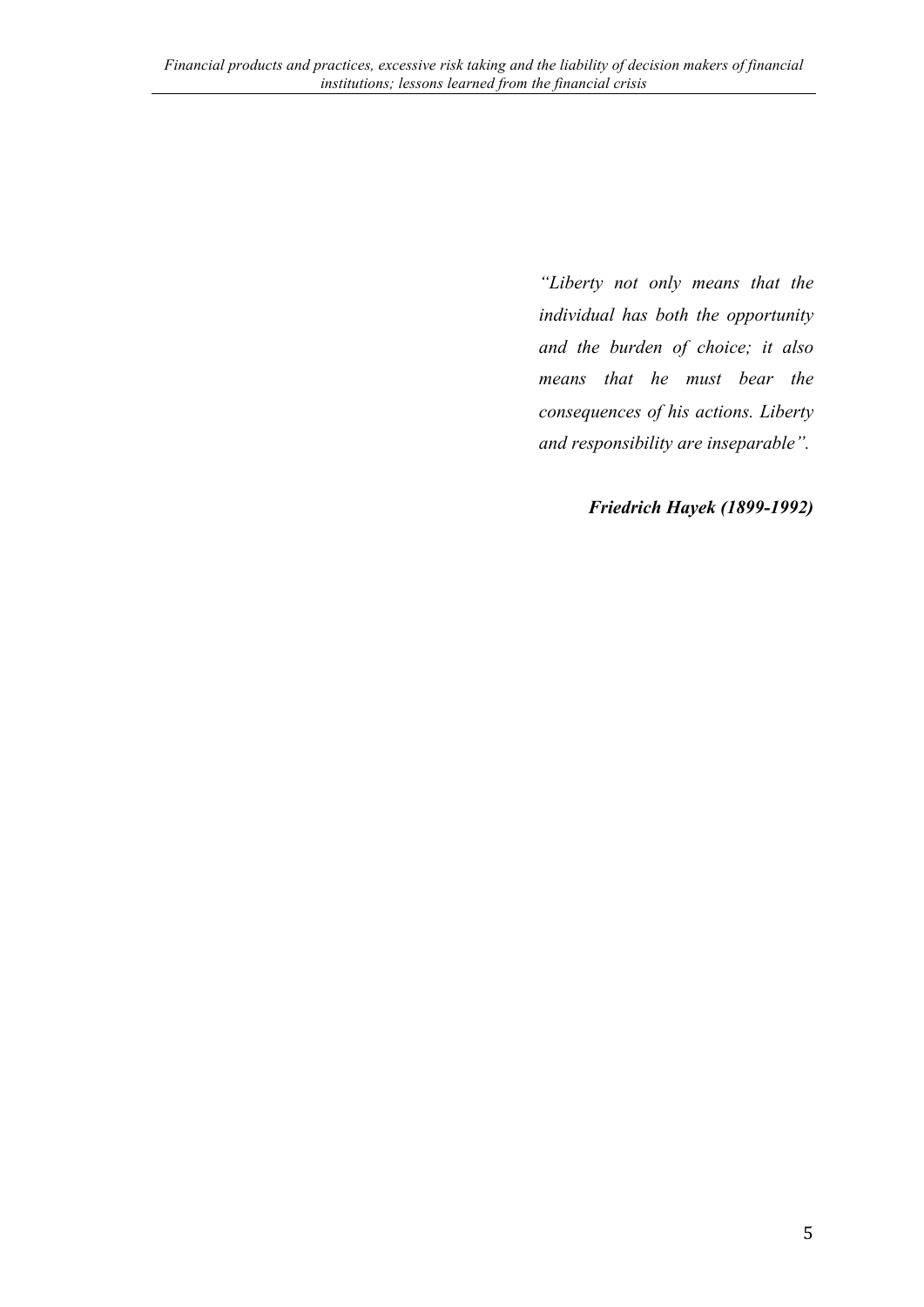# **Table of Contents**

| L.                                                                                  |  |
|-------------------------------------------------------------------------------------|--|
| THE PROBLEMATIC CHARACTER OF SELECTED FINANCIAL                                     |  |
|                                                                                     |  |
|                                                                                     |  |
| $\mathbf{B}$ .                                                                      |  |
|                                                                                     |  |
|                                                                                     |  |
|                                                                                     |  |
| c)                                                                                  |  |
|                                                                                     |  |
|                                                                                     |  |
|                                                                                     |  |
| 2.                                                                                  |  |
| 3 <sub>l</sub>                                                                      |  |
|                                                                                     |  |
| THE FREEDOMS OF THE DECISION MAKERS IN ASSOCIATION<br>III.                          |  |
|                                                                                     |  |
| A. THE ROLE OF THOSE RUNNING FINANCIAL INSTITUTIONS TOWARDS A                       |  |
|                                                                                     |  |
| B.                                                                                  |  |
| LONGEVITY OF THE INSTITUTION: ARE THEIR DECISION MAKERS CONCERNED?24<br>$C_{\cdot}$ |  |
| IV. NOTIONS ON THE CURRENT STATUS OF LIABILITY OF DECISION                          |  |
|                                                                                     |  |
| A. IS THERE ANY NOTICEABLE REALISATION OF THE INDIVIDUAL FAULT?26                   |  |
|                                                                                     |  |
|                                                                                     |  |
| 2.                                                                                  |  |
|                                                                                     |  |
| $A_{-}$                                                                             |  |
| <b>B.</b>                                                                           |  |
| $C_{\cdot}$                                                                         |  |
|                                                                                     |  |
|                                                                                     |  |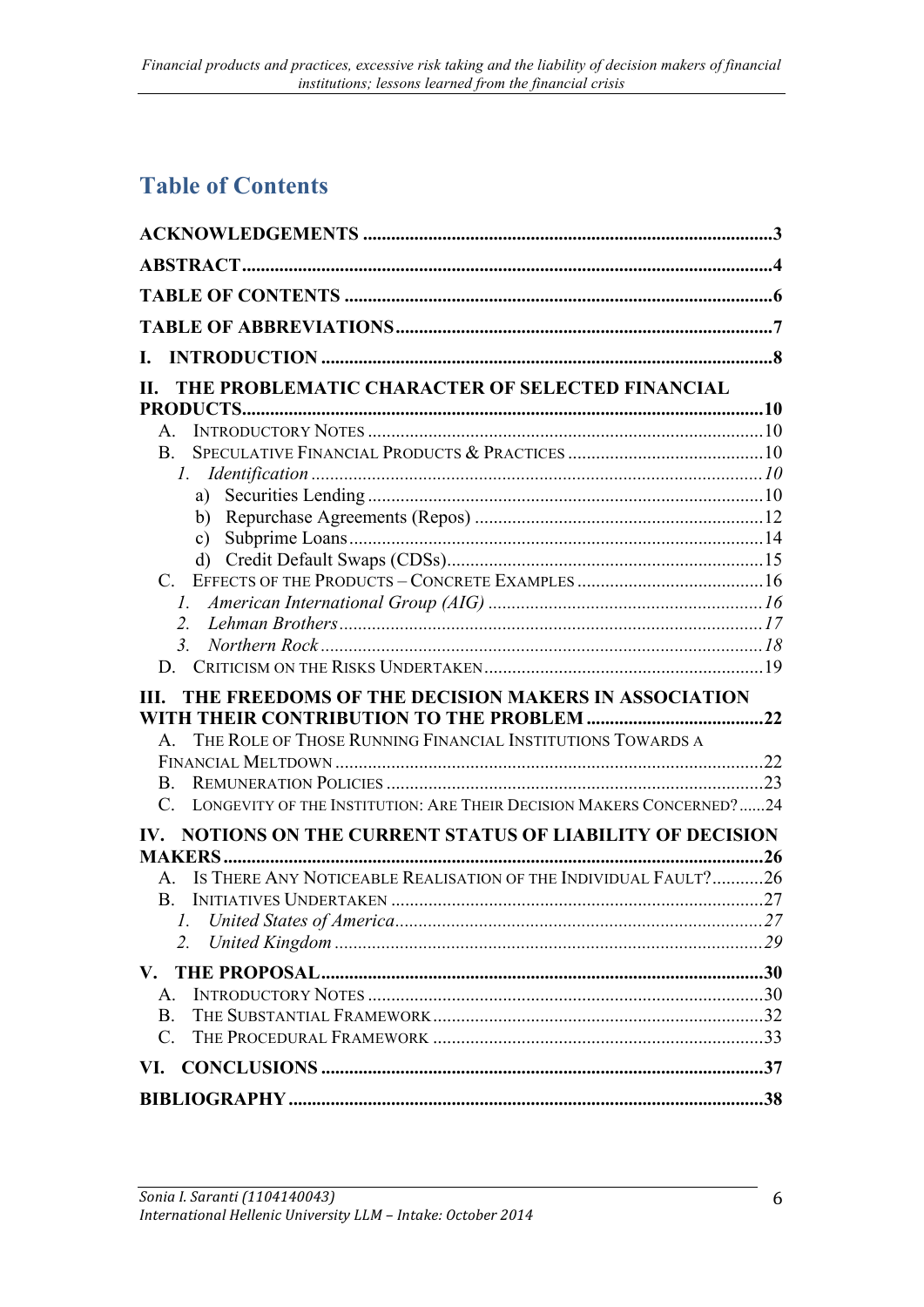# **Table of Abbreviations**

| AIG        | American International Group (Inc.)    |
|------------|----------------------------------------|
| <b>CEO</b> | <b>Chief Executive Officer</b>         |
| <b>CDO</b> | Collateralised Debt Obligation         |
| <b>CDS</b> | Credit Default Swap                    |
| <b>FCA</b> | <b>Financial Conduct Authority</b>     |
| FSA        | <b>Financial Service Authority</b>     |
| LIF        | Life Income Fund                       |
| <b>PRA</b> | <b>Prudential Regulatory Authority</b> |
| n          | note                                   |
| VC         | Venture Capital                        |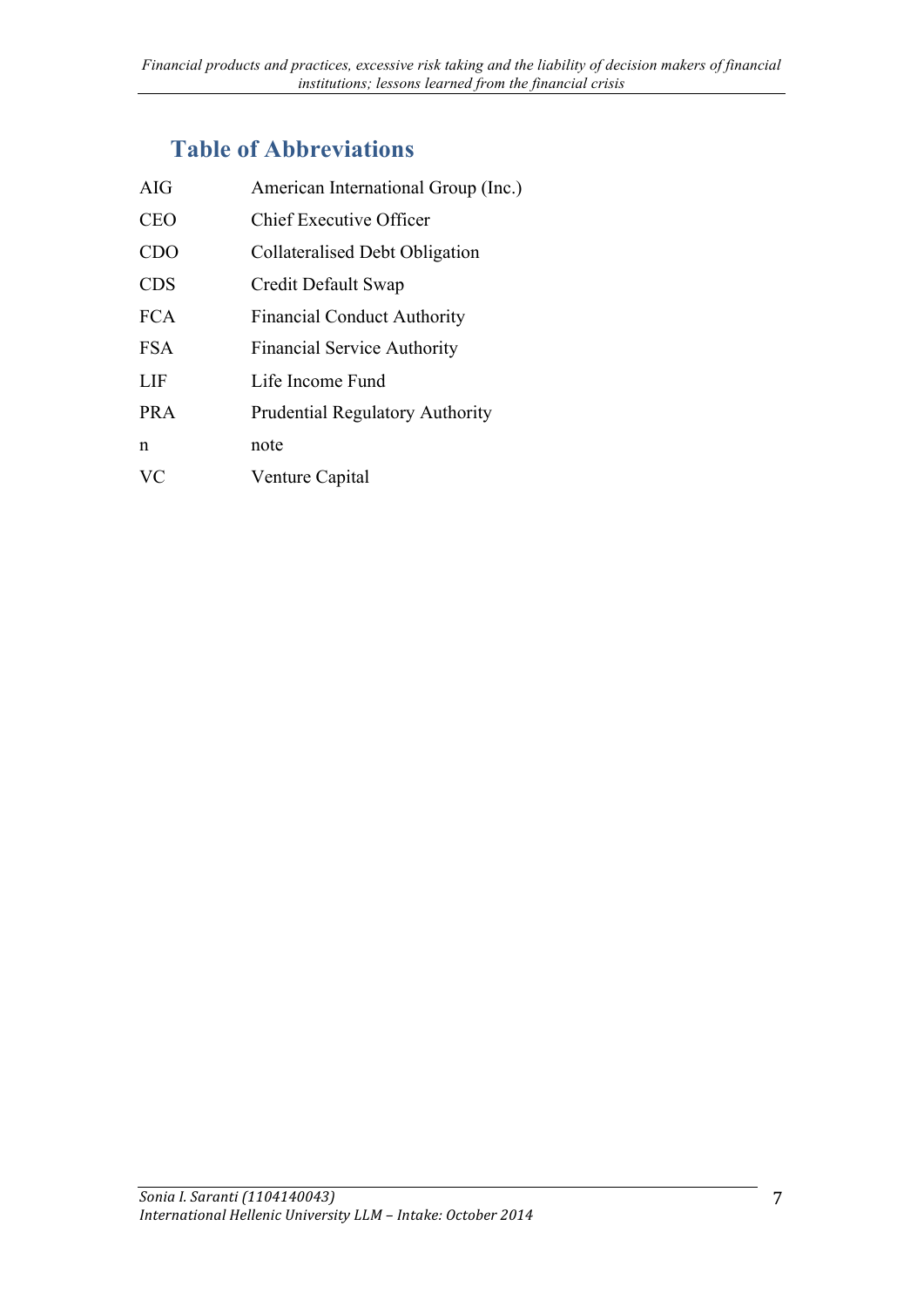### **I. Introduction**

It is undisputed that the financial crisis of 2007 onwards did not come out of the blue. This dissertation aims to present, first, the risky financial products and practices introduced in the financial markets; second, the role of those running the financial institutions with regard to those products and practices; third, the interconnection between those two factors and the extent to which they led to or amplified the effects of the crisis of 2007. Those factors are addressed, first, in order to discuss the situation; second, in order to develop a proposed liability mechanism for the decision makers of financial institutions, in case they unreasonably contribute to the cause of financial problems.

It goes without saying that the economic situation of big financial institutions affects the overall economy. With this thought in mind, summarised in the notion of the *interconnection of the world of finance,* the area of study – as described in the first paragraph of this paper – has been chosen for a specific reason: the lessons learned from the financial crisis, with regard to the functions of the stakeholders of the market, can assist with the avoidance of the same mistakes, consequently of the same catastrophic results. The facts need to be underlined, as it can be argued that *markets have no memory*. <sup>1</sup> This is indeed true and this is the reason why, despite the liberal approach flourished within this dissertation, it is sustained that one cannot rely on the market stakeholders' adjustment to the new circumstances, which have arisen due to bad choices. Rather, effective proactive mechanisms are required so that any problems can be avoided.

The writer is going to indicate the way and the reasons why the problematic policies and products were introduced in the market and the reason why the risks associated with them were undertaken in a considerably speculative, if not reckless manner. All those could be fairly summed up with the notion of *'getting rich quick',* as the wrong incentive provided to those running the financial institutions. <sup>2</sup> In fact, the designers, issuers and traders of extremely risky products managed to get great

<sup>&</sup>lt;sup>1</sup> Brealey R. A. & Myers S. C, *Principles of Corporate Finance* (6<sup>th</sup> edition, Irwin McGraw-Hill, USA, 2000), p. 368

<sup>2</sup> Persaud Avinash, *Reinventing Financial Regulation; A Blueprint for Overcoming Systemic Risk*  (Apress, New York, 2015), p. 162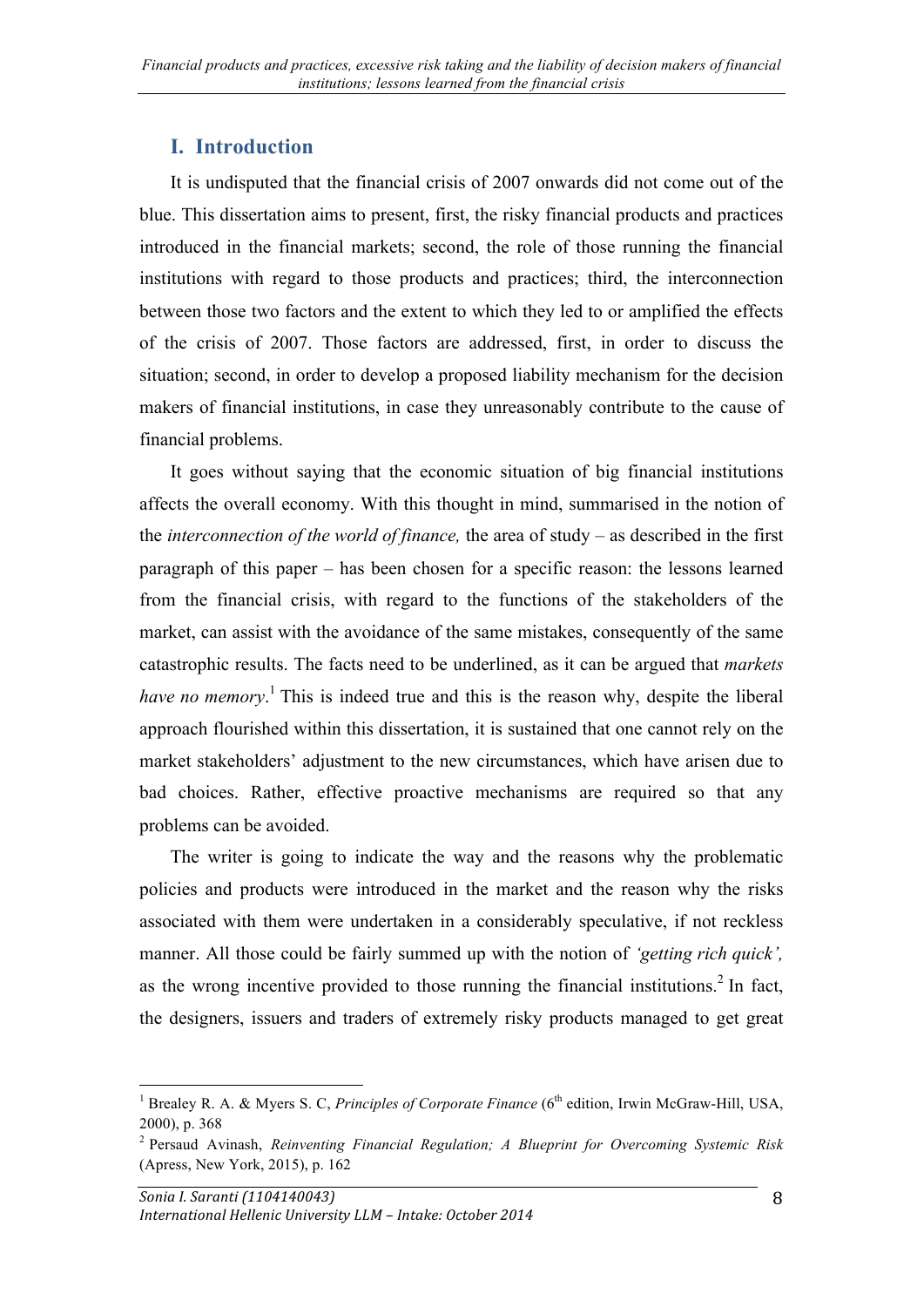bonuses,<sup>3</sup> despite any proven malfunctioning or disastrous effects of their initiatives for the financial institutions individually, but also for the global economy overall.

As for the notion of financial institutions, due to the fact that the writer aims at presenting real life examples on how the situation evolved, special reference will be made to specific insurance companies, banks etc. It is underlined, though, that the situation evolved in more or less a similar pattern for the majority of financial institutions that faced difficulties and either recovered or can now be found only in the books of financial history and cases analyses.

As for some necessary terminological clarifications, it is of fundamental importance to underline at the beginning of this work that the terms *day-to-day policymakers* or *decision makers* have been chosen in order to refer to any people running financial institutions, in the sense of being able to make decisions and undertake risks. The aim of this choice is to avoid the restriction in terms, such as executive boards, managers etc., which may reflect the way of decision making in certain jurisdictions, but this is not how the system works everywhere. The idea for the use of this terminology was taken by the Dutch *Regulation Governing Remuneration Policy*, <sup>4</sup> which partially incorporated the *Capital Requirements Directive III, 2010/76/EU* in the Dutch legal framework. 5

As a final introductory remark, it is stressed that the majority of sources used are contemporary sources, i.e. from 2008 onwards. The reason of this choice is that the issues addressed refer to the very recent financial history. However, when comparisons with policies of the past are made, or when well established for years legal and financial concepts are recalled, relevant long-standing bibliography is as well used.

 <sup>3</sup> Chorafas Dimitrios N., *Financial Bloom and Gloom; The Credit and Banking Crisis of 2007-2009 and Beyond* (Palgrave Macmillan, England, 2009), p. 160

<sup>4</sup> Regeling beheerst beloningsbeleid Wft 2011

<sup>&</sup>lt;sup>5</sup> Kromwijk D. M. & Oostwouder W. J., 'Variable Remuneration and Dutch State Aid: Is a Legal Framework Necessary and/or Wrongful?' (2011) Vol. 8, No. 5 European Company Law, p. 217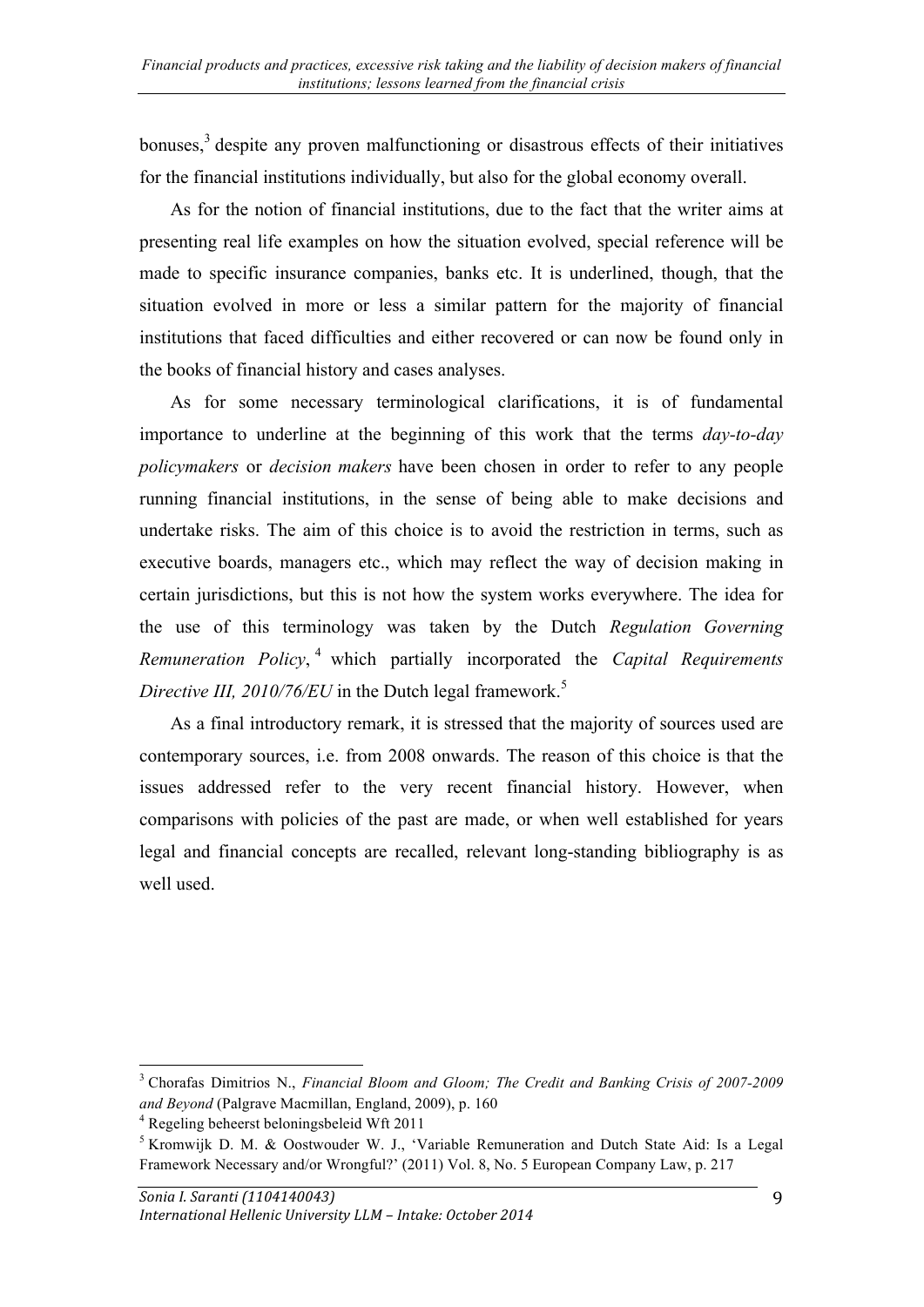## **II.The Problematic Character of Selected Financial Products**

#### **A. Introductory Notes**

This section describes, first a selected list of the products and policies misused within the years leading to the financial crisis; second, concrete examples of financial institutions, which suffered severely by the effects of those products and policies and, third, the criticism on the risks inherent in the involvement with highly risky investments, like the products and policies herein analysed. It needs to be stressed that the list of products and, thereafter, financial institutions in trouble examined is indicative and non-exhaustive. The scope of this dissertation is an illustration of the problem, based on the function of some of the circulated products and policies. This illustration indicates the coherence between the role of decision makers and their subsequent liability.

#### **B. Speculative Financial Products & Practices**

The reason for choosing to present the following products and practices is that, despite the initial celebration towards their issuing, when their long-term results came up, they were accused of either amplifying or causing the crisis.<sup>6</sup> Indeed, many other products were accused of causing similar results, however, this indicative list enables the identification of the problem.

As for the notion *'speculative'* chosen in this section, it needs to be underlined that the use of those products and practices as such is not necessarily speculative. What made it speculative was the choice of those running the institutions to use them in a way, which, although maximising the short-term financial results of the institutions, was disastrous in the long-term.

#### **1. Identification**

#### *a) Securities Lending*

One of the most problematic procedures, wherein financial institutions were involved, was the so-called *securities lending transactions.* Within those transactions, one of the parties lends its securities, whereas the borrower deposits collateral –

<sup>6</sup> Johnson S. & Kwak J., 'Is Financial Innovation Good for the Economy?' (2012) Vol. 12, No. 1 Innovation Policy and the Economy, p. 1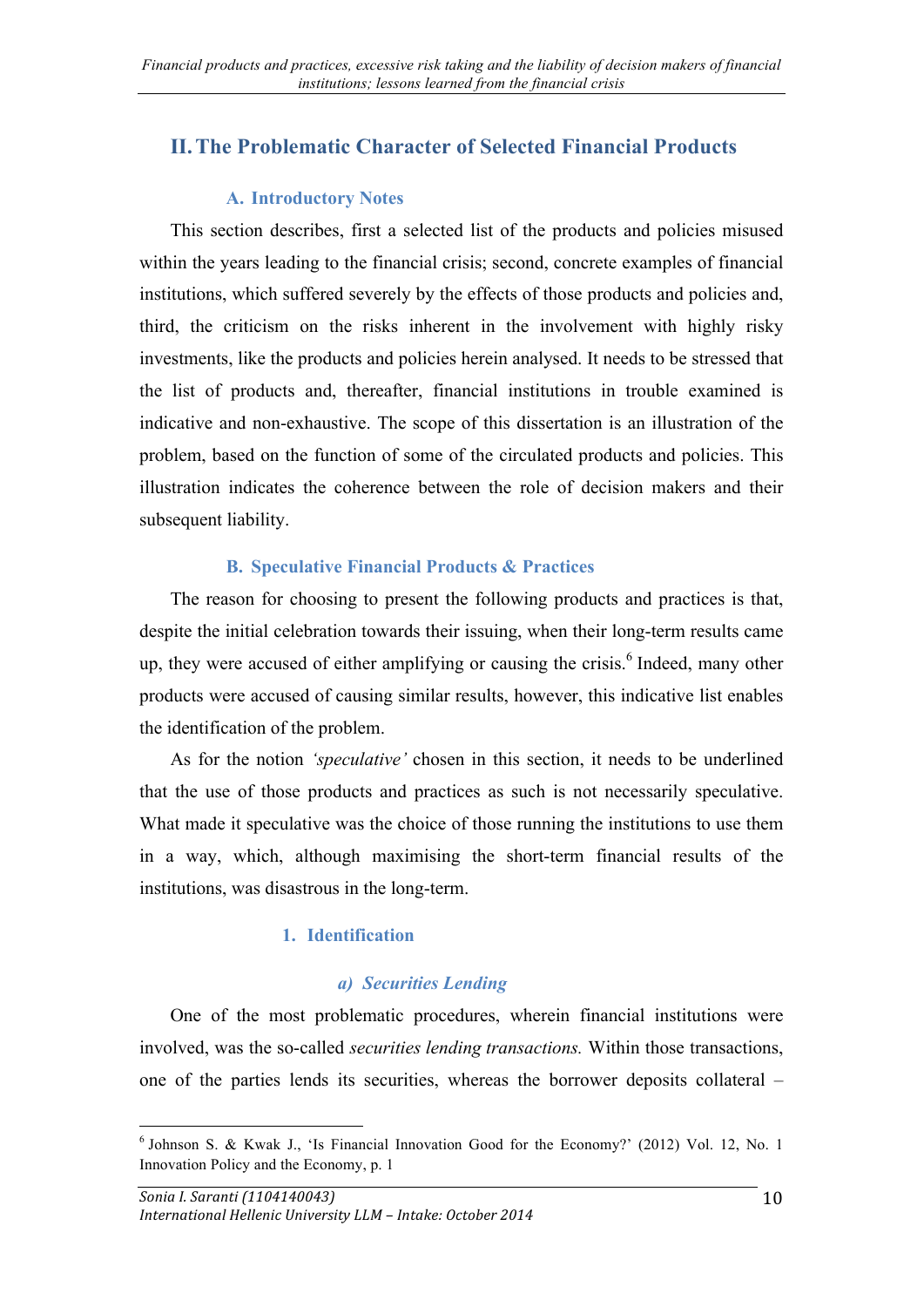primarily cash – with the lender;<sup>7</sup> the title to and ownership of the securities are transferred to the borrower. Institutions get involved in securities lending in order to further develop the yield of their securities portfolios.<sup>8</sup>

Typically, the market value of the securities is lower than the cash provided to the lender. This is called: *overcollateralisation* of the loan provided.<sup>9</sup> This process, and especially the case when overcollateralisation is excessive, causes great concerns for the financial system overall. In fact, it exposes collateral providers to greater risks than they can probably bear, whereas the systemic stability is as well threatened,  $10$ given the high levels of interconnection of the financial stakeholders. In this context, the relevance of the contagion effect as a key component of systemic risk within the financial market has been a topic of considerable discussion after the recent financial crisis. $11$ 

In particular, the problematic situation with securities lending can arise when the borrower decides to return the securities. In this case, the lender shall return the collateral (cash, in most cases); which, in turn, means that the lender should be able to return that collateral. However, this collateral has been invested and there is the chance that the capital along with the return of the investment of the collateral is not at the hands of the lender; hence the latter cannot give it back to the borrower. This notion is shortly described as "potential liquidity risk exposure".<sup>12</sup>

Among the main lenders of securities in those transactions are insurance companies.13 A concrete example of how those transactions and the liquidity risk exposure they entail, had – almost – catastrophic effects for an insurance company, AIG, due to "false forecasts" is submitted below<sup>14</sup>. One of the primary reasons why

<sup>7</sup> McDonald R. & Paulson An., 'AIG in Hindsight' (2015) Vol. 29, No. 2 The Journal of Economic Perspectives, p. 84

<sup>8</sup> Adrian Tobias et al. 'Repo and Securities Lending', Federal Reserve Bank of New York; Staff Reports, Staff Report No. 529 (December 2011 – Revised February 2013), p. 7

<sup>9</sup> Copeland M. et al., 'Repo Runs: Evidence from the Tri-Party Repo Market', Federal Reserve Bank of New York; Staff Reports, Staff Report No. 506 (July 2011 – Revised August 2014), p. 11

<sup>&</sup>lt;sup>10</sup> Keijser Thomas et al., 'Financial Collateral: From Private to Regulatory Law Reform', in Keijser Thomas (ed.), *Transnational Securities Law* (Oxford University Press, USA, 2014), p. 54

<sup>&</sup>lt;sup>11</sup> See indicatively Lastra Rosa M., *International Financial and Monetary Law* (2<sup>nd</sup> edition, Oxford University Press, USA, 2015), Chapter 4

 $12$  Adrian Tobias et al. (2013), n 8, p. 7

 $13$  Ibid., p. 7

 $14$  Section II.C.1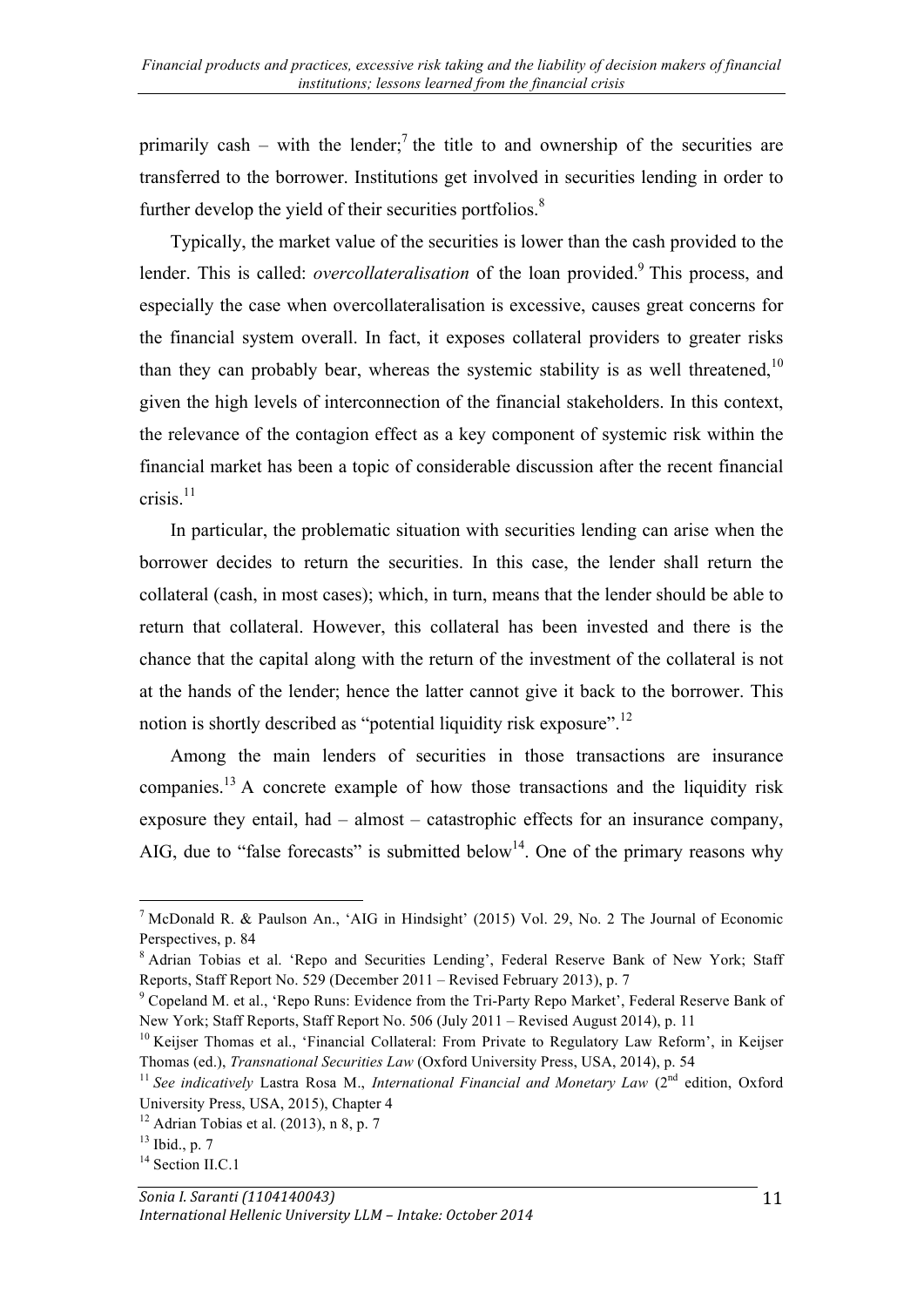securities lending led to the negative results known today for institutions such as AIG, was the excessive pure speculation for the cash collateral reinvested by the financial institutions, which led to substantial mismatching between asset and liability.<sup>15</sup> In fact, it should be underlined that the provision of such collateral, either in the form of money or in the form of transferrable securities, constitutes one of the major components for the financial markets – and primarily the wholesale financial markets – to function.16 However – as a further justification of the notion *"speculative"* – special attention is required when the holder of the collateral uses it to make profit.

A final remark, regarding how the problematic situation with this practice evolved prior to the crisis, refers to the US securities lending market in 2008. In particular, the lenders reduced the amount of securities they were willing to lend for a certain amount of collateral and asked for more compensation for collateral entailing greater risk.17 This even more underlines the uncertainty realised within excessively risky initiatives the years leading to the financial crisis.

#### *b) Repurchase Agreements (Repos)*

*Repos* is another story of crucial importance within the context under examination, since repos constitute one of the principal means of financing for financial institutions in jurisdictions such as the USA. A repo is a sale of securities, along with the promise that the securities will be repurchased at a specific time in the future and at a certain price. The similarity between repos and securities lending is apparent: in the case of securities lending we have the lending of securities followed by a reverse transaction, whereas in repos, the securities are sold, in order to be repurchased at a specific price and at a later date.<sup>18</sup>

The differentiation between the bilateral and the tri-party repo transactions is of crucial importance in the context of the present work, given that their results within the last financial crisis were considerably different. Their difference lies with the fact

<sup>&</sup>lt;sup>15</sup> Adrian Tobias et al.  $(2013)$ , n 8, p. 10

<sup>&</sup>lt;sup>16</sup> Keijser Thomas et al. (2014), n 10, p. 28; Ong K. & Yeung E., 'Repos and Securities Lending: The Accounting Arbitrage and their Role in the Global Financial Crisis' (2010) Vol. 6, No. 1 Capital Markets Law Journal, p. 92

<sup>&</sup>lt;sup>17</sup> Fleming Michael J. et al., 'Repo Market Effects on the Term Securities Lending Facility' (2010) Vol. 100, No. 2 The American Economic Review, Papers and Proceedings of the One Hundred Twenty Second Annual Meeting of the American Economic Association, p. 591

<sup>18</sup> Ong & Yeung (2010), n 16, p. 92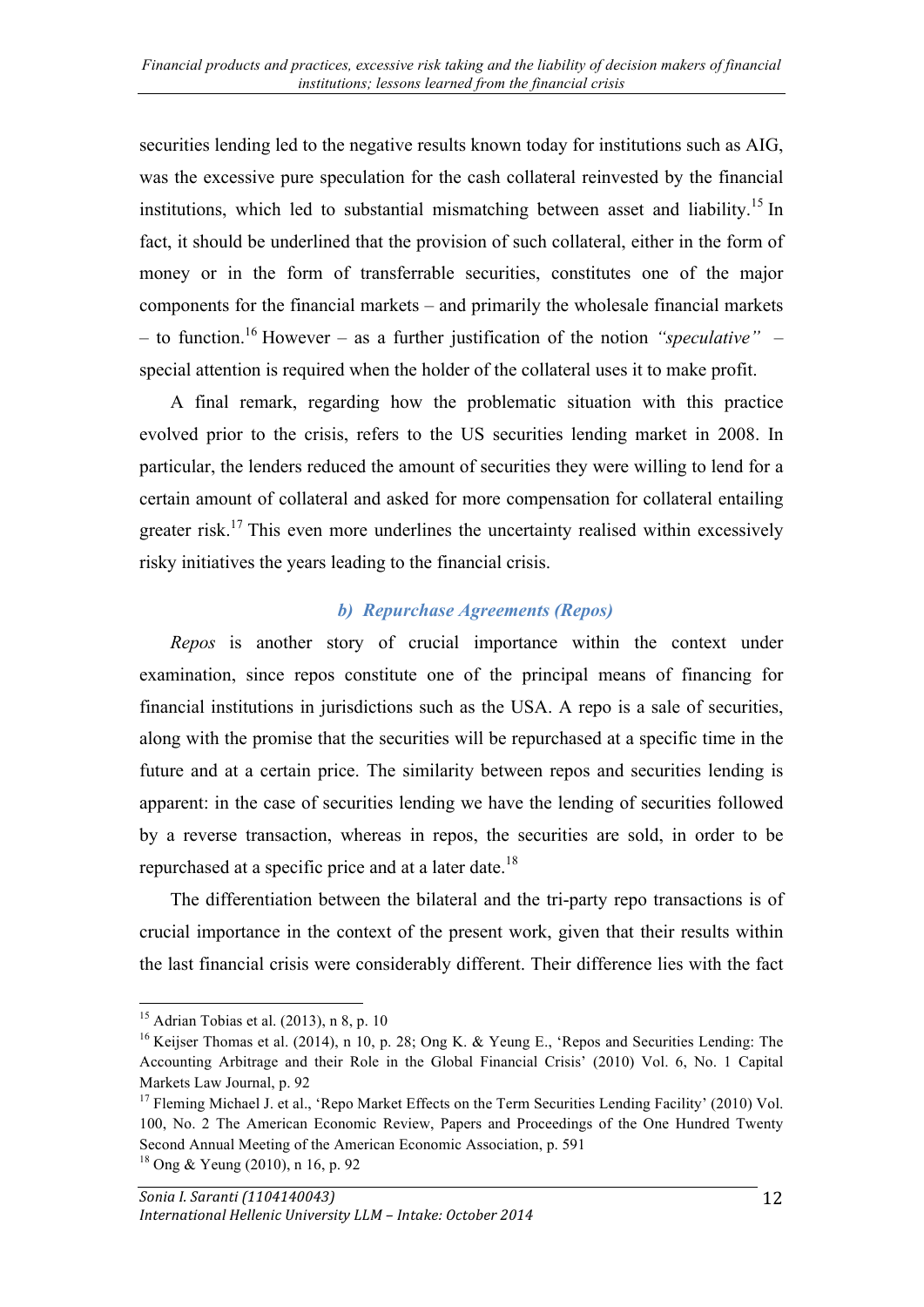that in the case of bilateral repos, the two trading parties perform all the transactions involved. In tri-party repos, on the other hand, a third party undertakes the settlements and the collateral management.<sup>19</sup> The two kinds of transactions are similar as to the contractual details of the repurchase agreements and companies use both of them in order to furnish their financial needs.<sup>20</sup>

The repo market is one of the markets entailing great risk, as indicated by their recent results, despite that repos are considered as a by definition low risk investment, forming short-term investments with predictable results. It is submitted that – as proven by the modern financial history herein addressed – this market is risky, due to the fact that whether or not it will experience losses depends on multiple factors. Thus, those involved *or those running the companies involved* should be very attentive not only regarding the quality of collateral provided for particular securities, but also, for example, regarding the creditworthiness the securities lenders confer on their counterparties, when, especially, a tri-party – but also to some extent a bilateral party – *repo market* is involved.<sup>21</sup>

In the case of bilateral repo transactions, important losses were experienced in early 2008, due to an increase in the reduction of value *(haircut)* of all or some of the collateral classes. A run was experienced, because a smaller amount of cash could be raised from borrowers holding a particular amount of securities, leading them to delever.<sup>22</sup> In fact, the increase of haircuts was the response of the securities' lenders against their fear regarding the value of collateral they received or the creditworthiness of their counterparties.<sup>23</sup>

An asset (securities) class can as well experience a haircut.<sup>24</sup> In the USA, even at the outset of the worst financial crisis in history<sup>25</sup> many hedge funds and shadow banks went bankrupt, due to their exposure to the bilateral *repo market* and their inability to meet margin calls by reason of large asset class haircuts.<sup>26</sup>

 $19$  Copeland et al. (2014), n 9

 $20$  Ibid., p. 4

<sup>&</sup>lt;sup>21</sup> Adrian et al. (2013), n 8, p. 8

 $22$  Ibid., p. 8

<sup>&</sup>lt;sup>23</sup> Fleming et al. (2010), n 17, p. 592

 $24$  Adrian Tobias et al. (2010), n 8, p. 8

 $^{25}$  Chodorow-Reich G., 'Effects of Unconventional Monetary Policy on Financial Institutions' (2014) Brookings Papers on Economic Activity, Brookings Papers on Economic Activity, p. 156  $26$  Adrian et al. (2013), n 8, p. 9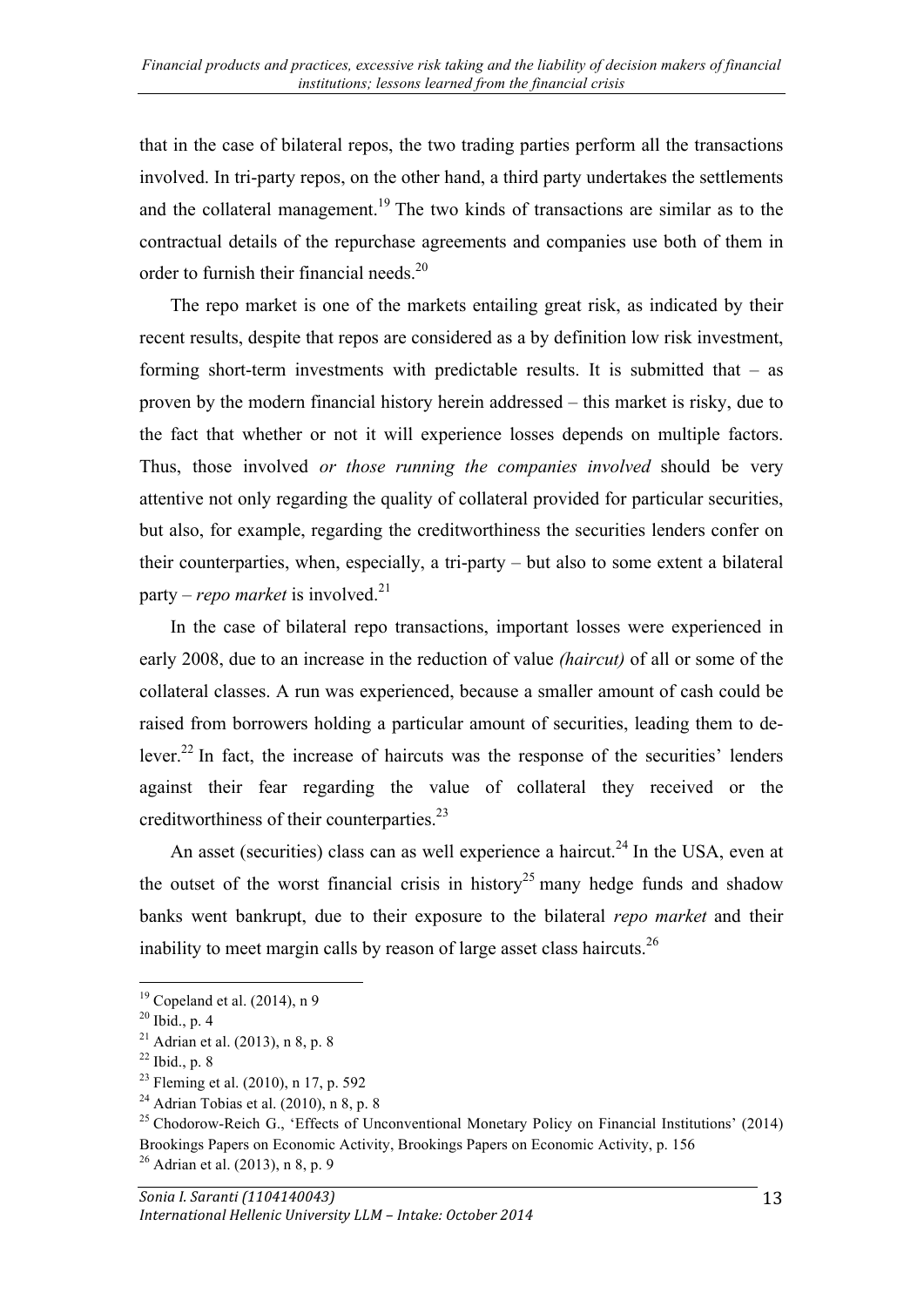No haircut increase can be problematic as well. This seems to have happened in the case of Lehman Brothers, analysed below<sup>27</sup>. In particular, a financial institution, relying on *repo market* transactions for funding its operations, may be forced into bankruptcy, in case its creditors refuse to continue financing its repos.<sup>28</sup>

Despite these observations, though, it has been sustained that especially the triparty repos – as compared to and unlike the bilateral – did not contribute to the financial meltdown under examination, since no system-wide run on the tri-party repo market has been identified.<sup>29</sup>

#### *c) Subprime Loans*

The lending to *subprime borrowers*, a category of borrowers primarily for home mortgages, was another speculative act focusing only on short-term results.<sup>30</sup> Those borrowers could not meet the requirements to take out a loan, on the basis of the regular requirements set by rational lenders, such as their income, credit history, their payment to income ratio and loan to value ratio.<sup>31</sup> However, they were given loans, since the above-mentioned factors were not observed to the extent necessary. Banks and other lenders considered them as a very profitable market, $32$  because they were penalising subprime borrowers' weak creditworthiness by charging higher interest rates. This trend led to a very high interconnection between financial institutions, which were large purchasers of securities backed by *subprime assets*.<sup>33</sup>

Even before the outburst of the financial crisis, the dangers for those investing in those loans or the securities associated with subprime loans were more or less known. In fact, investment in residential mortgage loans entails four main risks: *i)* the credit risk, associated with the default of the home owner; *ii)* the liquidity risk, since mortgage loans tend to be considerably illiquid; *iii)* the price risk, according to the flows in the market of interest rates; and *iv)* the prepayment risk, when borrowers

<sup>27</sup> Section II.C.2

<sup>&</sup>lt;sup>28</sup> Adrian et al.  $(2013)$ , n 8, p. 8

<sup>&</sup>lt;sup>29</sup> Copeland et al.  $(2014)$ , n 9, p. 2

<sup>&</sup>lt;sup>30</sup> Arora Anu, 'The corporate governance failings in financial institutions and directors' legal liability' (2011) Vol. 32, No. 1 Company Lawyer (2011), p. 3

<sup>&</sup>lt;sup>31</sup> Fabozzi Frank J. et al, *Foundations of Financial Markets and Institutions* (3<sup>rd</sup> edition, Prentice Hall, USA, 2002), p. 427

<sup>&</sup>lt;sup>32</sup> Schooner H. M. & Taylor M. W., *Global Bank Regulation; Principles and Policies* (Elsevier, USA, 2010), p. 45

<sup>33</sup> Ibid., p. 7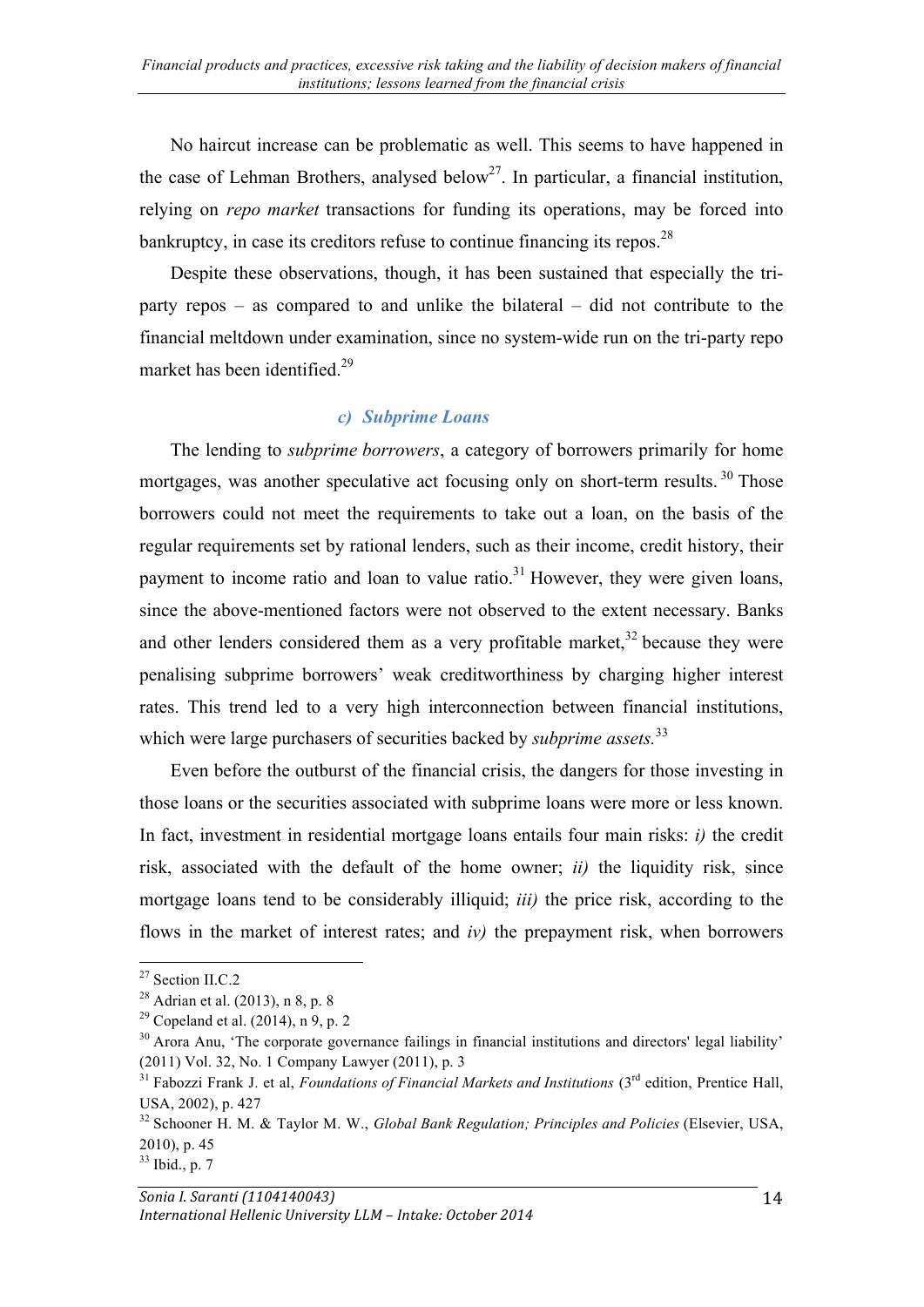repay the loans earlier than the maturity date, which deprives lenders from their right on the remaining interest rates payments.<sup>34</sup> Based on this multifactorial risk, inherent in investing in this kind of mortgage loans, one cannot but preview the multiplication of those risks when it comes to subprime residential mortgage loans. Hence, any harmful effects, which easily one could have predicted, actually resulted in a contagion result with serious effects for the global economy.

In fact, the losses of this category's loan portfolios exceeded massively any assumptions made by both the creators of those loans' securities, as well as of the credit rating agencies. Consequently, as the loans backing the securities started to go bad, the value of those securities declined sharply.<sup>35</sup> As the securities for those loans almost disappeared, the assets were valued at a very large discount compared to their face value.<sup>36</sup>

#### *d) Credit Default Swaps (CDSs)*

In simple terms, *CDSs* (or as Warren Buffet called them *'the financial weapons of mass destruction*<sup>37</sup>) constitute an insurance of a loan in case of default of the borrower.<sup>38</sup> These derivatives provide for the ability of banks to be protected against the non-payment of a loan by the conclusion of the contract that reimburses them in case of failure of the borrower to meet his obligations – this is the reason why the term insurance is used.

It is sustained that these financial products were among the major factors having contributed to the contagion of the financial crisis and, in this sense, it is crucial that they were provided in the context of very lightly regulated parts of the financial market.<sup>39</sup> By lightly regulated markets, the reference is primarily made to Over-The-Counter (OTC) Markets, where the products are traded through a dealer network and not through a centralised exchange, where stricter rules apply.

The importance of those instruments becomes even more apparent on the basis of the fact that, within a system of financial institutions being *too big to fail*, as in the

 <sup>34</sup> Fabozzi et al. (2002), n 31, p. 440

 $35$  Schooner & Taylor (2010), n 32, p. 46

 $36$  Ibid., p. 46

<sup>&</sup>lt;sup>37</sup> Alloway Tracy, 'Why Would Anyone Want to Restart the Credit Default Swaps Market; Saving single-name credit default swaps?' (May 11, 2015), Bloomberg Business

 $38$  Johnson & Kwak (2012), n 6, p. 5

<sup>39</sup> Schooner & Taylor (2010), n 32, p. 47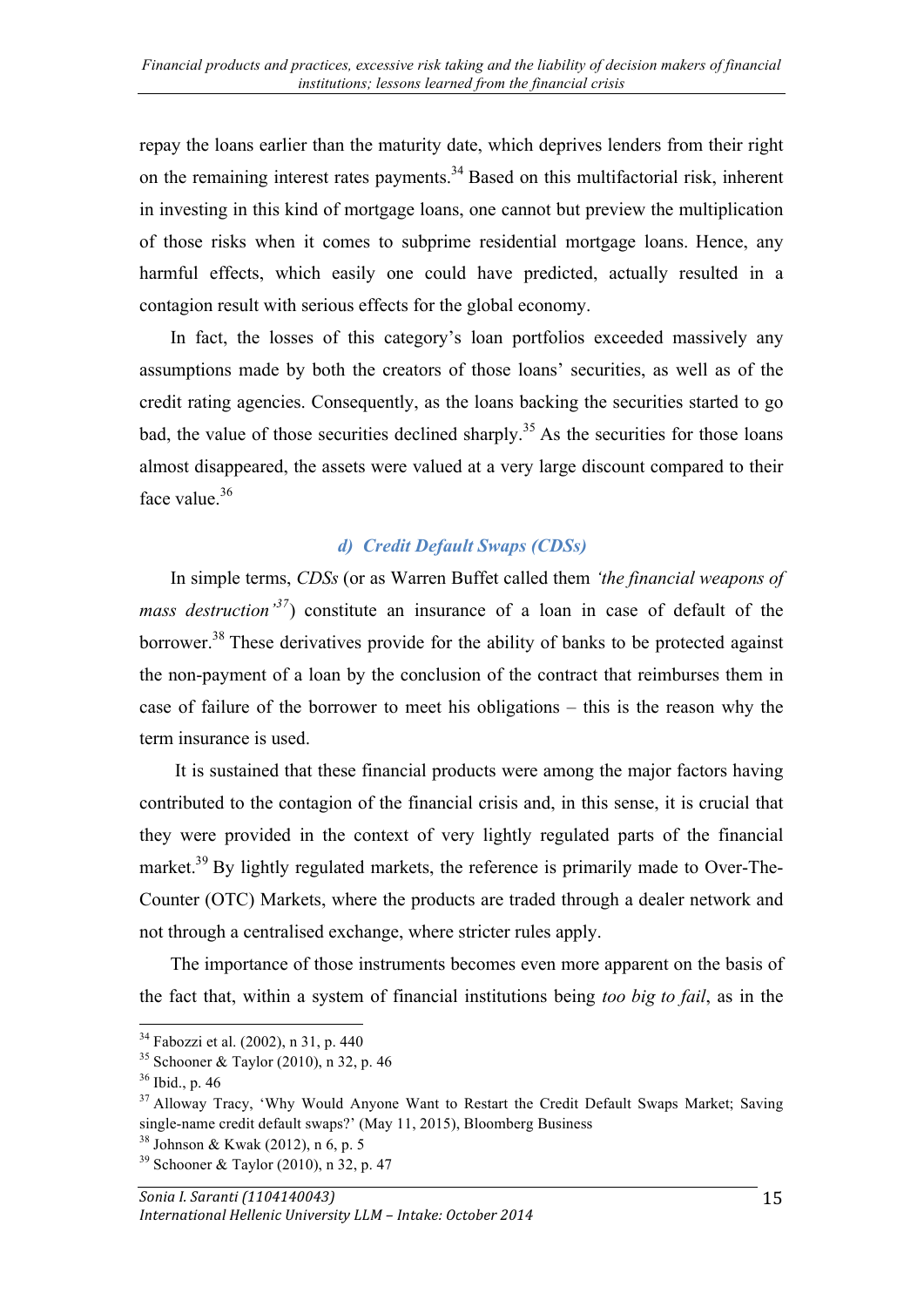case of AIG below<sup>40</sup>, CDSs were used as means for the achievement of better ratings for subprime backed securities.<sup>41</sup> In fact, when the value of the mortgage-related securities started to deteriorate, the investors having written CDS protection on those securities found themselves responsible to pay hundreds of millions for the CDS contracts they had sold;<sup>42</sup> the most illustrative example is AIG. Investors – including AIG – were, in most of the cases, not fully able to assess the risks inherent, due to the structure of the contracts and misleading ratings. In fact, the CDSs were priced on models, based on data for risk assessment when the default rate was considerably  $\frac{1}{2}$ 

#### **C. Effects of the Products – Concrete Examples**

The aim of this subsection is to provide concrete examples of financial institutions having been highly exposed to speculative financial products or policies, as the ones discussed under Section II.B of this paper. The results of this exposure are illustrative of how bad decisions led to the financial meltdown. Those institutions are examples of how the problem evolved, however, there are many similar institutions that could indicate and substantiate the same argument: exposure to excessive risk and high leverage caused a complete financial mess.

#### **1. American International Group (AIG)**

The rescue of the insurance colossus AIG constitutes a landmark incident for the history of the US Treasury. The procedure of this rescue officially started on September 16, 2008 and lasted for years.<sup>44</sup> This paper presents the most serious part of this story, which refers to the roots of the problem, i.e. why this huge company with \$1 trillion in assets was in need of assistance so as not to go bankrupt.

In broad terms, it is sustained that two activities were the main reasons why the company was led almost to its closure: first, its securities lending business and second, its CDS business.<sup>45</sup> Both caused losses of similar magnitude.

<sup>&</sup>lt;sup>40</sup> Section II.C.1

<sup>&</sup>lt;sup>41</sup> Schooner & Taylor (2010), n 32, p. 47

 $42$  Alloway (2015), n 37

<sup>43</sup> Johnson S. & Kwak J. (2012), n 6, p. 5

<sup>44</sup> REUTERS, 'TIMELINE-The government's rescue and sale of AIG' (September 9, 2012), reuters.com

<sup>&</sup>lt;sup>45</sup> McDonald & Paulson (2015), n 7, p. 81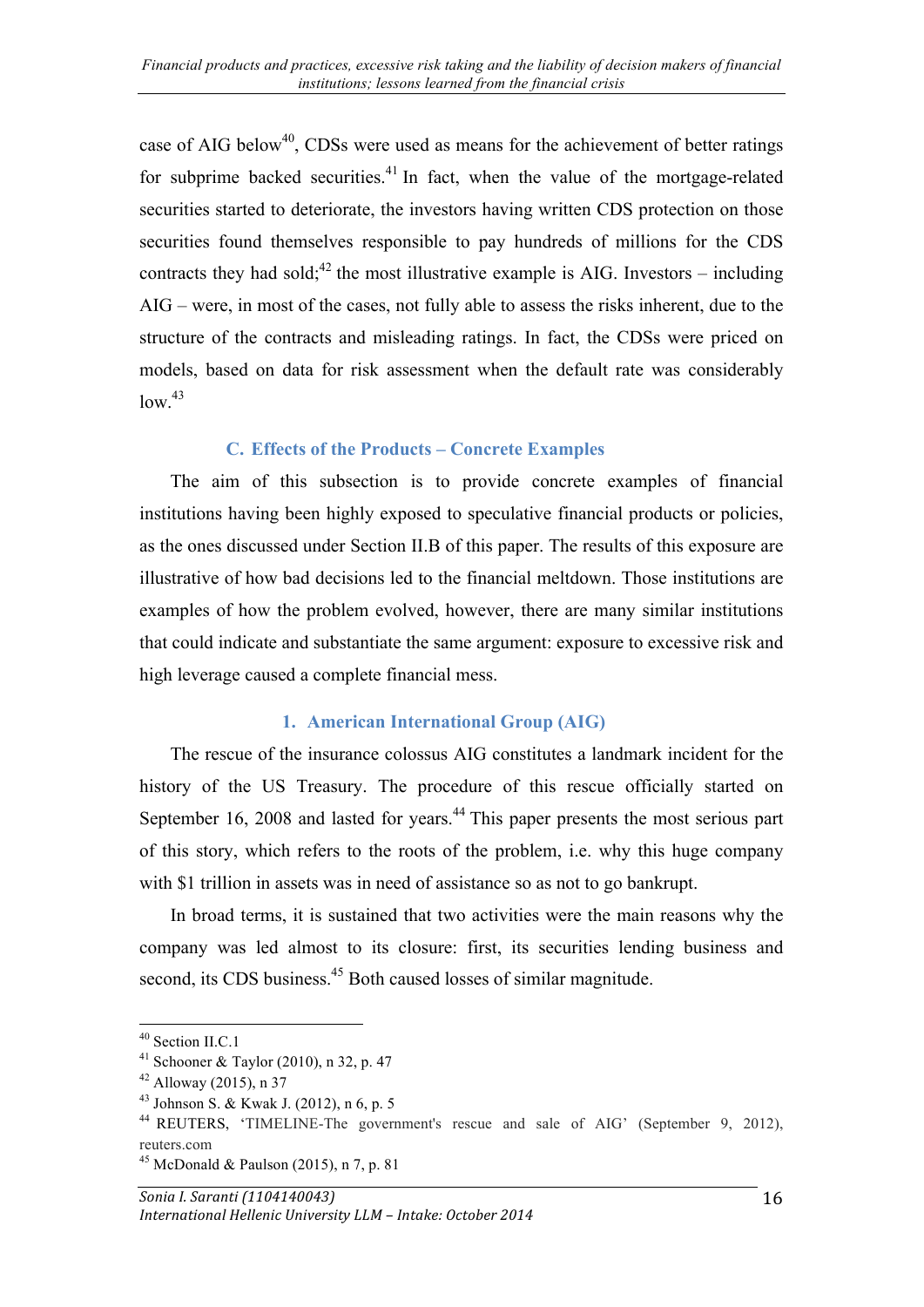To begin with the problem associated with the securities lending, the situation unfolded as follows. Before the financial crisis, the cash collateral of AIG was invested in long-term and illiquid assets.<sup>46</sup> Hence, the exposure of the institution to a potential liquidity stress was of a large scale. This tactic had led to positive results in the beginning. However, when the crisis came up and the borrowers of its securities asked to return the securities to the institution and hence to get their collateral back, the need to liquidate some of the companies assets in order to return the cash of the borrowers led the company to considerable losses.<sup>47</sup>

As far as AIG's exposure to CDSs is concerned, the following remarks sum up the problem. The executives of AIG sustained that their investments related with the real estate – i.e. the insurances they provided to mortgage related securities through CDSs – would initially experience a downfall in their market value, but their recovery would pay off the investment.<sup>48</sup> In 2008, though, AIG suffered huge losses, primarily in the Financial Services and Life Insurance divisions, those losses deriving from their involvement on real estate financial products and from the company's securities lending policy, respectively.<sup>49</sup>

It is sustained that AIG reflects a broader trend, since the financial crisis affected the sector of life insurances in its entirety. Pursuant to relevant evidence provided in the literature,<sup>50</sup> life insurers hold hardly one third of their general account assets in securities backed by mortgages or straight held mortgages, whose value deterioration within 2008-2009 led some life insurers to their solvency borderline.

#### **2. Lehman Brothers**

Lehman had a large exposure to almost all the financial products analysed in Section II.B.1, in their speculative aspect of use  $-$  as illustrated by the results. It is widely sustained that Lehman Brothers' losses from its derivatives – i.e. financial products including the CDSs – transactions, were one of the major reasons contributing to the liquidation of the institution.<sup>51</sup>

 $46$  Adrian Tobias et al. (2013), n 8, p. 10

<sup>47</sup> Ibid., p. 11

<sup>&</sup>lt;sup>48</sup> McDonald & Paulson (2015), n 7, p. 82

<sup>49</sup> Ibid., p. 83

 $50$  Chodorow-Reich (2014), n 25, p. 170

 $51$  Schooner & Taylor (2010), n 32, p. 47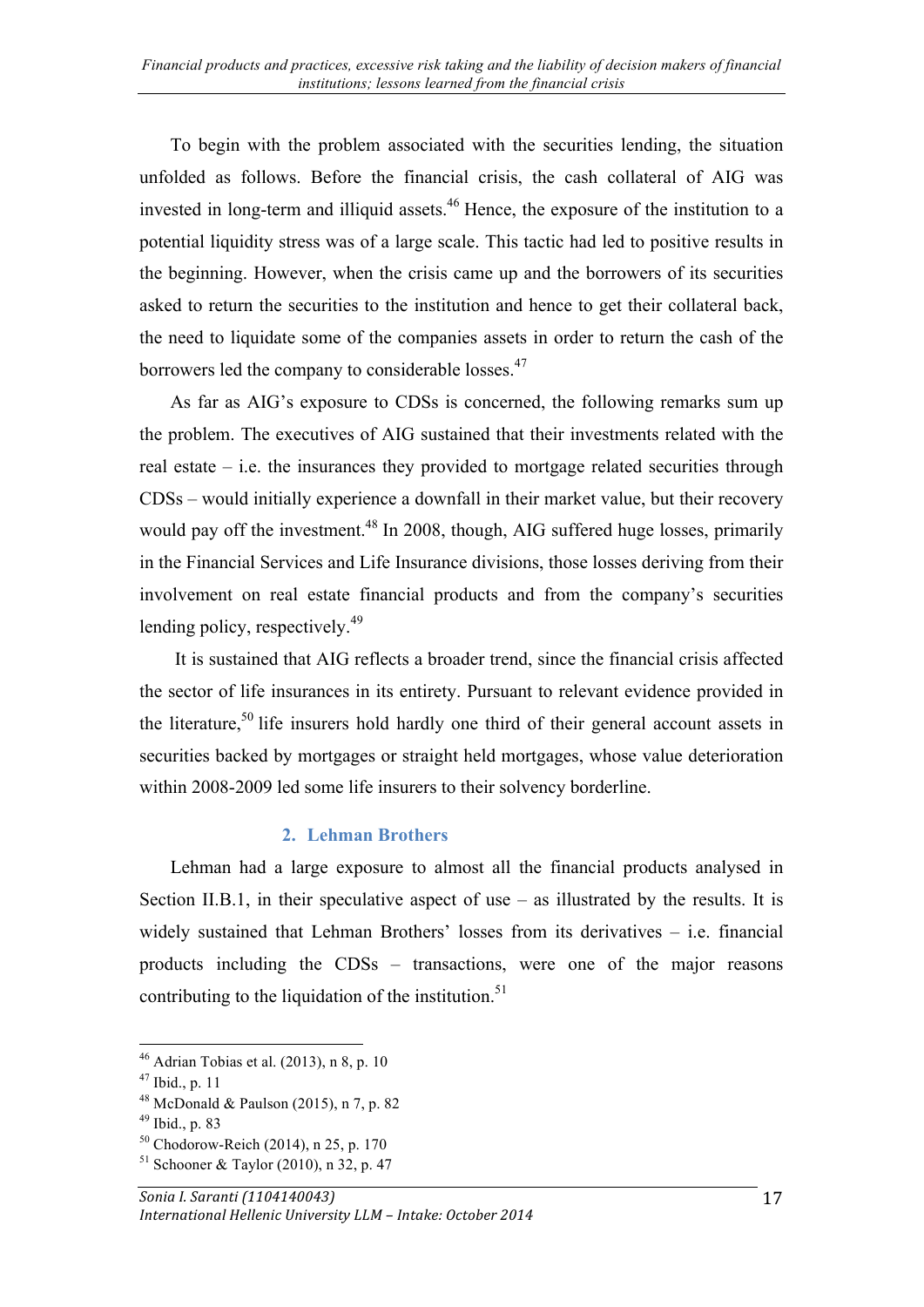Tobias et al. suggest that the problem with Lehman Brothers was that its creditors refused to extend financing for the institution's repos, due to the rumoured noncreditworthiness of the institution, when Lehman relied on its *repo market*  transactions.<sup>52</sup> The problem for the creditors was not the quality of the collateral, which logically should have been, as the collateral is the object of the particular transaction, but the creditworthiness of Lehman Brothers. This absence of trust stemmed from rumours regarding the institutions' exposure to junk financial products.

One of the issues causing concerns in the case of Lehman Brothers is that, despite that the tri-party repo market in general did not suffer large haircuts – unlike the bilateral party, as above<sup>53</sup> indicated – this institution did suffer the consequences of such losses.<sup>54</sup> Lehman Brothers displayed special malfunctioning in the tri-party repo market, which has been attributed to its use of repos as a means of '*accounting arbitrage* and *manipulation of balance sheet results'*. <sup>55</sup> When this information became public, the creditors of Lehman started questioning its creditworthiness and acted accordingly.

It is, as well, sustained that Lehman Brothers suffered huge losses from their involvement with the subprime linked securities,  $56$  above  $57$  analysed.

#### **3. Northern Rock**

When the UK Financial Services Authority (FSA) – now split into two separate regulatory authorities, the FCA and the PRA – started to issue warnings for excessive risk taking and the problems that could arise out of it, Northern Rock announced that it was aware of the warnings. However, it did not make any effort to raise its liquidity so as to be able to respond in case of abnormal circumstances.<sup>58</sup> The consequence? In September 2007 an old-fashioned bank run – the last previous in Britain took place in  $1866^{59}$  – with massive consequences – which was not intercepted as quickly as

  $52$  Adrian Tobias et al. (2013), n 8, p. 8

<sup>53</sup> Section II.B.1.b

 $54$  Adrian Tobias et al. (2013), n 8, p. 9

<sup>55</sup> Ong & Yeung (2010), n 16, p. 93

<sup>56</sup> Schooner & Taylor (2010), n 32, p. 47

<sup>57</sup> Section II.B.1.c

<sup>58</sup> Arora (2011), n 30, p. 10

<sup>59</sup> Tomasic Roman, 'Corporate Rescue, Governance and Risk-Taking in Northern Rock: Part 1' (2008) Vol. 29, No. 10 Company Lawyer, p. 297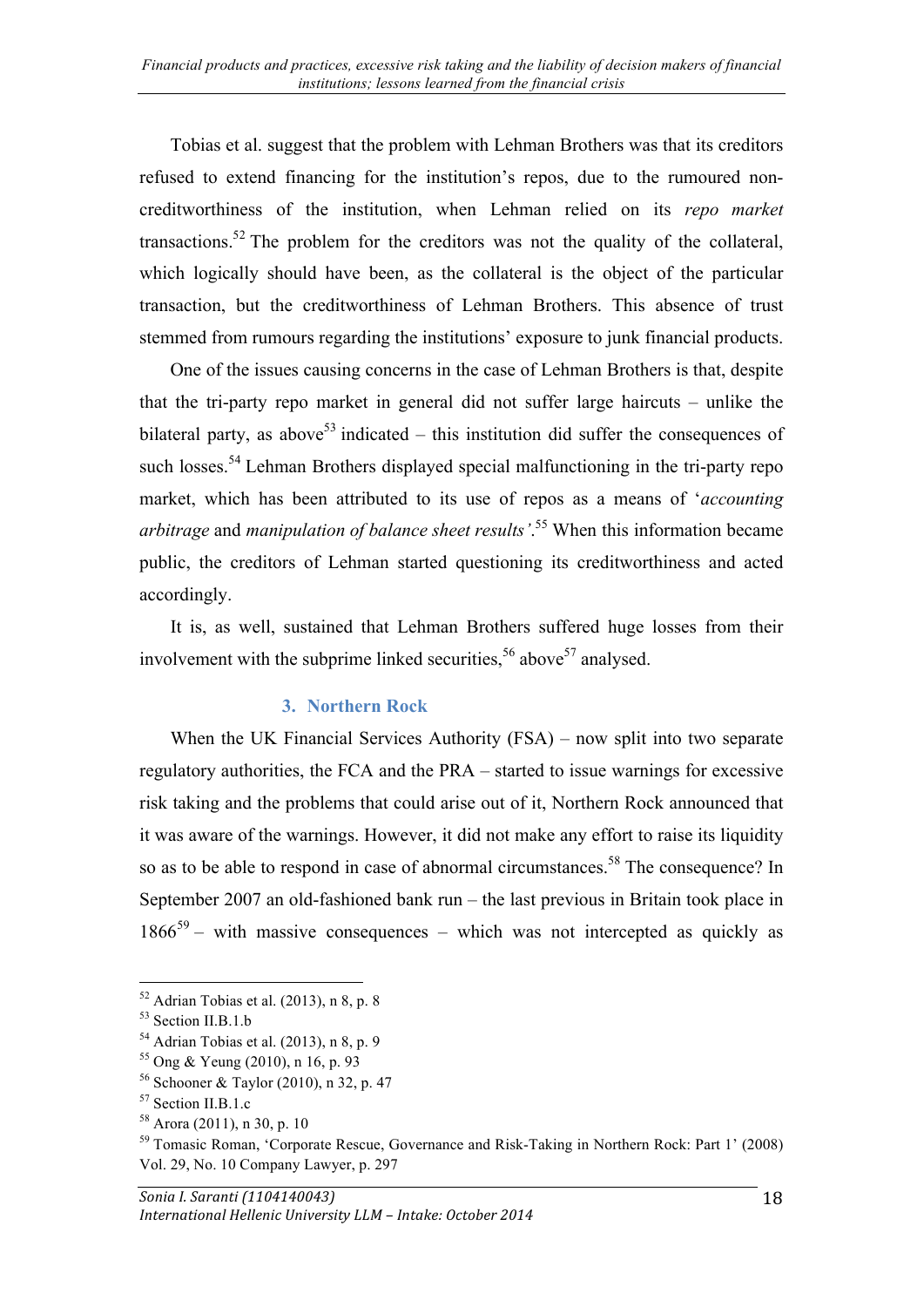required by the competent authorities – was experienced, after depositors became aware of Northern Rock's application for a loan facility at the Bank of England and the announcement of the latter that it would at last provide the liquidity assistance. $60$ As in the case of AIG, which without the US Treasury's assistant would have gone bust, the same applied for Northern Rock; the company would not have survived without the Bank of England's rescue.

The problem with this bank was founded on the fact that a very small amount of its liabilities stemmed from retail deposits, whereas the vast majority of funding constituted from short-term borrowing in the capital markets and securitised notes, along with some other long-term borrowing.<sup>61</sup> In fact, despite that Northern Rock was not directly exposed to mortgage backed securities, it was indirectly exposed, since it was borrowing from 'financial pools', which included those problematic products.<sup>62</sup> This entailed the involvement of a company based on a tax haven called *Granite*, which Northern Rock used as its special purpose vehicle (SPV), in order to onsell repackaged or securitised mortgages. $63$  As indicated above  $64$ , those securities and the mortgage loans themselves were combined with other products of similar or other kind and composed pools of funding in the capital markets. Hence, it was difficult to assess the exact risks entailed and to value them accordingly.

In this context, it needs to be underlined that the House of Commons Treasury Committee expressly blamed the management of the institution for *reckless* business tactics.<sup>65</sup>

#### **D. Criticism on the Risks Undertaken**

*Excessive leverage*. It is submitted, in brief, that the main characteristic of the products so far examined and of the problems they caused to financial institutions is leverage. In particular, the circulation of the above products and policies indicates the high amount of credit used within the market, i.e. the fact that the market and,

<sup>&</sup>lt;sup>60</sup> Shin Hyun Song, 'Reflections on Northern Rock: The Bank Run that Heralded the Global Financial Crisis' (2009) Vol. 23, No. 1 The Journal of Economic Perspectives, p. 102

 $61$  Ibid.

 $62$  Ibid., p. 102; Tomasic Roman, 'Corporate Rescue, Governance and Risk-Taking in Northern Rock: Part 1' (2008) Vol. 29, No. 11 Company Lawyer, p. 330

<sup>63</sup> Tomasic (2008), n 62, p. 331

<sup>&</sup>lt;sup>64</sup> Section II.B.1.c

<sup>65</sup> Tomasic (2011), n 62, p. 330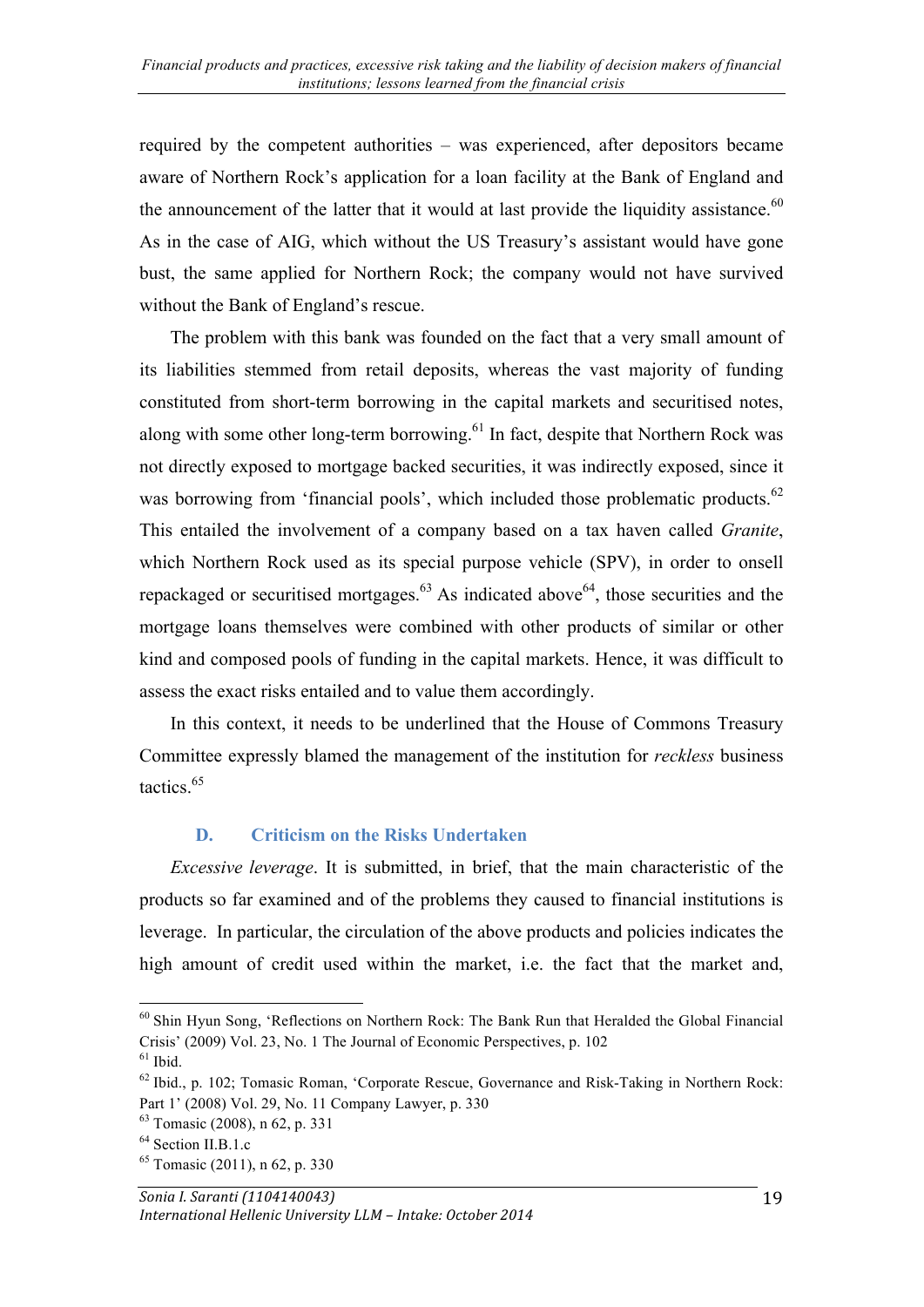subsequently, all the stakeholders involved were exposed to high amounts of leverage, either being leveraged themselves or being exposed to highly leveraged counterparties. In fact, Schularick and Taylor have proven that a *'credit boom'* indicates a high risk of financial crisis.<sup>66</sup>

It is sustained that in order for the effects, side effects and, at last, possible disastrous effects of the above-analysed products and policies to be identified *ex ante*, one needs to approach their scope and mechanism from a disaggregating perspective, i.e. to split them into their components and analyse those relevant to the problem. For example, in the case of *repos* and *securities lending*, there are six key elements that need to be particularly examined so that the risk-exposure can be mitigated, i.e. to be predicted and addressed timely. Those elements are the maturity, the principal, the interest rate, the nature of the collateral, the counterparty and the haircut.<sup>67</sup> In fact, the maturity of repos and securities lending, when their cash collateral is being reinvested, is one of the factors requiring particular attention. <sup>68</sup> The position submitted is that, although maturity transformation, i.e. the transformation of longterm illiquid assets into liquid assets,<sup>69</sup> is one of the key functions of financial institutions as intermediaries, history shows that it needs to be pursued with more attendance as to the effects of possible mismatches in case of abnormal circumstances. Maturity transformation took many forms in the years preceding the financial crisis, to name but a few: reinvestment of cash collateral to be returned on demand, investment in the extremely risky subprime lending policies, etc. In a system where financial institutions are interconnected, which holds true in most of the cases, the speculative approach of the results of the financial products, taken the form so far described, needs to be restricted *ex ante.*

Overall, it is clear that the undertaking of risks is inherent in the functioning of financial institutions, given that through risk free or low risk products, such as government securities, they cannot make the profits necessary for their sustainability. In fact, it is fairly submitted that the width of ability of a financial system to make

 $66$  Schularick & Taylor (2012), p. 1045

 $67$  Adrian Tobias et al. (2013), n 8, p. 12

<sup>68</sup> Ibid., p. 11

 $<sup>69</sup>$  Lowe Phillip, 'The transformation in Maturity Transformation', Address by Mr Philip Lowe, Deputy</sup> Governor of the Reserve Bank of Australia, to Thomson Reuters' 3rd Australian Regulatory Summit, Sydney, 27 May 2015, p. 1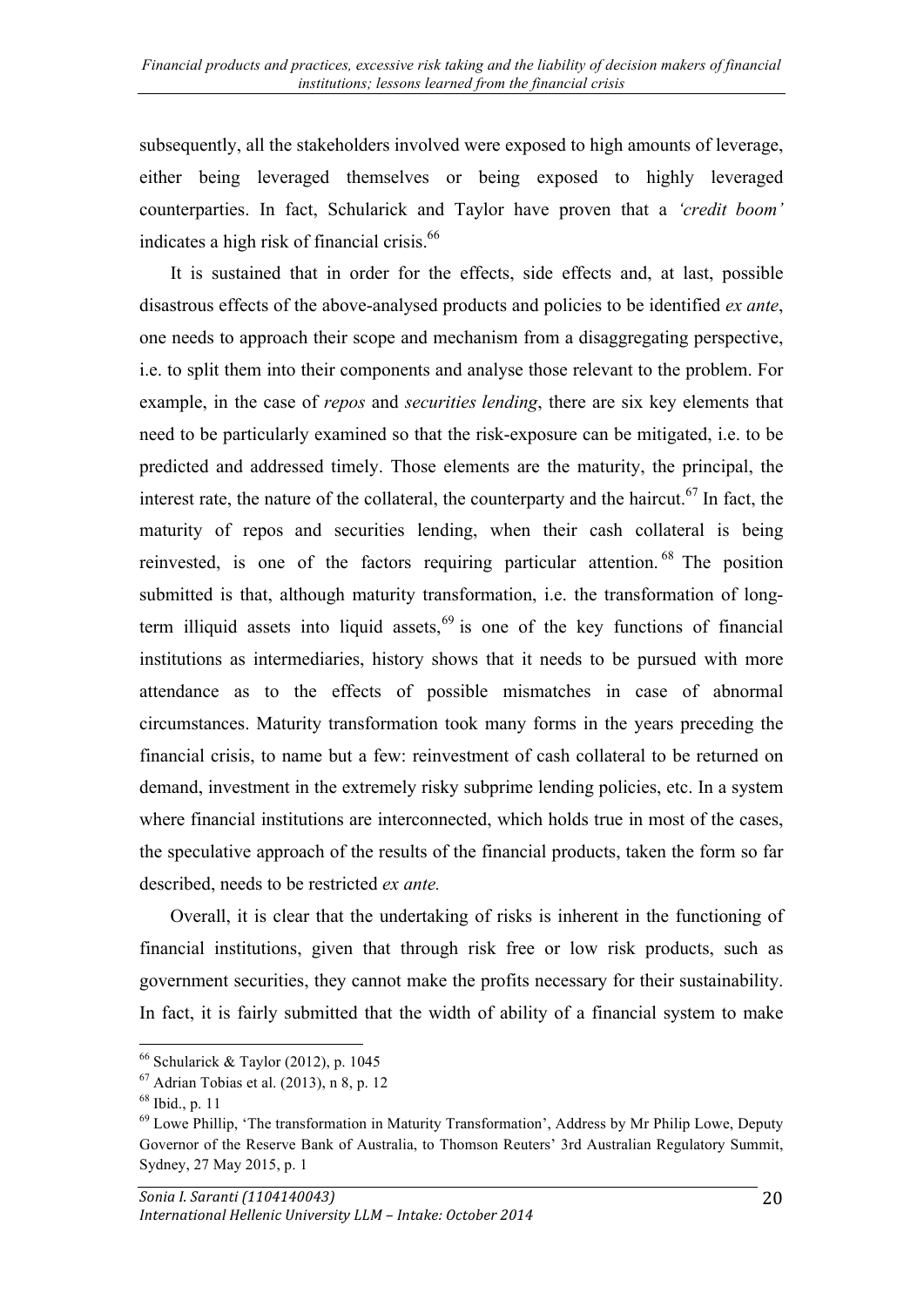funds available for the running of risky projects is strongly associated with the proper functioning of the economy.<sup>70</sup> This, however, does not preclude the fact that the risk undertaken should not excessively surpass the so-called *risk tolerance*<sup>71</sup> of each institution. Thus, financial innovation, in the form of the products above analysed is overall positive, however, it cannot be upheld without an at least careful way as to addressing risk only where it can be tolerated.<sup>72</sup> It is at least wrong to claim that a new introduction in the financial market is good or bad, or destructive, based on the mere fact that there exists a market for it.<sup>73</sup>

In the same vein, it has been sustained that the risks being and having been undertaken lie within the normal activities undertaken by those running the day-today business of an institution, including high exposure to credit. This, though, with the thought that people relying on the proper functioning of financial institutions, such as depositors, shareholders, investors etc., should themselves undertake to monitor this functioning. This argument is turned down – among others – by the so-called as *free riders approach.* According to this approach, it is a very expensive task for those benefiting from the activities of financial institutions, to spend the time and money to monitor decision making, for which they do not even carry the necessary specialised knowledge. Due to this, those benefiting – for example the depositors in case of a bank – will try to benefit from any monitoring exercised by another depositor and *free ride*, so that only the other spends money and makes effort. Most probably, though, all the depositors would think this way and omit monitoring on the basis of the *free ride approach,* i.e. someone else is going to do it for me and I will not to bear the cost of it.<sup>74</sup> The result would be the absence of monitoring at all. Hence, a formula providing for the participation of each stakeholder, taking into account the amount of time and the costs tolerable for each of them, could balance the situation. This is the approach followed in this work and presented in the relevant section<sup>75</sup>.

<sup>70</sup> Committee to Review the Functioning of Financial Institutions, *Report (Vol. 1); Presented to Parliament by the Prime Minister by Command of her Majesty – June 1980* (first printed 1980, Her Majesty's Stationery Office, London 1983), p. 23

 $^{71}$  Larcker D. F. et al., 'Follow the Money: Compensation, Risk and the Financial Crisis' (2014), Stanford Closer Look Series, p. 1

<sup>72</sup> Johnson S. & Kwak J. (2012), n 6, p. 1

<sup>73</sup> Ibid., p. 3

<sup>74</sup> Schooner & Taylor (2010), n 32, p. 32

<sup>75</sup> Section IV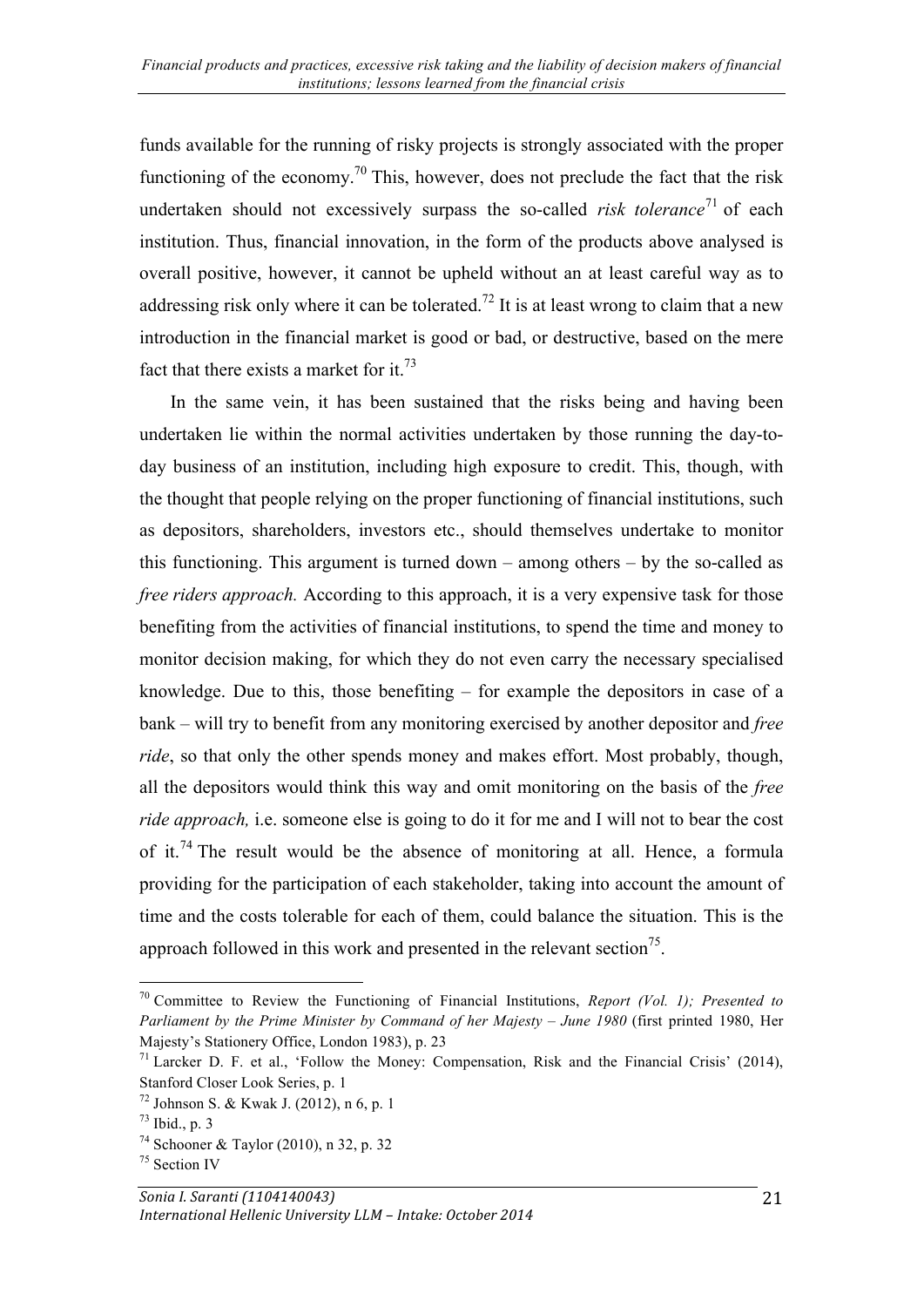# **III. The Freedoms of the Decision Makers in Association with their Contribution to the Problem**

## **A. The Role of Those Running Financial Institutions Towards a Financial Meltdown**

It has been widely sustained – and actually admitted – that Wall Street bankers were those who caused, or at least substantially contributed to, the financial crisis.<sup>76</sup> Those bankers upheld highly leveraged bets on mortgage loans, as above analysed. They gave wrong incentives with regard to risk undertaking and its association with their remuneration; in fact, those two – risk undertaking and remuneration policies – separately or in combination are coherently cited as among the primary reasons setting the foundation of the crisis.<sup>77</sup>

The counter argument on this is that the one to blame is the regulatory system and the fact that it has failed to sufficiently capture any risks inherent in the activities undertaken.<sup>78</sup> Or, in other words, those responsible for decision-making were not prevented from undertaking any excessively risky activities. However, couldn't it be argued that they are or should have been *ex officio* responsible or even liable for any of their decisions with predictable harmful effects? To the view of the writer, it is invalid to argue that the correct assessment of the risks was impossible, due to the fact that the products and policies in circulation were highly rated. In fact, the products and policies were intentionally combined and traded in such a way, so as their defects to be hidden  $79$ 

There are indicators of whether an institution operates in a proper manner or not. One of them is the ability of the institution to renew its long-term funding; if not, then there is a potentially problematic situation, which needs particular attention so as to

<sup>76</sup> For a thorough elaboration on the argument, see Santoro M. A. & Strauss R. J., *Wall Street Values* (Cambridge University Press, USA, 2012), Chapter 2 (pp. 27-58).

 $^{77}$  Larcker et al. (2014), n 71, p. 1; Caywood Steven C., 'Wasting the Corporate Waste Doctrine: How the Doctrine Can Provide a Viable Solution in Controlling Excessive Executive Compensation' (2010) Vol. 109, No. 1 Michigan Law Review, p. 115; Arora (2011), n 30, p. 3

<sup>&</sup>lt;sup>78</sup> Pooran Priya Nandita, 'Macro-prudential supervision – a panacea for the global financial crisis?' (2009) Vol. 3, No. 6 Law and the Financial Markets Review, p. 534

<sup>&</sup>lt;sup>79</sup> The trading of Collateralised Debt Obligations (CDOs), i.e. structured financial products combined by a pool of low to very highly risky loans, however rated on average, inflicted huge losses for financial institutions trading them. They were accused of triggering the subprime mortgages crisis.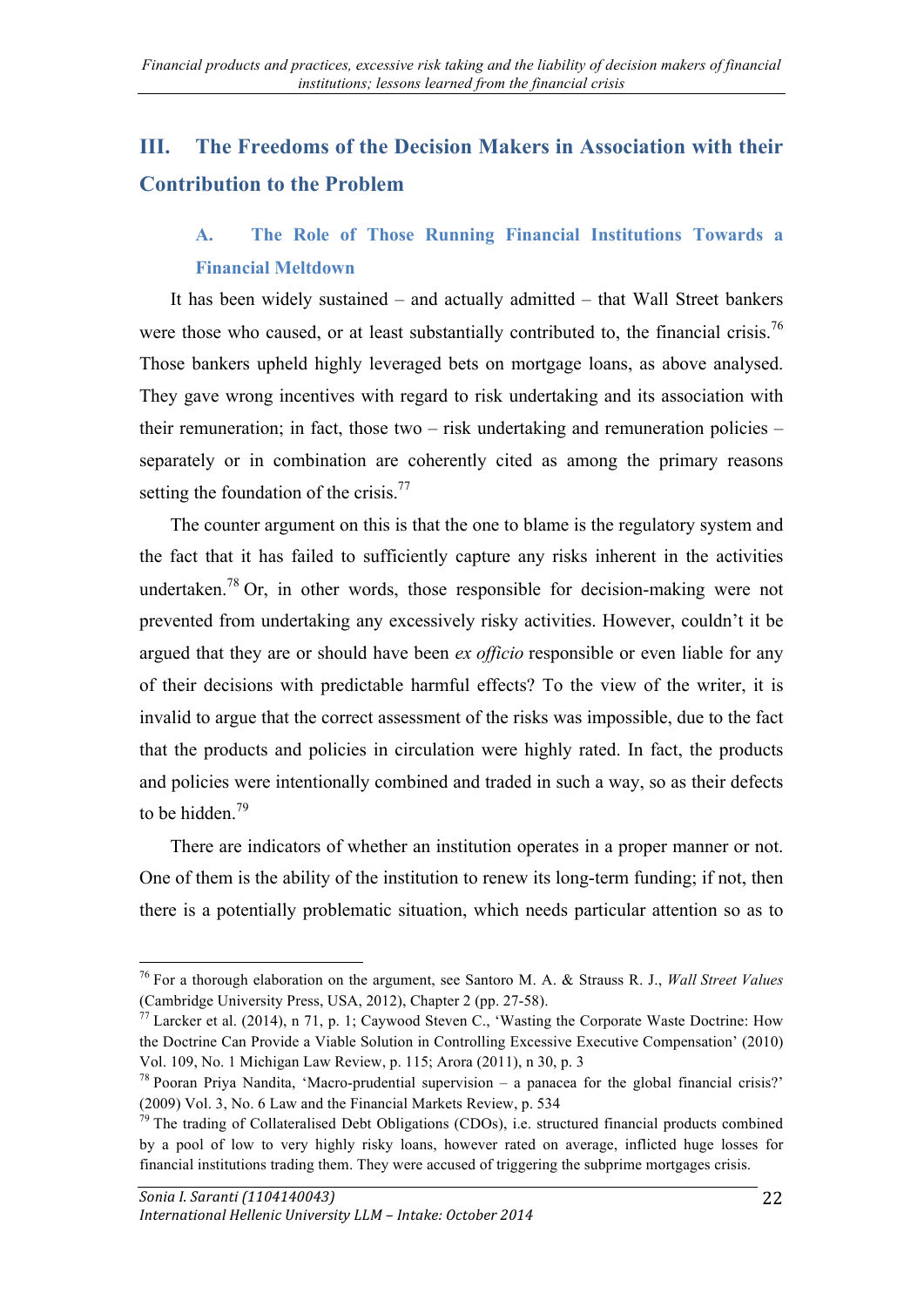be reversed or so that the institution can unwind in an orderly manner, without causing the side effects to those interconnected. <sup>80</sup> This predictability and subsequent action taking lie within the capacity of those running the institutions. However, a substantial problem with those people's presence in those institutions is the fact that it is temporary. In this context, the notion of their moral hazard comes into play.

Especially as far as banks are concerned, one also needs to take into consideration the fact that they fund their investments, and thus make money, by putting other people's money, i.e. the money of their depositors, at risk. Therefore, any sort of financial innovation, such as that in the form of the above-analysed products, should be pursued by means of an economically productive – and not just speculative – use of the savings.81 It is sustained that the restricted liability of banks' shareholders for the liabilities upheld and their short-term presence in each institution – since their shares are traded, provide for incentives to decision makers to undertake excessive risks. This observation is made on the basis that shareholders normally benefit from risk taking with short-term effects, unlike, of course, the depositors who are – most of the times – to pay the bill in case of an accident, bank runs, extensive loan losses etc.<sup>82</sup> On the other hand, though, even the shareholders do not benefit only from the short-term effects of such initiatives, because when they retain their shares for a longer time, they are exposed as well to the dangers of speculative investments, as the value of their shares fluctuates, shrinks or disappears in case of uncontrollable accidents. In fact, excessive exposure to risks by short-termism and excessive leverage leads on the one hand, to a risk of illiquidity, due to the maturity/transformation gap, and, on the other hand, to a risk of insolvency, given that financial institutions' balance sheets are highly leveraged.

#### **B. Remuneration Policies**

Some specific observations, regarding the remuneration of those running financial institutions, facilitate a better understanding of the reason why such speculative risks were undertaken.

 $80$  Adrian Tobias et al. (2013), n 8, p. 11

 $81$  Johnson & Kwak (2012), n 6, p. 3

 $82$  Schooner & Taylor (2010), n 32, p. 22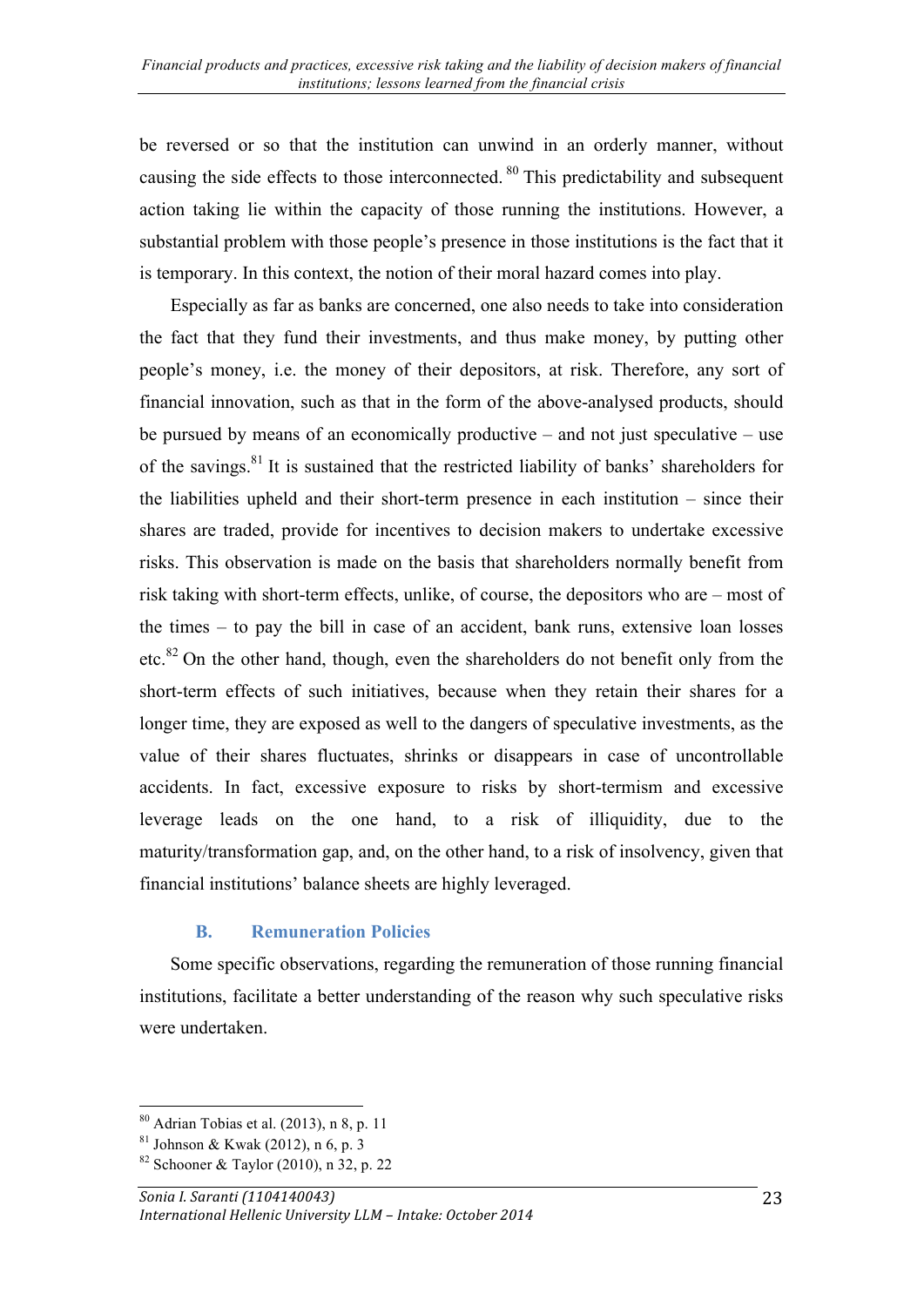In January 2008, the five biggest investment banks of Wall Street announced that they were paying \$39 billion in bonuses for 2007. Year 2007, though, was a year of substantial losses with many of the losses to be covered by shareholders.<sup>83</sup> It is sustained that the huge salaries of those running financial institutions were not questioned, despite the fact that they were obviously not coherent with what business morality and individual performance results indicate. Contrariwise, in 2008 – when the effects of false and speculative tactics were becoming obvious – institutions retained the belief that they would soon recover into business.<sup>84</sup>

In this sense, financial instability and huge losses within financial institutions were – to a very large extent – connected to, first, the non-reasonable excessive risk taking; second, the incentives of those undertaking the risks;<sup>85</sup> third the absence of interconnection of those two with the results for financial institutions in the long- or short-term. In fact, the years leading to the financial crisis, banks, or more precisely their decision makers, were allowed to resort to excessive risks, much larger than their balance sheets could bear. All the more, all those have been approved by the regulators, in view of the enlargement of banks.<sup>86</sup>

It needs to be underlined that in the vast majority of cases the decision makers are those deciding for their own remunerations; in this context, they value their initiatives on their own and in most of the cases they do not need to account at all for the remuneration they receive for their services. Even in cases where the remunerations are voted upon, thus they are supposedly examined at a certain extent, the applicable system is not effective. The latter given that the remuneration committees are too often composed from non-executive directors, who serve the interests of those being highly remunerated.<sup>87</sup>

## **C. Longevity of the Institution: Are Their Decision Makers Concerned?**

Extremities in salaries being non-justifiable on the basis of the *pay-forperformance* approach lie among the roots of major past financial scandals, such as

 <sup>83</sup> Chorafas (2009), n 3, p. 157

<sup>84</sup> Ibid., p. 158

 $85$  Larcker et al. (2014), n 71, p. 1

<sup>86</sup> Johnson & Kwak (2012), n 6, p. 9

 $87$  Arora (2011), n 30, p. 7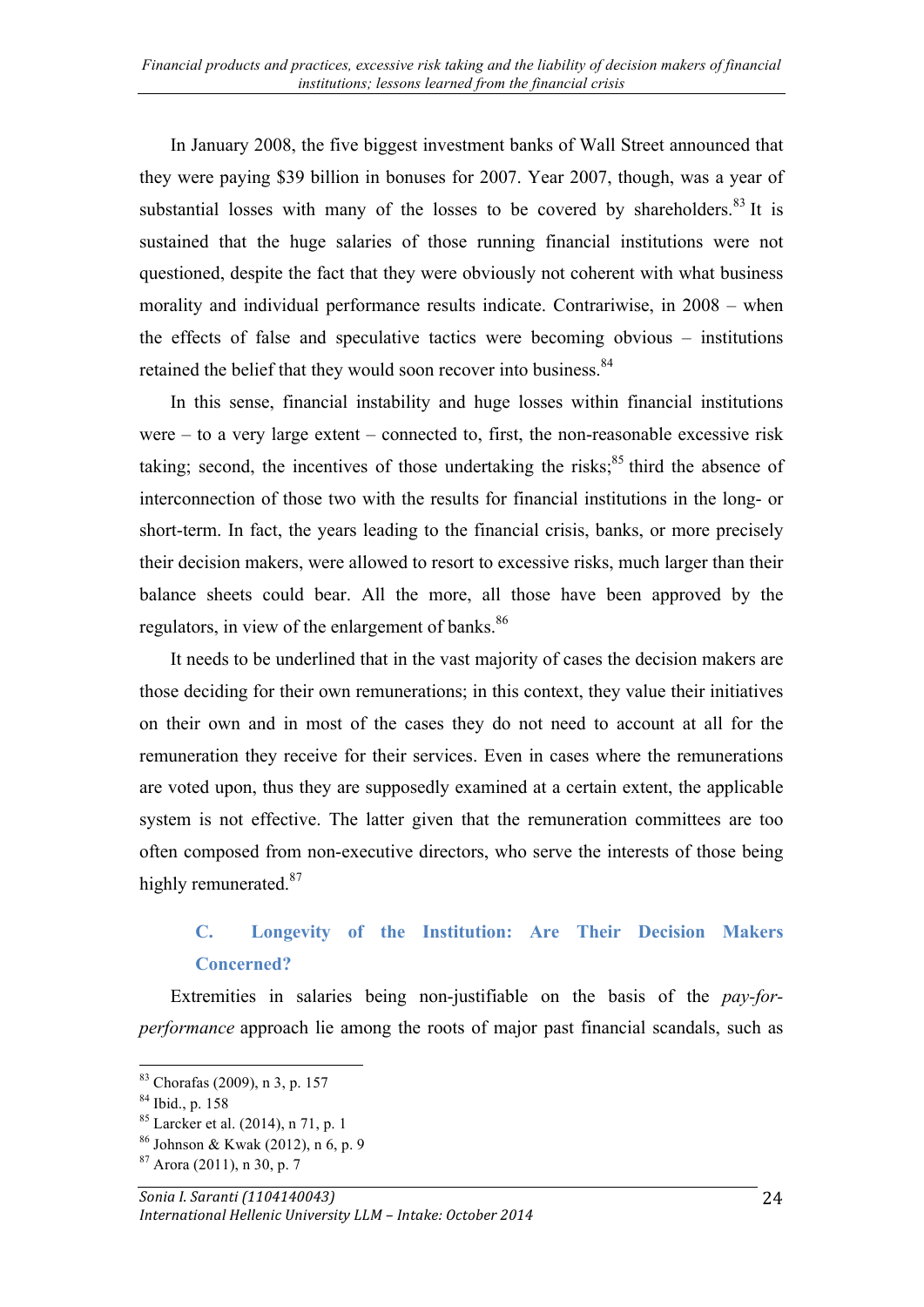those of Enron, Adelphia and Tyco.<sup>88</sup> After those cases, the situation with regard to issues such as transparency changed considerably. Remuneration of and the overall estimation towards decision makers of major institutions shrank, with a subsequent shrinking of their so long empowered responsibilities.<sup>89</sup> This reversion, though, did not last for too long, since they managed to restore their 'superpowers'.

As for the decision makers of financial institutions of nowadays – and of the years leading to the financial crisis – and whether they should be particularly concerned for the long-term results of their policies, it is sustained that they are actually provided with incentives to cater for the opposite. In fact, Chorafas writes that the major participants of the financial world are getting away with any adverse effects against other people's money, caused by the risks they undertake; they get compensated with extravagant numbers, even when the companies employing them may have lost billions.<sup>90</sup>

Johnson and Kwak's phrase summarises in the best way the interest of executives, directors and any of those managing the risky products and distributing them to the market: *'By the time risks materialise, the decision makers in question may be long gone'.* 91

After the results of the financial crisis became apparent, the notion of macroprudential supervision came into the forefront, thus depicting in the most illustrative way possible that short-termism so far was the adopted practice for the business plans of the financial institutions. In fact, macro-prudential supervision introduces a new pre-emptive approach to supervision: it aims at preventing risks not only for individual institutions, but also for the whole system, so as to deter systemic risks and the subsequent possible financial booms.<sup>92</sup> In this regard, it should be stressed that systemic risks and their subsequent contagion effects are strongly underlined by leading authorities as a field that requires special attention and more prudent regulation.<sup>93</sup>

 <sup>88</sup> Chorafas (2009), n 3, p. 159

<sup>89</sup> Ibid., p. 161

<sup>90</sup> Ibid., p. 161

<sup>91</sup> Johnson & Kwak (2012), n 6, p. 7

<sup>92</sup> Pooran (2009), n 78, p. 535

<sup>&</sup>lt;sup>93</sup> Goodhart C.A.E, 'The regulatory response to the financial crisis' (2008) Volume 4, Issue 4 Journal of Financial Stability, p. 356; Lastra Rosa M., *International Financial and Monetary Law* (second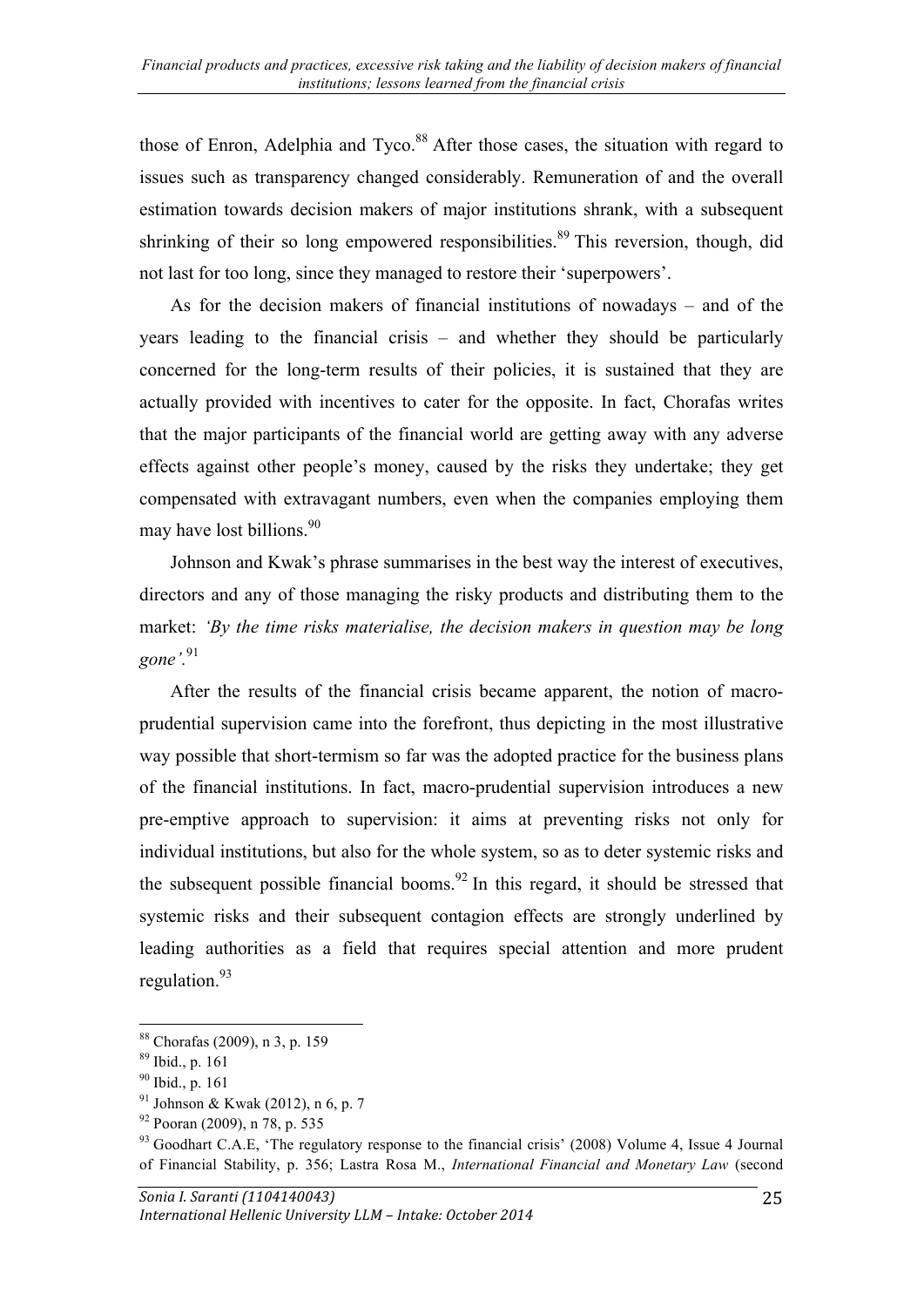### **IV. Notions on the Current Status of Liability of Decision Makers**

#### **A. Is There Any Noticeable Realisation of the Individual Fault?**

An account conducted in 2009 revealed that the losses in the assets of life insurance companies, due to their involvement with subprime loans reached \$180 billions, followed by their subsequent substantial degradation by rating agencies.<sup>94</sup> This obviously affected severely the shareholders, but not the CEOs or other decision makers, who, on the contrary – and as above indicated – received huge bonuses and remunerations for their services.

As already indicated, it is the excessive risk that constitutes the cause of the problem that is the degradation of the financial status of financial institutions. However, undertaking risks is an inherent function of decision makers' position in a financial institution, otherwise they do not make profits and, thus, they shrink. This being said, one could argue that the crucial point to be determined is the borderline between the acceptable risk and the excessive risk. However, how could one distinguish between those two?

Larcker et al. argue that one helpful indicator is the risk leading to the maximum downside that an institution can bear.<sup>95</sup> In the same vein, they sustain that a way through which the undertaken risk could be restricted is by an initiative of the regulators to restrict the amount of leverage that a financial institution can raise.<sup>96</sup> Additionally, the restriction of the incentives provided to decision makers to take up risks constitutes another efficient measure.<sup>97</sup>

Regarding the products described in Section II.B.1 and the problems they caused to the global financial system, it has been sustained that those to blame are the investors and not the issuers and the traders. However, one needs to underline that those products were to such an extent risky, that if investors – rational investors at least – were able to assess the risks inherent, probably they would not have invested

<u> 2002 - Andrea San Andrew Maria (h. 1888).</u><br>2003 - Andrew Maria (h. 1882).

edition, Oxford University Press, USA, 2015), p. 181; Lastra Rosa M., 'Do We Need a World Financial Organisation' (2014) Vol. 17 Journal of International Economic Law, p. 789

<sup>&</sup>lt;sup>94</sup> Chodorow-Reich (2014), n 25, p. 170

 $95$  Larcker et al. (2014), n 71, p. 3

 $96$  Ibid, p. 4

<sup>97</sup> Ibid., p. 4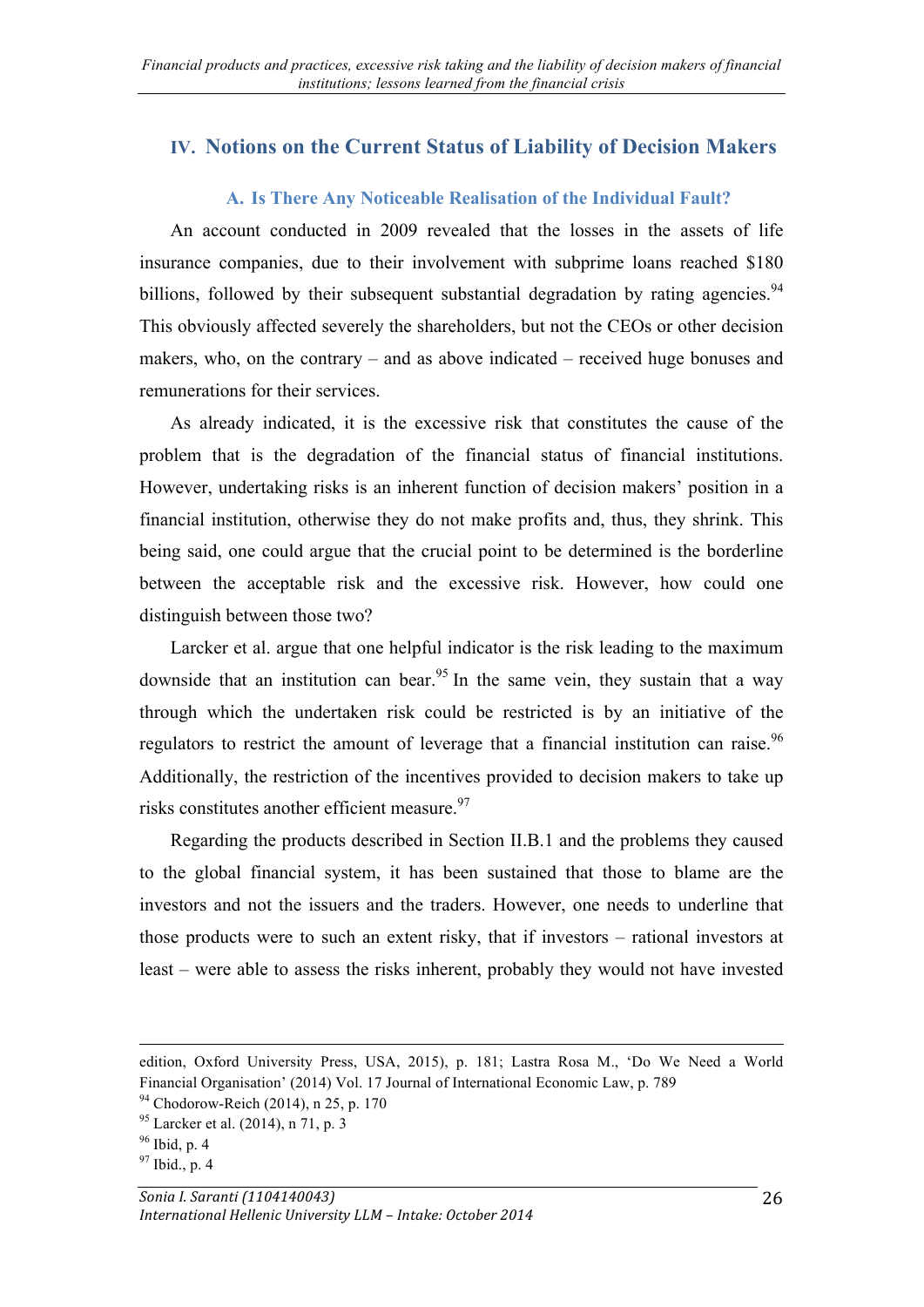in them.<sup>98</sup> The market, including the financial institutions, was at a certain extent misled when dealing with the products above examined, given that – among others – they were misleadingly rated, which rendered their evaluation very difficult.

The international financial community seems to have at least underlined the problem, but are there any substantial efforts to deal with it?

#### **B. Initiatives Undertaken**

The presentation of the initiatives undertaken so far in the context of restricting any possible destructive effects of any speculative initiatives is indicative. Hence, the present work deals with the relevant framework of two jurisdictions and more particularly with a couple of practices adopted to deal with the problem.

An initial comment stemming from the analysis below is that there is no established liability framework in case of excessive and destructive risk taking on the part of decision makers of financial institutions. There exist only some mere efforts towards the minimisation of any future problems, which, to the view presented in this paper, cannot sufficiently mitigate wrong incentives and initiatives. An indicative presentation of them is made in order to illustrate how the framework now stands.

#### **1. United States of America**

Executives' high compensations were called into question even at the end of the years of the Great Depression in 1941.<sup>99</sup> Hence, the fact that complete freedom with regard to the decision makers' remuneration could lead to disastrous side effects did not come out of the blue within the financial history.

After the recent crisis has evolved and its severe effects for the US and for the global economy became more than apparent, the *Obama Administration* decided to undertake initiatives. Thus, in 2010, the so-called as *Dodd-Frank legislation* came into being. Despite the need for further elaboration by the regulators, it is submitted that this legislation constitutes the most comprehensive and biggest financial regulatory reform since the *Great Depression*. <sup>100</sup> As for the further elaboration and

 <sup>98</sup> Johnson & Kwak (2012), n 6, p. 5

<sup>99</sup> Caywood (2010), n 77, p. 112

<sup>&</sup>lt;sup>100</sup> Morrison & Foerster, 'The Dodd-Frank Act: A Cheat Sheet', Morrison & Foerster (2010), p. 2; Parker Edm. & Gupta M., 'Too Much Regulation Creates Bank Brain Grain' (October 18, 2015), Financial Times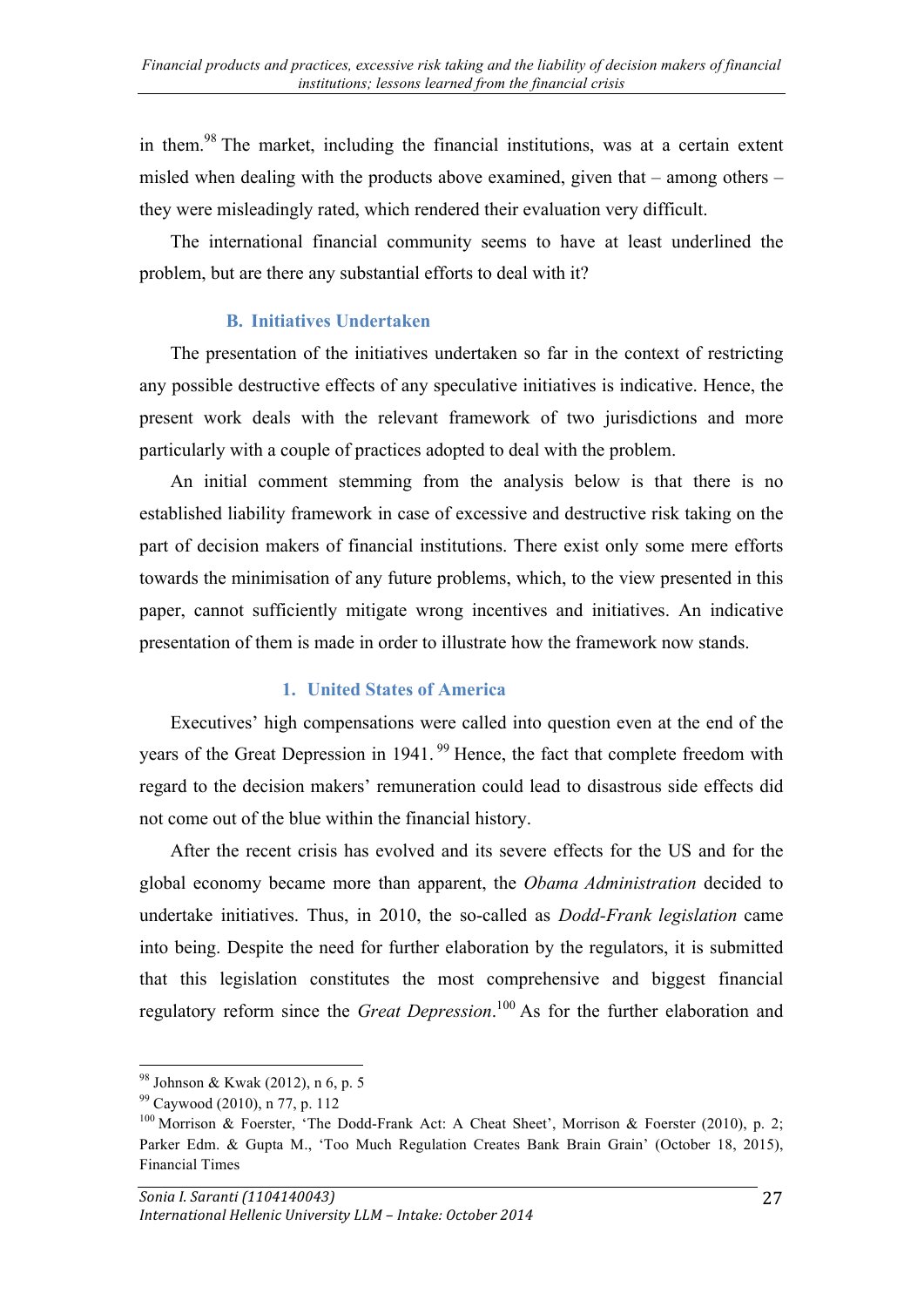specialisation required, the legislation provides for necessary studies and significant rulemaking by commissions, such as the *Commodity Futures Trading Commission* ("CFTC"), the *Securities and Exchange Commission* ("SEC") and by various Federalbanking regulators.<sup>101</sup> This legislation includes regulations specifically oriented to financial institutions, but it also consists of provisions regarding *risk taking* and *executive compensation practices.* 

As far as the provisions regarding risk taking are concerned, the legislation introduces provisions and proposals for further initiatives, such as obligatory risk retention by the securitiser *(Section 941)* and special committees for auditing *(Section 989G)* that the financial institutions abide by the established framework. Disclosure requirements are getting more demanding and thorough as well. As far as those issuing the products entailing risk are concerned, *due diligence* obligations are also introduced. More directed, though, to the notion of liability is Title VII of the *Dodd-Frank Act*, known as *Wall Street Transparency and Accountability Act of 2010*, which establishes a decisive framework regarding derivatives and market participants.<sup>102</sup>

As for the pre-existent framework in the US, it is sustained that there was traditionally a mechanism through which, the shareholders of a corporation – this notion including financial institutions as well – can raise the so-called as *"waste claim"*, on the basis of the *corporate waste doctrine.* This doctrine introduces that a shareholder can claim against the board of directors of a company, on the basis of wasting company assets.<sup>103</sup> In this context, Caywood writes that a *waste* is identified in case there is no concrete correspondence among the bonus payment and the results of the service provided.<sup>104</sup> However, this action has only rarely been evoked.

In the same context, the *Dodd Frank Act (Section 957)* legislation endorses the *say-on-pay* principle in the sense of a non-binding vote from the shareholders for their executives' compensation.<sup>105</sup> Within the US and after the rise and effects of the recent financial crisis, the notion of the *say-on-pay* has as well been established in the *Corporate and Financial Institution Compensation Fairness Act* of 2009 (hereinafter

 <sup>101</sup> Morrison & Foerster (2010), n 100, p. 10

<sup>102</sup> Ibid.

<sup>103</sup> Caywood (2010), n 77, p. 114

 $104$  Ibid., p. 117

 $105$  Morrison & Foerster (2010), n 100, p. 23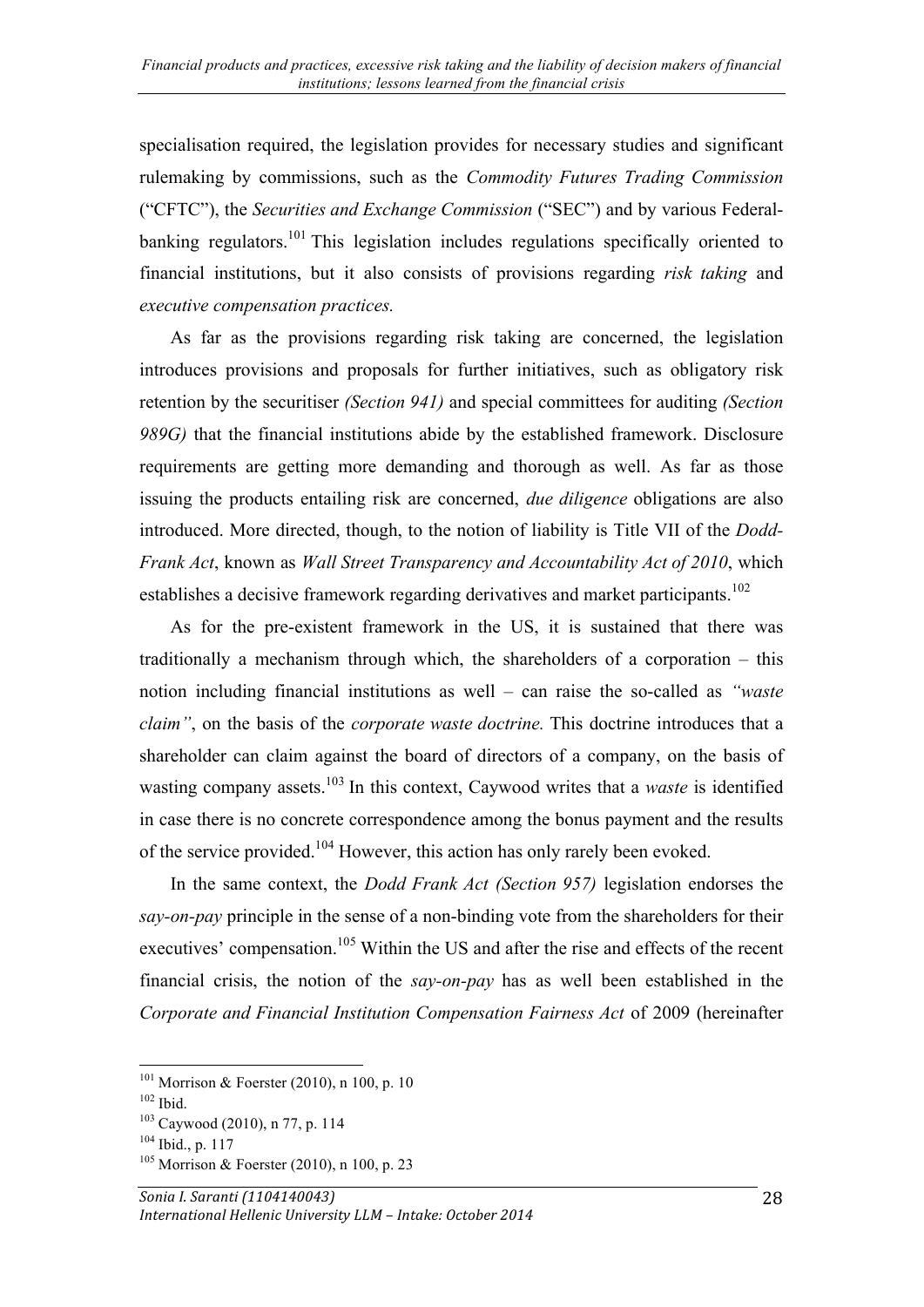2009 Act). In the same way as in the *Dodd Frank Act,* what causes the inefficiency of the 2009 Act is that even there the *say-on-pay* is not binding for the directors, but only advisory; this, however does not mean that it does not constitute a step at all, since it provides the shareholders with the ability to undertake some action.<sup>106</sup> Hemphill and Lillevik argue that the *say-on-pay* policy can function properly as a means of substantial control exercised by the shareholders, if the effective *proxy access* is enabled as well.<sup>107</sup> With this thought in mind, it is submitted that a more multiplesided approach is required for the system to reach the required results.

#### **2. United Kingdom**

It is sustained that the first legislation addressing the issues of accountability, transparency, and performance linkage was established in the UK in 2002 under the title '*The Directors' Remuneration Report Regulations*'. <sup>108</sup> According to this legislation, the shareholders should non-bindingly vote on the directors' previous and next year remuneration, when it comes to publicly traded companies, including financial institutions. Hence, a form of the *say-on-pay* policy is provided in the UK.

The basis of the framework, though, regarding how decisions shall be taken within the financial institutions in the UK is enshrined in Section 172 of the *Companies Act 2006*. This provision sets out the duty of directors to promote the success of their institutions, in the form of the duty to act in good faith when performing their duties. The measure of success is not addressed in the Act, but it is sustained that the reference is made for the long-term amelioration in the value of the shares of the company.<sup>109</sup>

As for the initiatives undertaken in the UK after the financial crisis, the *Walker Report* (November 2009)*,* introduced by Sir David Walker, is considered as one of the most concrete steps towards a change of the corporate governance as to the elimination of undertaking excessive risks. The report proposes board level risk and remuneration committees. <sup>110</sup> Overall, it is sustained that this piece of work

 <sup>106</sup> Caywood (2010), n 77, p. 123

<sup>&</sup>lt;sup>107</sup> Hemphill Th. A. & Lillevik W., 'US "say-on-pay" legislation: is it corporate governance overreach?' (2009) Vol. 51, No. 2 International Journal of Law Management, p. 105 <sup>108</sup> Ibid., p. 109

 $109$  Arora (2011), n 30, p. 8

<sup>110</sup> Telegraph Staff, 'Walker Review: The Main Points' (July 16, 2009), telegraph.co.uk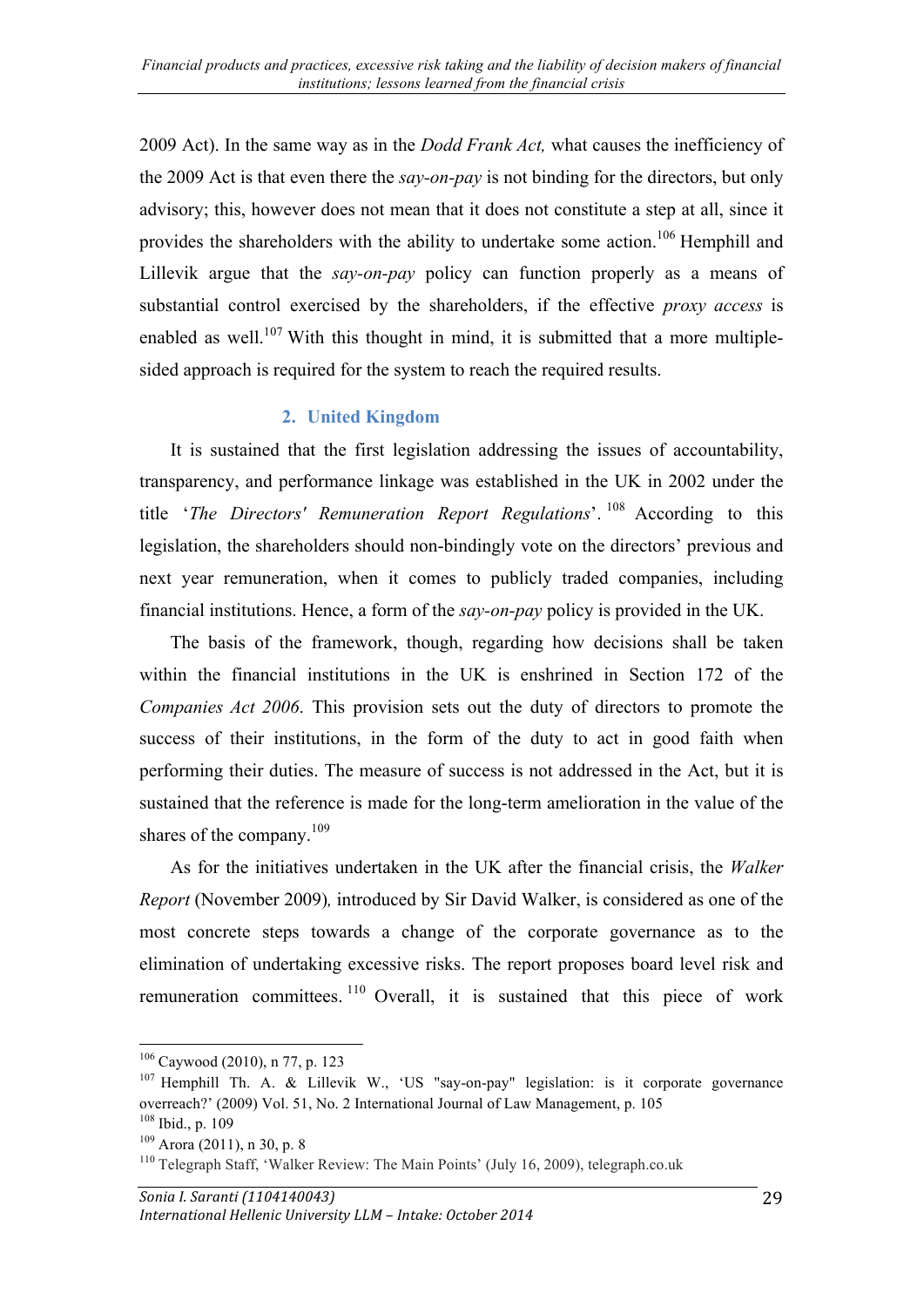acknowledges the importance of the effective communication and interaction among the companies – thus entailing financial institutions as well – and their shareholders. $111$ 

Along with the above, the *FSA Principles for Businesses* (2009) apply. After the split of the FSA, the Prudential Regulation Authority administers those principles. All regulated firms are obliged to abide by those rules. In this context, Principle 3 writes that *'A firm must take reasonable care to organise and control its affairs responsibly and effectively, with adequate risk management systems'*. <sup>112</sup> Arguably, the wording of this principle does not impose any particular obligation that could be rendered effective so as to eliminate any risk taking. Anyone can evoke that he has applied a vaguely prudential policy, based on his point of view on making business. Such provisions constitute mere euphemisms, absent specific obligations on risk measurement, along with a mechanism that could evaluate the measure of risk, specifying who carries the burden for any decision. The fact that the FSA has fined *Citigroup Global Markets* on the basis of this principle, evoking a trading strategy that has manipulated the trading in the bond market<sup>113</sup> does not offer too much towards the elimination of speculative practices. The reason is that this decision did not offer a measure for the decision makers so that they are aware of when they will possibly be fined. This could either lead to indifference towards the principle, or to possible restricted risk undertaking to an extent harmful for the welfare of companies.

### **V. The Proposal**

#### **A. Introductory Notes**

To begin with, it should be recalled that the overall viewpoint enshrined in this paper regarding the proper functioning of the market and, in the same vein, the options provided to the market's stakeholders – including financial institutions – is a liberal one. In this regard, there is no intention to make any submissions for moralities, equality within the society and resources' distribution. However, it is

 $111$  Arora (2011), n 30, p. 6

<sup>&</sup>lt;sup>112</sup> Prudential Regulation Authority, 'Principles for Businesses; The Principles'  $(06.06.2014)$ , fsahandbook.info  $113$  Arora (2011), n 30, p. 15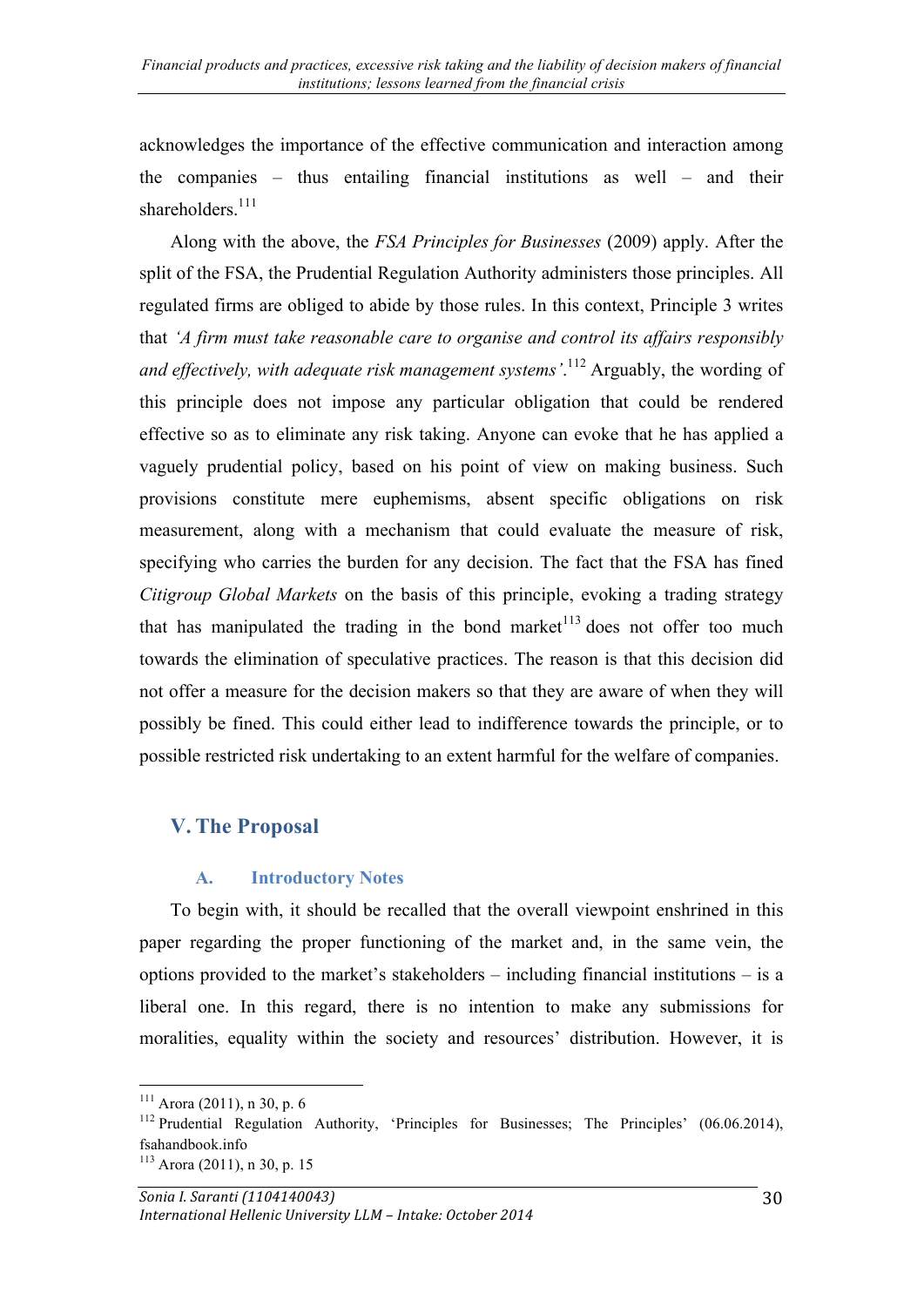sustained that the current stagnant situation, where there is no automatic adjustment to changes and senior executives are able to disrespect the need for proper and long-term functioning of the market and undertake destructive risks, is absolutely outside the notion of liberalism and the way it should be functioning. As Goodhart recently argued, some changes with regard to remunerations of those running the financial institutions should be made, so as failure to become more 'painful'.<sup>114</sup> In any event, regulatory changes are necessary towards the incentives provided for decision makers to take up risks. $115$ 

It is suggested that the institutions' decision makers could be considered acting as 'freelancers' providing their services, since they undertake different positions every now and then. In fact, the huge bonuses and salaries under examination were provided, on the basis of the fear of institutions – such as *Goldman Sachs* and Morgan *Stanley*, who were paying the lion's shares – not to lose their traders and investment bankers to other competitors to whom they would easily move.<sup>116</sup> Those decision makers should carry the burden of their freedom of expensive initiatives, when those initiatives are not prudent. It is submitted that this burden should take the form of liability for civil wrong.

A proactive approach amounting to a procedure before any liability claim can be raised against a decision maker is favoured here. To the writer's view, this approach could function very much in favour of prudent decision makers of financial institutions. In fact, vague rules regarding issues associated with liability could detrimentally affect those acting reasonably, unlike a more specific framework. This framework summarises as follows: on the one hand, it aims at mitigating any negative financial results as many issues could be prevented by alarming those involved; on the other hand, the aim is the protection of prudent decision makers, in the sense that if they follow any well formulated system, they do not need to be afraid of reputation and financial damage, due to claims stemming out of nowhere. It needs to be underlined that this dissertation proposes both a substantial and a procedural framework to lead to decision makers' liability.

<sup>&</sup>lt;sup>114</sup> Goodhart C.A.E, 'The parlous state of macroeconomics and the optimal financial structure' (2014) Vol. 36 International Review of Financial Analysis, p. 83

 $115$  Persaud (2015), n 2, p. 153

 $116$  Chorafas (2009), n 3, p. 160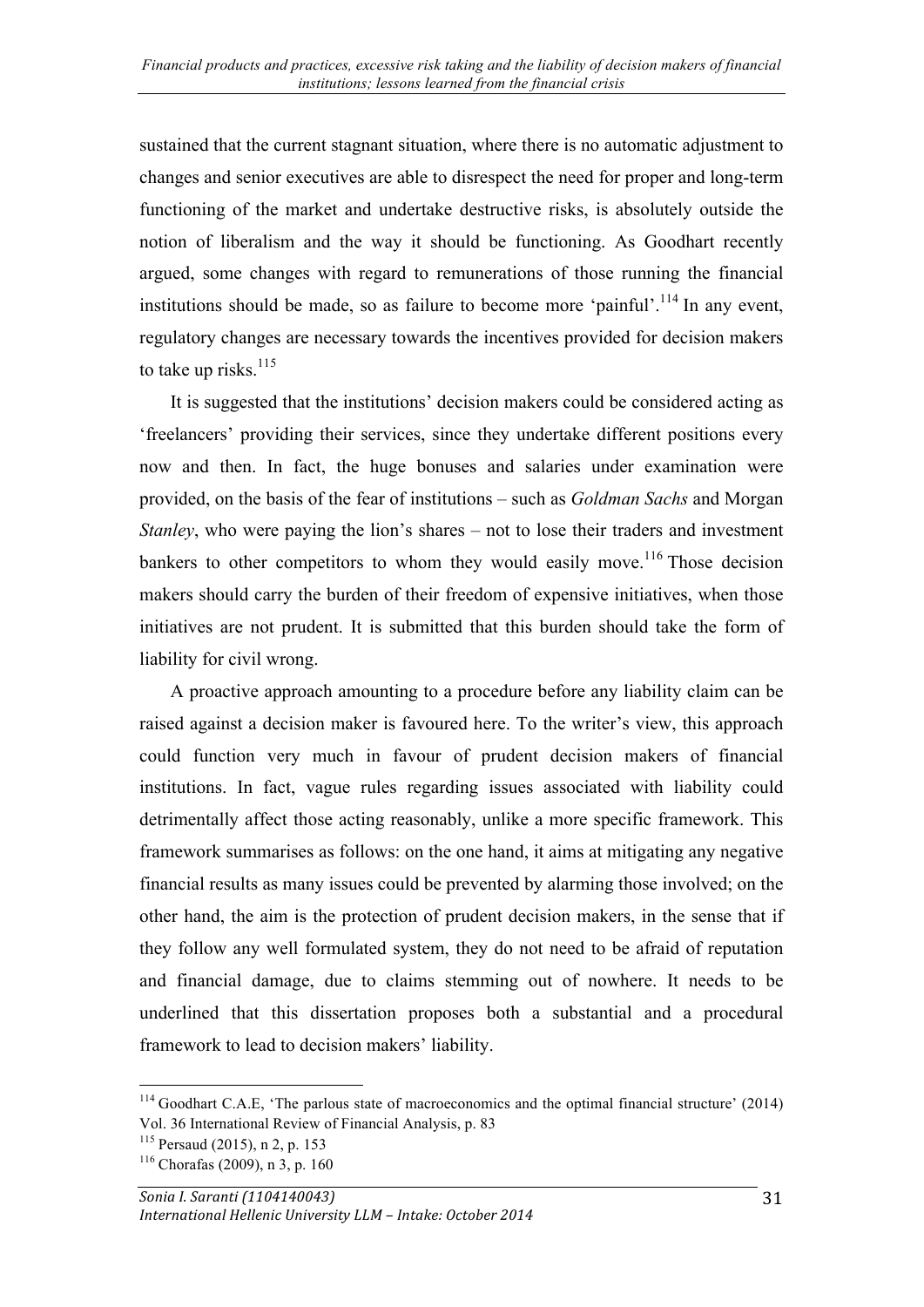#### **B. The Substantial Framework**

Regarding the substantial requirement, it is recalled that there is the need for a proactive approach with regard to the incentives provided for decision makers to undertake any risks in view of the longevity of financial institutions. Α tighter connection with the long-term effects of their *"financial creations or tools"* should be established. However, this proactive approach should not pose them in a restrictive framework of tight regulation and auditing, due to potential adverse effects for their efficiency. It is illustrative, that even when the last words of this paper were being drafted, the press highlighted an increasing tendency of highly experienced individuals moving from large institutions to areas were lighter regulation applies, such as investment funds. $117$ 

One could evoke, in this sense, that the evaluation of long-term results should not be the only focus, given that some of those products have short-term effects of considerable value, which cannot be ignored. However, their interconnection with other products (for example the interconnection between CDSs and asset-backed securities backed by subprime loans) can in the long-term result in disastrous and easily predictable effects for financial institutions or the global economy as a whole. This is the context, wherein the Basel Committee or any other forum able to create impact and lead states to decisive initiatives should establish a framework with global effects, without the worldwide lobbies' influence and on the basic thought that the global finances are unbreakably linked.

But apart from numerical barriers and weights set as regulatory standards which, first, can be manipulated – given, among others, the growing innovation in the financial world – and, second, cannot control situations where the results of bad policies are only identified in the long-term, the notion of *reckless behaviour* has been introduced and cited in juridical decisions. This notion is supported in this dissertation as it provides a basis to furnish the discussion and the decisions needed, so as to tackle *reckless* risk taking. According to the relevant case law, a reckless person is the one performing within*'(i) a circumstance when he is aware of a risk that exists or will exist; (ii) a result when he is aware of a risk that it will occur; and it is, in the* 

  $117$  Parker & Gupta (2015), n 100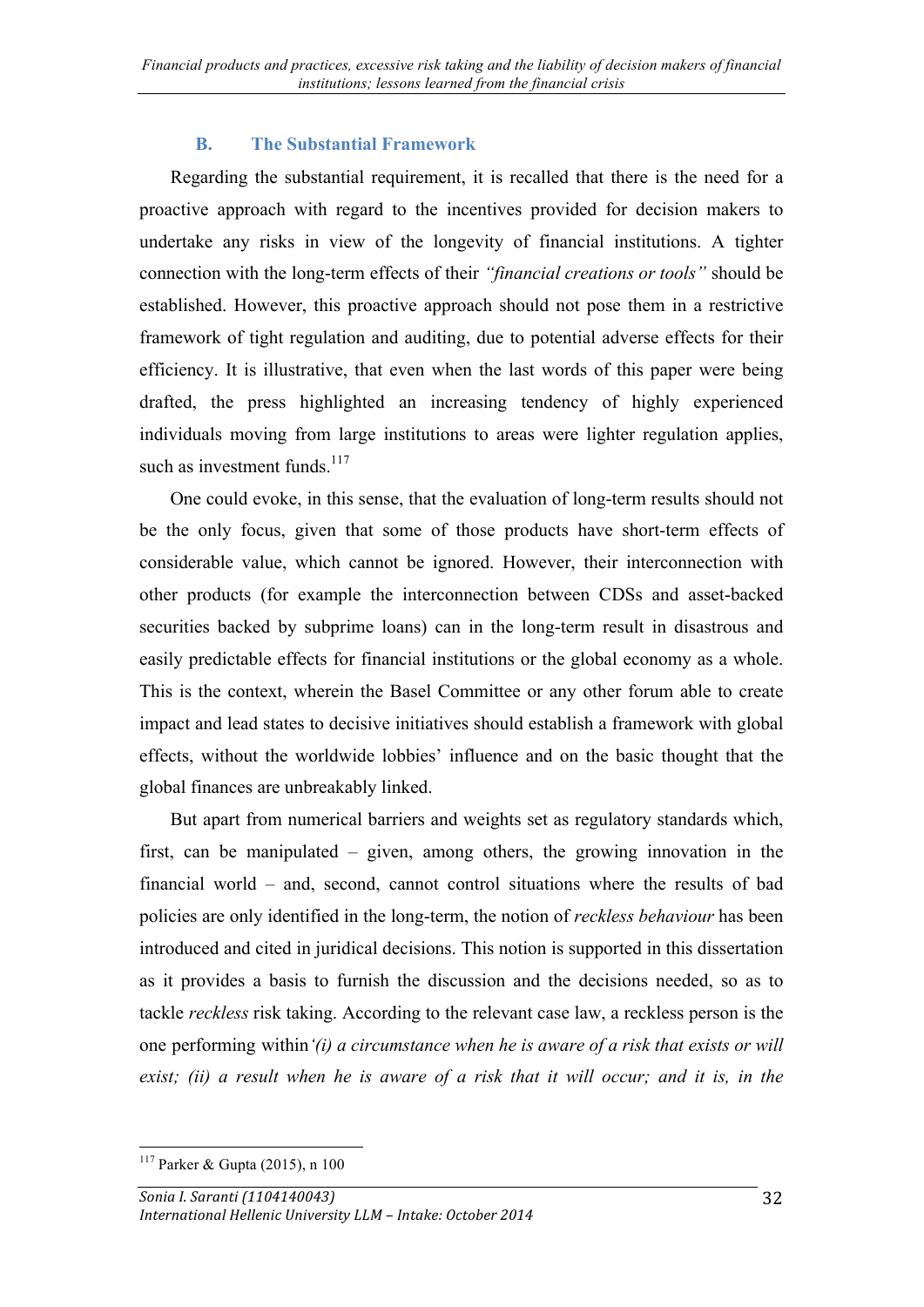*circumstances known to him, unreasonable to take the risk'.*<sup>118</sup> It is submitted that  $$ as already stated – it is not reasonable to blame those responsible for the day-to-day businesses of an institution for any shortfall. However, in case the above criteria of recklessness apply, then this could act as a core component towards any accusation against them. However, it is very difficult to capture the cases where those characteristics can indeed be identified. Specific procedures complementing the notion of *recklessness* should be established to substantiate a liability claim, especially given the particular character of the initiatives financial institutions' decision makers undertake, i.e. the ongoing outline of the products they are dealing with. A proposal for those procedures is described in the following section.

#### **C. The Procedural Framework**

As already inferred, those running a financial institution should be obliged to underline the dangers enshrined in whatever they introduce in the market, so that those paying the bill are able to decide on the new product-entries or their blockage from the global market.

A first tool to efficiently deter decision makers from recklessly taking decisions – in the sense that their rewards will be judged – is the proper functioning of the *say-onpay* principle. Shareholders should be able to approve or dismiss the proposed managers' compensations before their distribution. This principle is also inherent in the *Dodd Frank Act* (Section 951) legislation above<sup>119</sup> analysed and – in some sense – in the relevant UK legislation. It has also been suggested that decision makers should not have a say at all on their remunerations.<sup>120</sup> As already argued, though, this choice is problematic in the sense that a higher burden is imposed on shareholders, who may hold only a small amount of shares, given the regular partition of share and who most probably do not carry the necessary expertise. The proper formula for *say-on-pay* would require representatives of groups of shareholders according to the type of shares held, so that the relevant interests to be represented efficiently. It is sustained that, even though the point of view of the shareholders will be addressed, it will not

 <sup>118</sup> Regina v G and another [2004] 1 AC 1034, para 41; Roberts T. A. & Wilkins A. *and* The Financial Conduct Authority [2015] UKUT 0408 (TCC), para 48

<sup>&</sup>lt;sup>119</sup> Section IV.B.1

<sup>&</sup>lt;sup>120</sup> Hillier David et al., *Financial Markets and Corporate Governance* (2<sup>nd</sup> European edition, McGraw-Hill Education, Berkshire UK, 2012), p. 589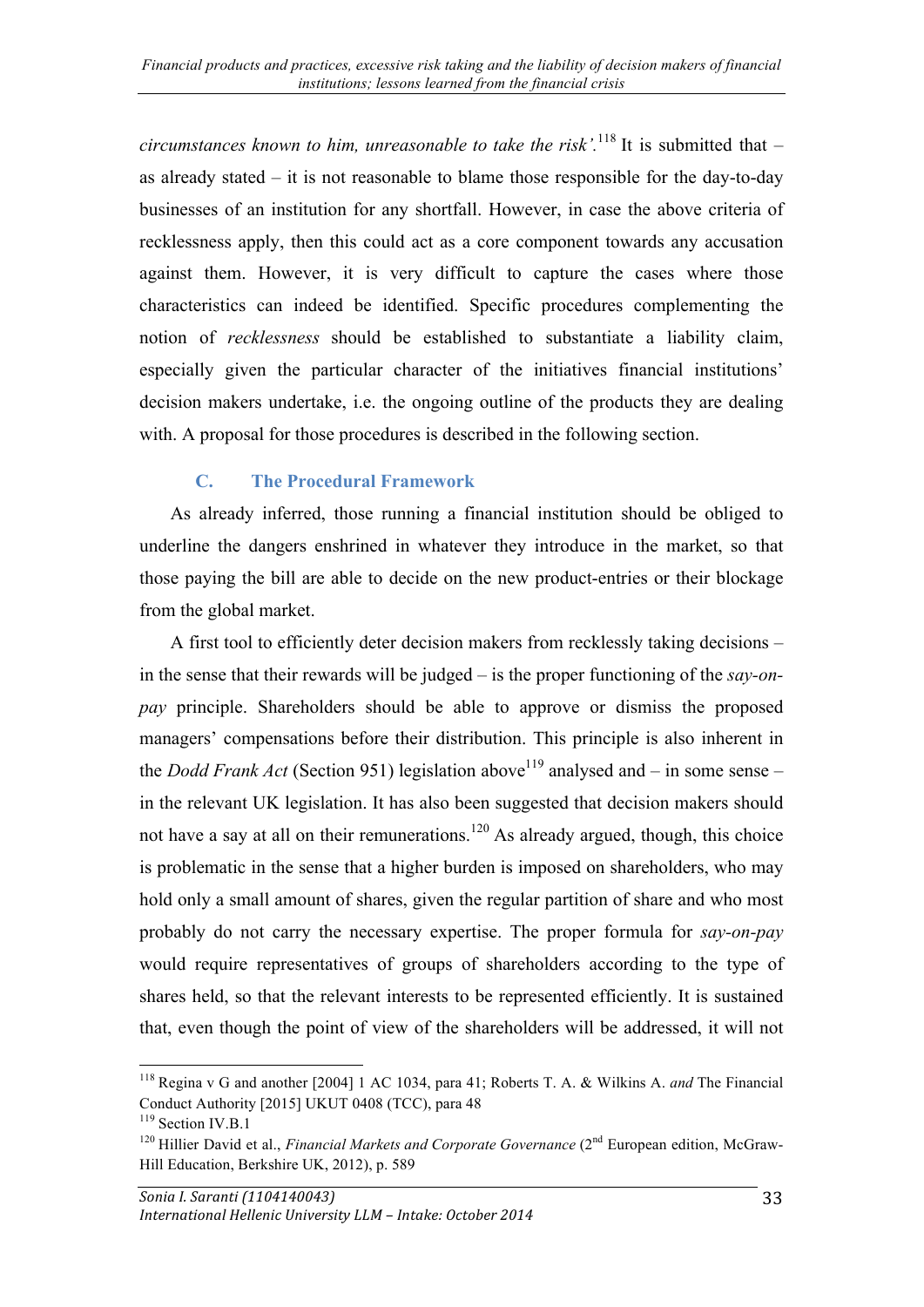be decisive. Shareholders normally have neither the necessary qualifications nor the financial means to assess properly the policies and, consequently, the remunerations based on policies' performance. However, most executives know that if shareholders disapprove of remunerations, the remunerations and/or the policies of the institution should change, which provides a motive for higher performances.<sup>121</sup>

Clawback provisions constitute a second tool with potential to restrict speculative initiatives within financial institutions. Those provisions are included in directors' contracts and provide for the recovering of benefits granted to them, under the circumstances specified in their contracts. They can be agreed upon either prospectively or retrospectively to the decision makers' harmful decisions.<sup>122</sup> It should be argued, though, that the choice of a retrospective (to the reckless behaviour) instead of prospective clawback provision is not efficient. The reason is that, if retrospective clawback provisions applied, decision makers would have been unaware of the fact that such clauses are going to be agreed upon; hence, they would not change their practices, before they undertake the excessively risky initiatives. As a consequence, the problematic results would not have been deterred. On the other hand, when clawback provisions are agreed upon before any problematic decisionmaking (prospective clawback provisions), directors are more attentive on what they do, in view of the effects they may suffer on their remuneration. <sup>123</sup> It should be underlined that any recoveries based on clawback provisions most of the times do not suffice to compensate the whole damages caused to institutions. However, the aim of these provisions is primarily the avoidance of the damage, and secondarily – but importantly as well – the return of the remuneration provided for the harmful initiatives.

Clawback provisions should be introduced, because, first, they embody the proactive approach to be established as a lesson learned from the financial crisis and its roots. Second, it is suggested that prospective clawback provisions can serve as one of the bases upon which a waste claim could be raised. In fact, they could be established as an indicator for the decision makers that their decisions will be reviewed, if proven faulty. Caywood submits that it is unlikely that waste claims can

 $121$  Hudgson Paul, 'Surpise surprise: Say on Pay appears to be working' (July 8, 2015), FORTUNE <sup>122</sup> Caywood (2010), n 77, p. 125

<sup>123</sup> Ibid., p. 126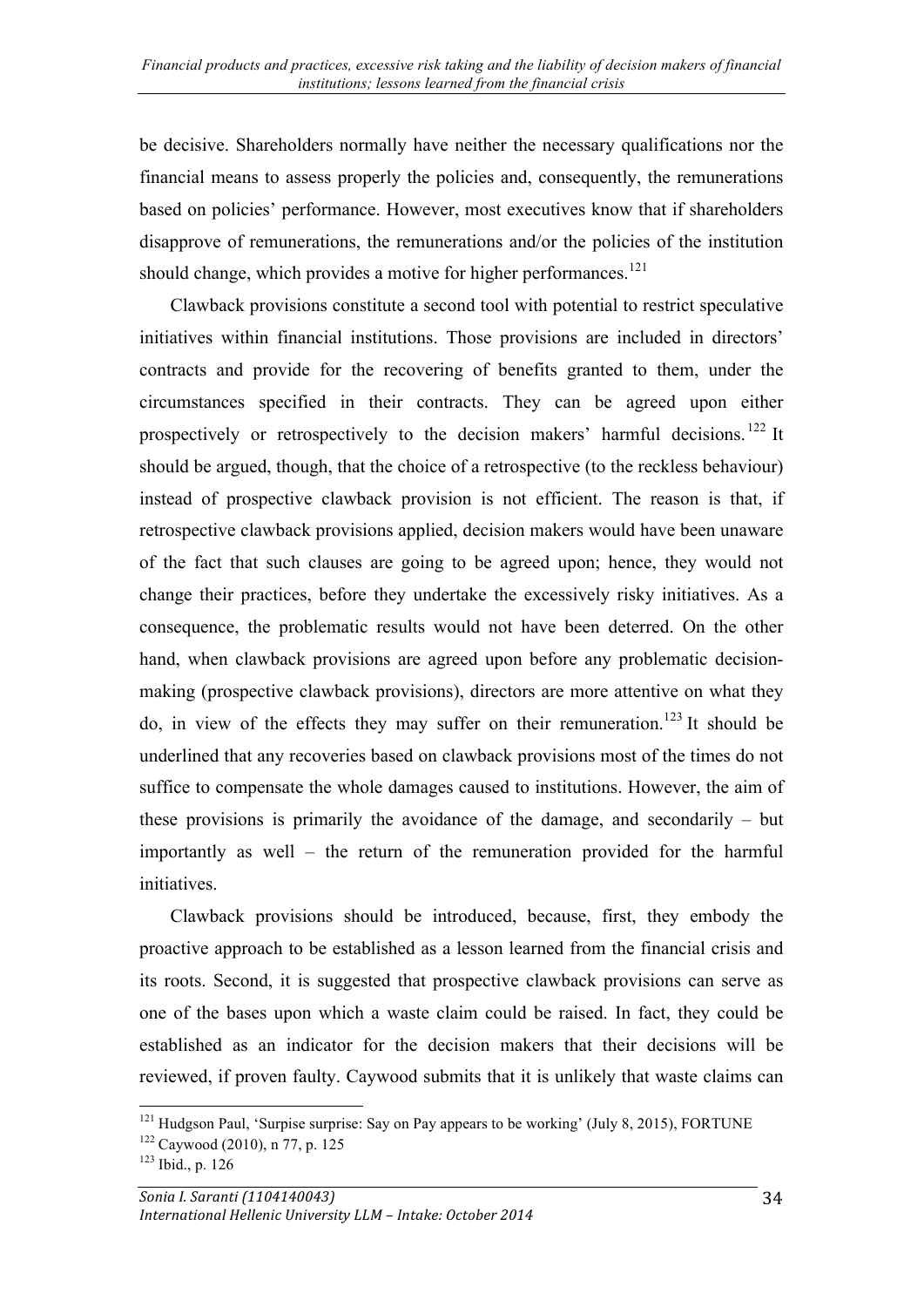be raised and accepted, when prospective clawback provisions exist, because they prevent the intentional waste.<sup>124</sup> It is argued that this is not correct. A clawback provision *per se* cannot deter managers with intention to act recklessly; it can only warn them for the consequences of any harm they cause.

Based on the arguments already introduced, it is submitted that *say-on-pay* and clawback provisions may provide 'early warnings' to policy makers, which may give substance to waste claims and make it easier to exercise them with success. This corresponds not only to the need for some proactive provisions and procedures, so as directors to be deterred from undertaking destructive speculative initiatives, but also to the liberal approach, on the basis of which the market participants should be allowed to undertake the risks they consider profitable, without this leading to their total immunity from the results of their actions. In this sense, it is sustained that what is required is the introduction of a mechanism to be adjusted to the separate jurisdictions, according to their legal culture. The *say-on-pay* vote of the shareholders should remain non-decisive for the decision makers of the institutions. The reason is that indeed the decision makers are those able to assess the risks they undertake and need to be able to undertake any risk they consider as profitable, to the extent they consider them profitable. However, in case shareholders have expressed their state of mind against the risk to be undertaken, then they need to be provided with the ability to raise a *waste claim*, substantiated first on the basis of a reckless behaviour and, second, on the fact that decision makers have been warned by either a negative *sayon-pay* or a clawback provision in decision makers' contracts*.*

As already mentioned, the substantial requirement for raising those claims is the reckless behaviour of the decision makers. However, this recklessness could in practice be established on any expressed negative opinion by the shareholders, in the context of their *say-on-pay.* This does not mean that a waste claim could be raised only if there was any *say-on-pay* or clawback provisions in decision makers' contracts. However, if these prerequisites hold, it is much easier for waste claims to be substantiated and thrive.

One could argue that one problematic factor is that when the final results of the speculative initiatives of directors will come up, some of the directors will most

  $124$  Caywood (2010), n 77, p. 126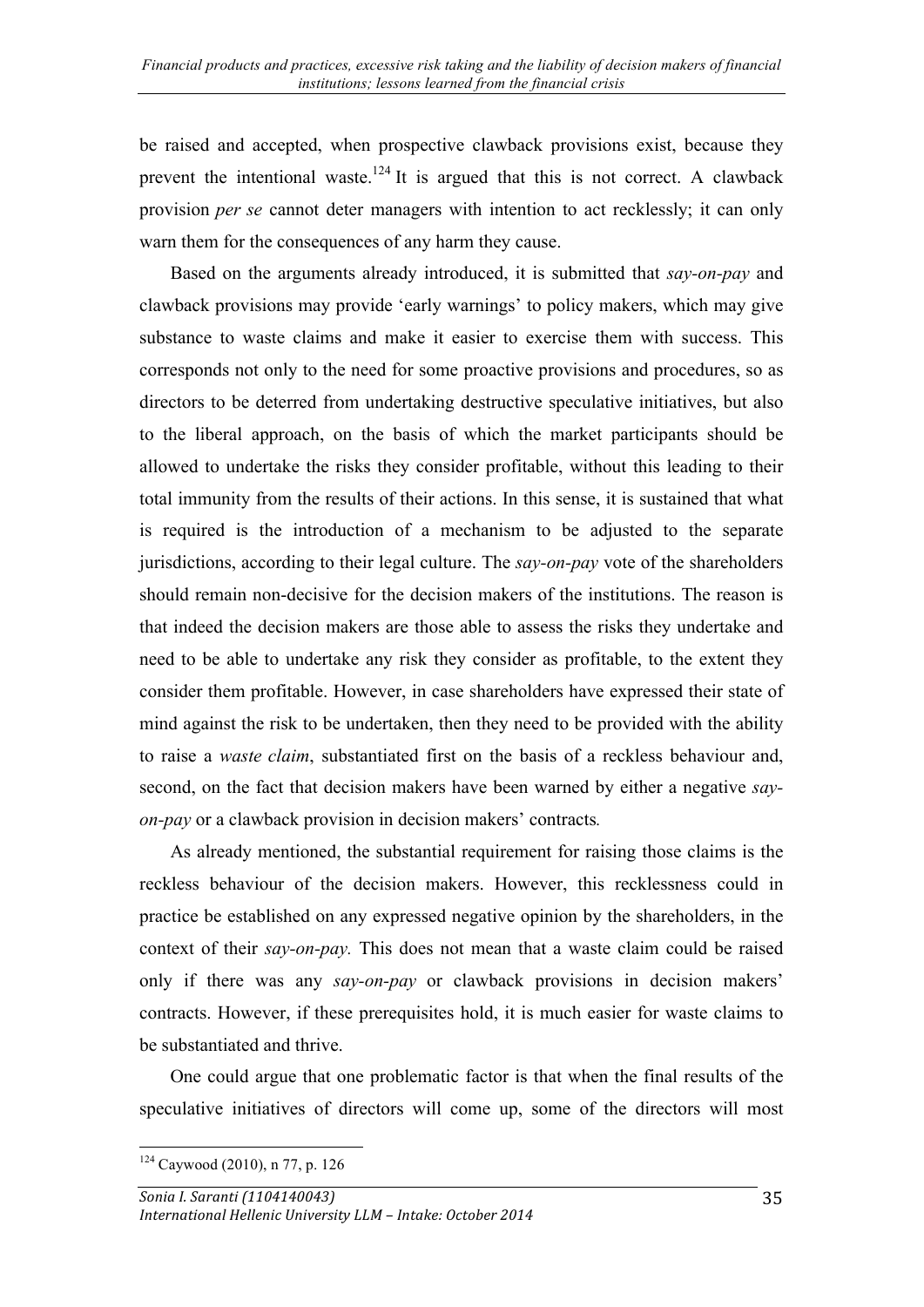probably have been away. This being said, the writer sustains that in order for the various national or regional frameworks on the subject to be efficient, it shall be provided that this shareholders' right can be exercised within certain time frames after the reckless behaviour has taken place, no matter whether the decision makers responsible still run the institution or not. The same should also apply to the clawback provisions, in the sense that the shareholders or any other person having legal interest should be able to raise waste claims, based on clawback provisions, even when decision makers are out of a specific institution, when the results of his activities come out.

Some further notions upon which the liability of decision makers could be established, refer to two main ideas: first, the disclosure of financial investments, especially – but not exclusively – when they admittedly entail higher risks<sup>125</sup> – a notion to be elaborated in decision makers' contracts and, second, the firm establishment of the due diligence approach.<sup>126</sup> It is sustained that the notion of *due diligence* is in a sense inherent in or the *other side of the same coin* of the notion of recklessness. As for disclosure requirements, it is underlined that some of the most severe problems in the financial system were caused because of lack of proper international disclosure of information to supervisory authorities. AIG constitutes one of the most characteristic examples. In fact, the one who at last undertook AIG's rescue was the US Federal Government. However, the British and not the US regulatory authorities mainly regulated AIG's financial products' exposure, even though the burden of an AIG being too big to fail was carried in the  $US$ .<sup>127</sup>

Finally, regarding the observation that a tighter procedural framework could make it more difficult for waste claims to be raised, it is submitted that, first, the proposal in this paper aims to a better structured, rather than tighter framework. Second, the proposed framework suggests that when specific prerequisites hold, then the waste claim could be easier substantiated.

 $125$  Johnson S. & Kwak J. (2012), n 6, p. 7

<sup>126</sup> Fox Merritt B., 'Civil Liability and Mandatory Disclosure' (2009) Vol. 109, No. 2 Columbia Law Review

 $127$  Garicano L. & Lastra R. M., 'Towards A New Architecture For Financial Stability: Seven Principles' (2010) Vol. 13, No. 3 Journal of International Economic Law, p. 607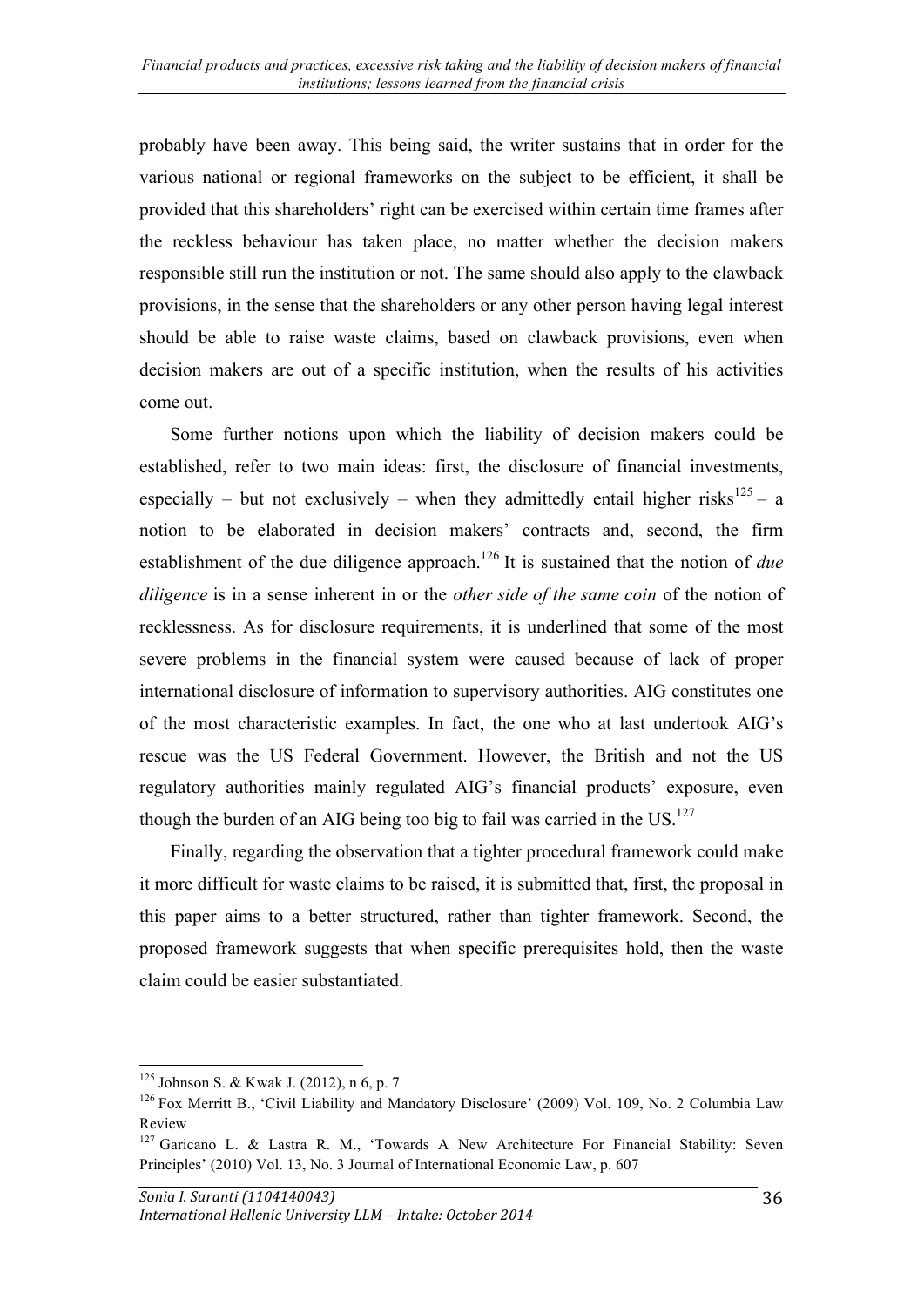## **VI. Conclusions**

This thesis submits that there is a coherence between speculative initiatives inherent in the issuance and circulation of some financial products and policies, the incentives provided to directors of financial institutions for excessive risk taking and the liability of the financial institutions' decision makers. This liability could be founded upon the harm caused by excessive risk. In a properly organised legal system, when there is loss caused by a harmful behaviour and not by accident, somebody should be held liable.

This paper provides for a presentation of how both in substantial, as well as in procedural terms the liability of those decision makers for the harm they cause could be established. There is currently a tendency towards more prescriptive rules, rather than general principles, when it comes to the regulatory framework of financial institutions. However, despite any regulatory limits and barriers to risk, reckless behaviour still threatens the system. The necessity of mechanisms such as a broad acceptance and adjustment of the notion of recklessness in the context examined, the proper establishment of the *say-on-pay* principle and the clawback provisions along with an outline of how those mechanisms could operate combined are dealt with in this thesis. In fact, as argued in Section V of the present, *say-on-pay* principle and clawback provisions can serve as precautions of reckless behaviour for decision makers. If this reckless behaviour is at last identified, then the mechanism of waste claims can be triggered, so as that decision makers are held liable for their damaging *initiatives* 

It is submitted that future in-depth analysis should be conducted regarding the interconnection of the key players in the world of finance and regarding the role liability issues could play in the prevention of speculative risk within the financial market. An association with the principal agent problem, so as to involve all the stakeholders in the solution of the problem could also be addressed.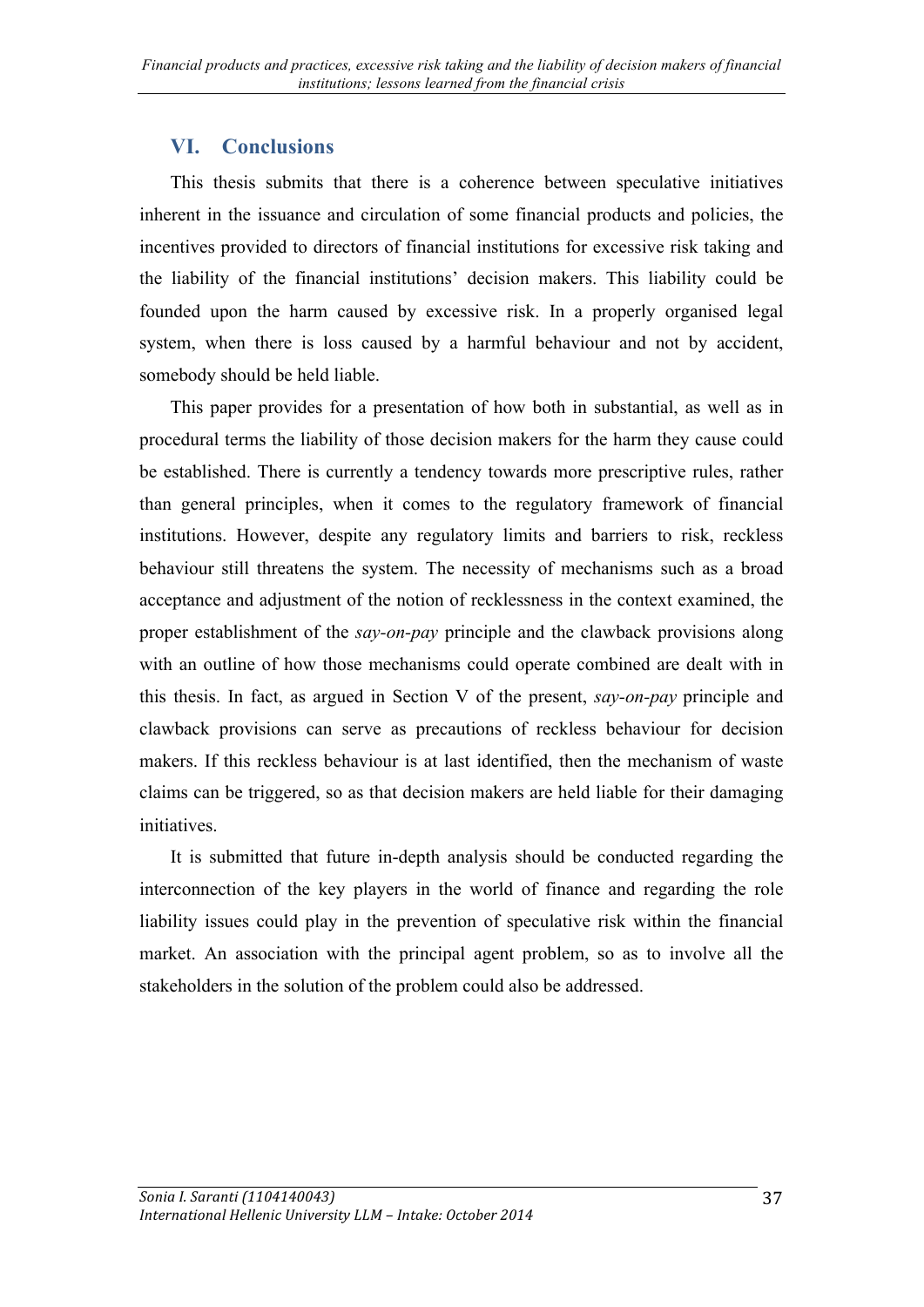# **Bibliography**

- Adrian Tobias et als., 'Repo and Securities Lending', Federal Reserve Bank of New York; Staff Reports, Staff Report No. 529 (December 2011 – Revised February 2013), available at: <http://www.newyorkfed.org/research/staff\_reports/sr529.pdf>, accessed on: 09.08.2015
- Alloway Tracy, 'Why Would Anyone Want to Restart the Credit Default Swaps Market; Saving single-name credit default swaps?' (May 11, 2015), Bloomberg Business, available at: <http://www.bloomberg.com/news/articles/2015-05-11/why-would-anyone-want-to-restart-the-credit-default-swaps-market->, accessed on: 12.10.2015
- Arora Anu, 'The corporate governance failings in financial institutions and directors' legal liability' (2011) Vol. 32, No. 1 Company Lawyer, p. 3
- Brealey R. A. & Myers S. C, *Principles of Corporate Finance* (6<sup>th</sup> edition, Irwin McGraw-Hill, USA, 2000)
- Caywood Steven C., 'Wasting the Corporate Waste Doctrine: How the Doctrine Can Provide a Viable Solution in Controlling Excessive Executive Compensation' (2010) Vol. 109, No. 1 Michigan Law Review, p. 111
- Chodorow-Reich G., 'Effects of Unconventional Monetary Policy on Financial Institutions' (2014) Brookings Papers on Economic Activity, Brookings Papers on Economic Activity, p. 155
- Chorafas Dimitrios N., *Financial Bloom and Gloom; The Credit and Banking Crisis of 2007-2009 and Beyond* (Palgrave Macmillan, England, 2009)
- Committee to Review the Functioning of Financial Institutions, *Report (Vol. 1); Presented to Parliament by the Prime Minister by Command of her Majesty – June 1980* (first printed 1980, Her Majesty's Stationery Office, London 1983)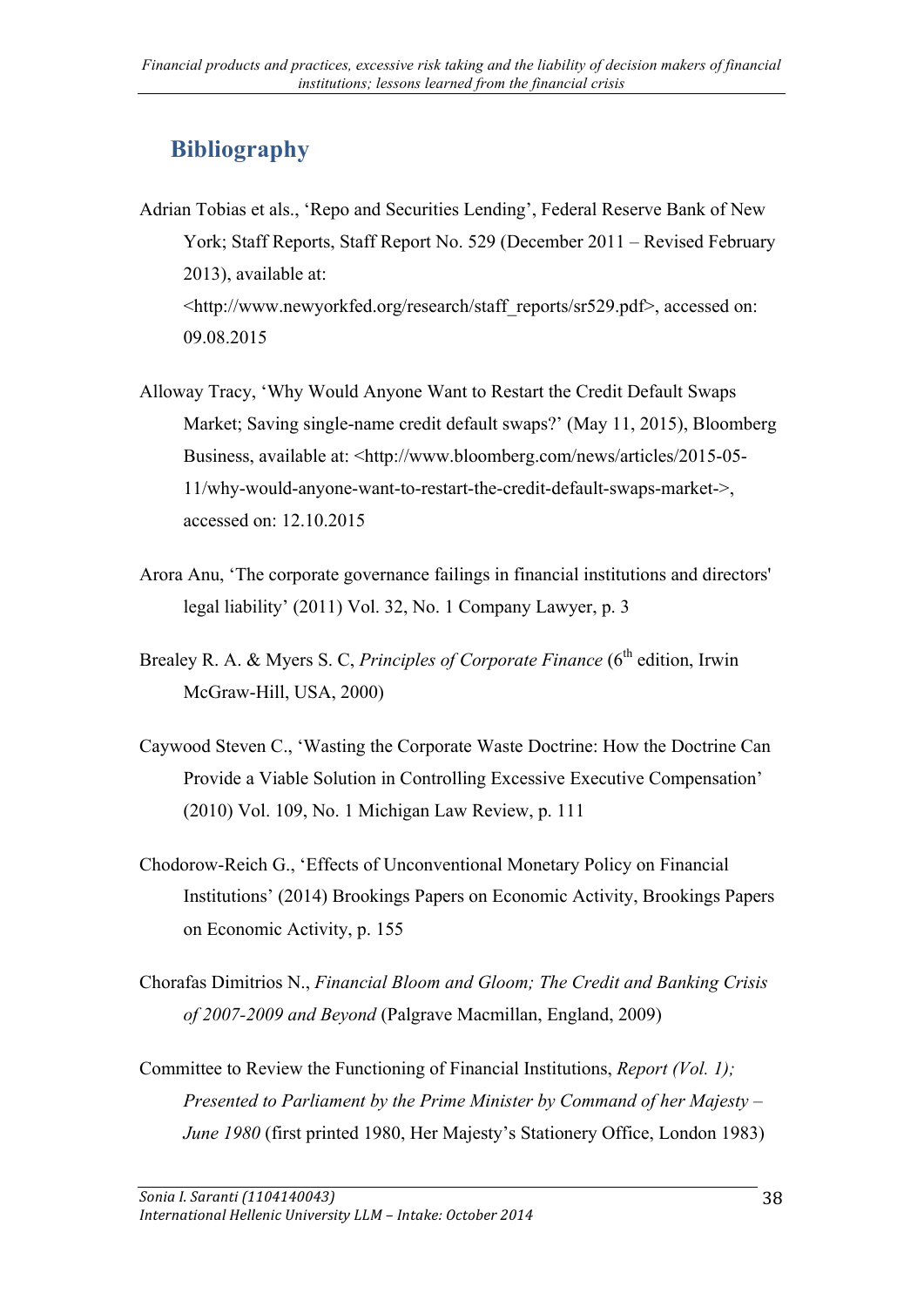Copeland M. et als., 'Repo Runs: Evidence from the Tri-Party Repo Market', Federal Reserve Bank of New York; Staff Reports, Staff Report No. 506 (July 2011 – Revised August 2014), available at: <http://www.newyorkfed.org/research/staff\_reports/sr506.pdf>, accessed on 01.09.2015

- Eijffinger S. & Masciandaro D., *Handbook of Central Banking, Financial Regulation and Supervision; After the Financial Crisis* (Edward Elgar Publishing Limited, UK – USA, 2011
- Fabozzi Frank J. et al, *Foundations of Financial Markets and Institutions* (3rd edition, Prentice Hall, USA, 2002)
- Fleming Michael J. et al., 'Repo Market Effects on the Term Securities Lending Facility' (2010) Vol. 100, No. 2 The American Economic Review, Papers and Proceedings of the One Hundred Twenty Second Annual Meeting of the American Economic Association, p. 591
- Fox Merritt B., 'Civil Liability and Mandatory Disclosure' (2009) Vol. 109, No. 2 Columbia Law Review, p. 237
- Garicano L. & Lastra R. M., 'Towards A New Architecture For Financial Stability: Seven Principles' (2010) Vol. 13, No. 3 Journal of International Economic Law, p. 597
- Goodhart C.A.E, 'The parlous state of macroeconomics and the optimal financial structure' (2014) Vol. 36 International Review of Financial Analysis, p. 78
- Goodhart C.A.E, 'The regulatory response to the financial crisis' (2008) Vol. 4, Νο. 4 Journal of Financial Stability, p. 351
- Hemphill Th. A. & Lillevik W., 'US "say-on-pay" legislation: is it corporate governance overreach?' (2009) Vol. 51, No. 2 International Journal of Law Management, p. 105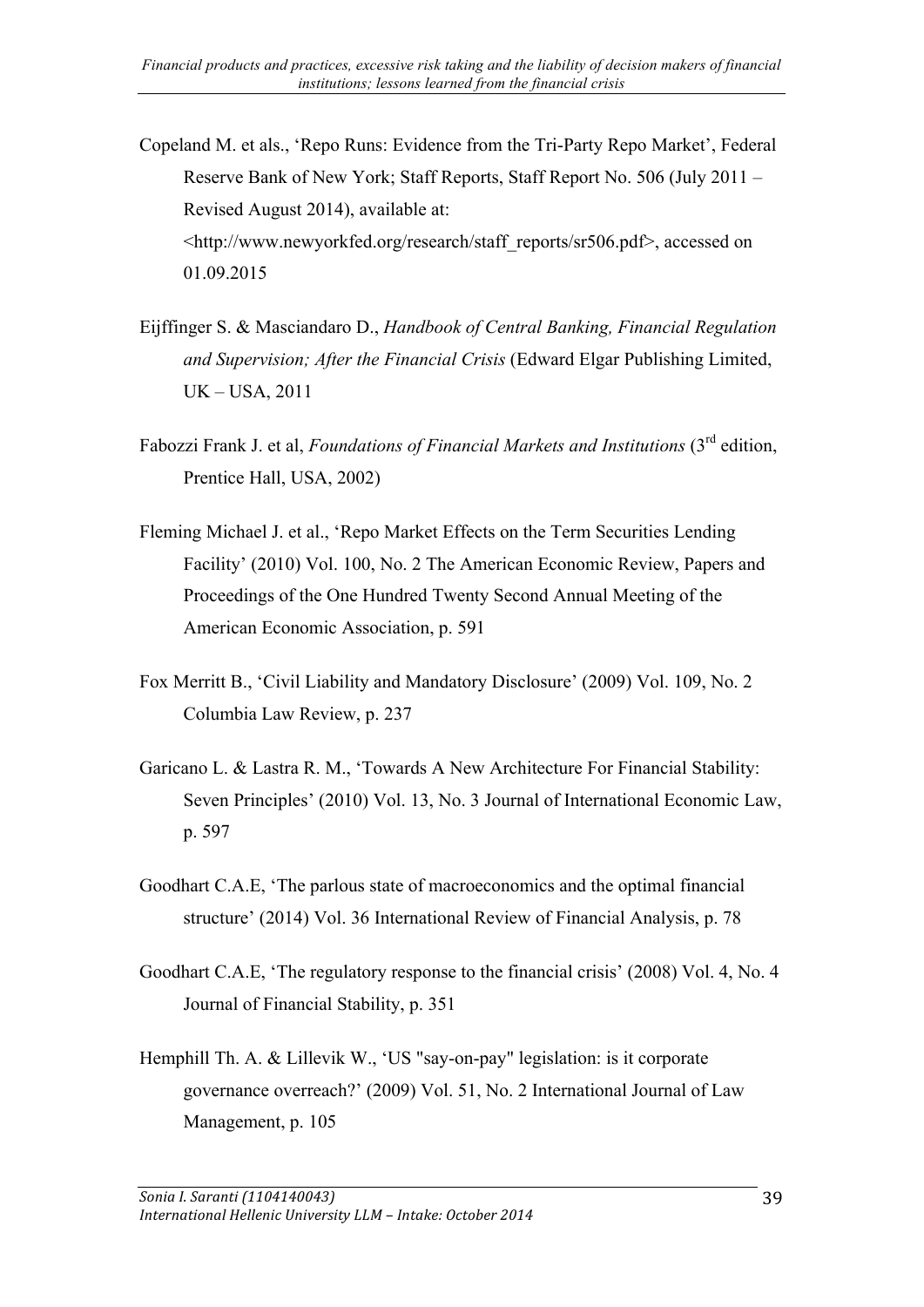- Hillier David et al., *Financial Markets and Corporate Governance* (2<sup>nd</sup> European edition, McGraw-Hill Education, Berkshire UK, 2012)
- Hudgson Paul, 'Surpise surprise: Say on Pay appears to be working' (July 8, 2015), FORTUNE, avalaible at: <http://fortune.com/2015/07/08/say-on-pay-ceos/>, accessed on 10.12.2015
- Ishikawa Tetsuya, *How I caused the Credit Crunch; An Insider's Story of the Financial Meltdown* (first published 2009, Totem Books - Icon Books, USA 2010)
- Johnson S. & Kwak J., 'Is Financial Innovation Good for the Economy?' (2012) Vol. 12, No. 1 Innovation Policy and the Economy, p. 1
- Keijser Thomas et al., 'Financial Collateral: From Private to Regulatory Law Reform', in Keijser Thomas (ed.), *Transnational Securities Law* (Oxford University Press, USA, 2014)
- Kromwijk D. M. & Oostwouder W. J., 'Variable Remuneration and Dutch State Aid: Is a Legal Framework Necessary and/or Wrongful?' (2011) Vol. 8, No. 5 European Company Law, p. 214
- Larcker D. F. et al., 'Follow the Money: Compensation, Risk and the Financial Crisis' (2014), Stanford Closer Look Series, available at: https://www.gsb.stanford.edu/sites/gsb/files/publication-pdf/cgri-closer-look-43-risk-compensation-financial-crisis.pdf, accessed on: 12.08.2015
- Lastra Rosa M., 'Do We Need a World Financial Organisation' (2014) Vol. 17 Journal of International Economic Law, p. 787
- Lastra Rosa M., *International Financial and Monetary Law* (2<sup>nd</sup> edition, Oxford University Press, USA, 2015)
- Lowe Phillip, 'The transformation in Maturity Transformation', Address by Mr Philip Lowe, Deputy Governor of the Reserve Bank of Australia, to Thomson Reuters'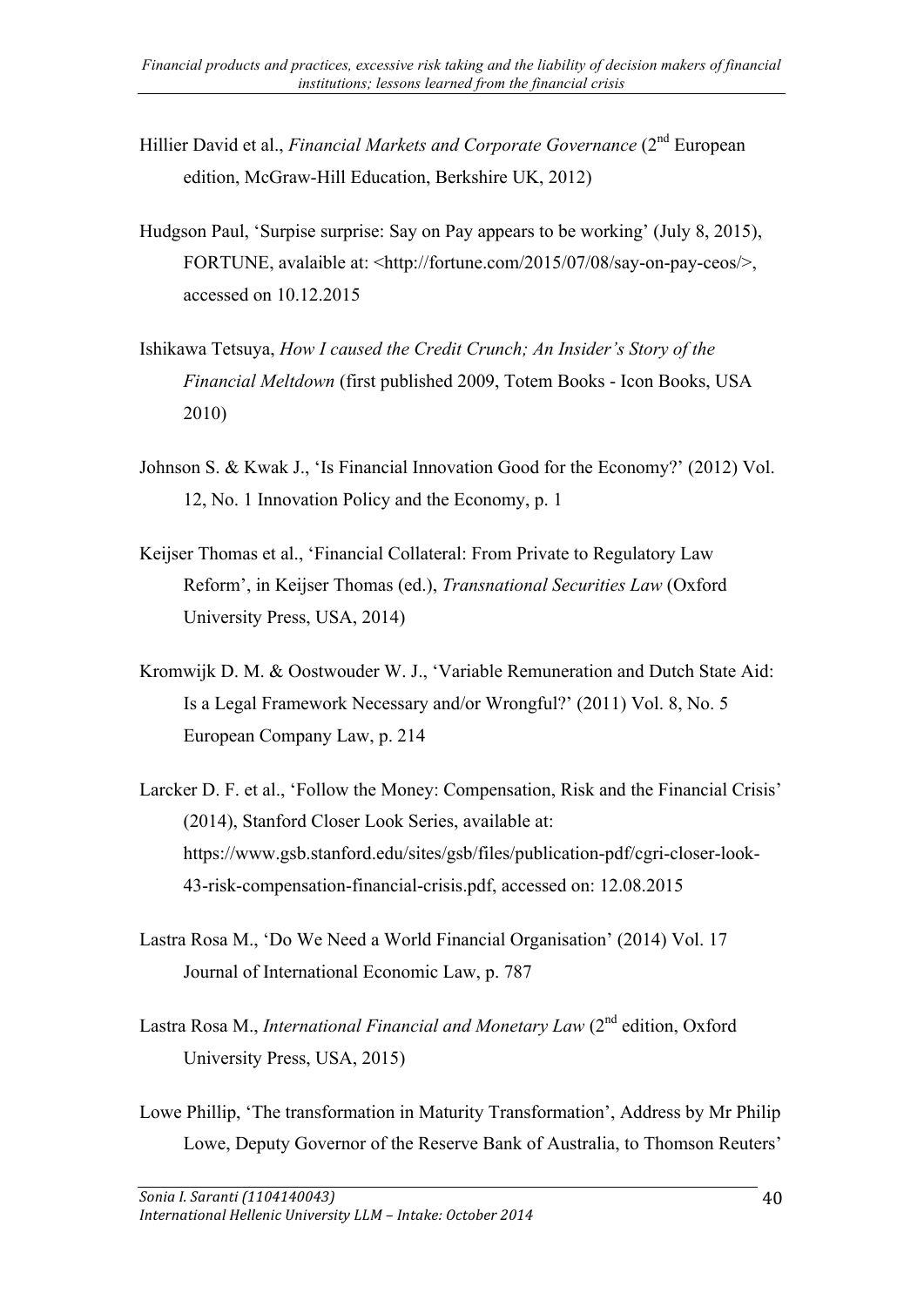3rd Australian Regulatory Summit, Sydney, 27 May 2015, available at: <http://www.bis.org/review/r150529c.pdf>, accessed on 12.12.2015

- McDonald R. & Paulson An., 'AIG in Hindsight' (2015) Vol. 29, No. 2 The Journal of Economic Perspectives, p. 81
- Morrison & Foerster, 'The Dodd-Frank Act: A Cheat Sheet', Morrison & Foerster (2010), available at: http://media.mofo.com/files/uploads/images/summarydoddfrankact.pdf, accessed on 15.08.2015
- Ong K. & Yeung E., 'Repos and Securities Lending: The Accounting Arbitrage and their Role in the Global Financial Crisis' (2010) Vol. 6, No. 1 Capital Markets Law Journal, p. 92
- Parker Edm. & Gupta M., 'Too Much Regulation Creates Bank Brain Grain' (October 18, 2015), Financial Times, available at: <http://www.ft.com/intl/cms/s/0/4dfc4190-719f-11e5-9b9e-690fdae72044.html#axzz3oql0p77P>, accessed on: 18.10.2015
- Persaud Avinash, *Reinventing Financial Regulation; A Blueprint for Overcoming Systemic Risk* (Apress, New York, 2015)
- Pooran Priya Nandita, 'Macro-prudential supervision a panacea for the global financial crisis?' (2009) Vol. 3, No. 6 Law and the Financial Markets Review, p. 453
- Prudential Regulation Authority, 'Principles for Businesses; The Principles' (06.06.2014), fsahandbook.info, available at: <https://fshandbook.info/FS/html/handbook/PRIN/2/1>, accessed on 20.08.2015
- REUTERS, 'TIMELINE-The government's rescue and sale of AIG' (September 9, 2012), reuters.com, avalaible at: